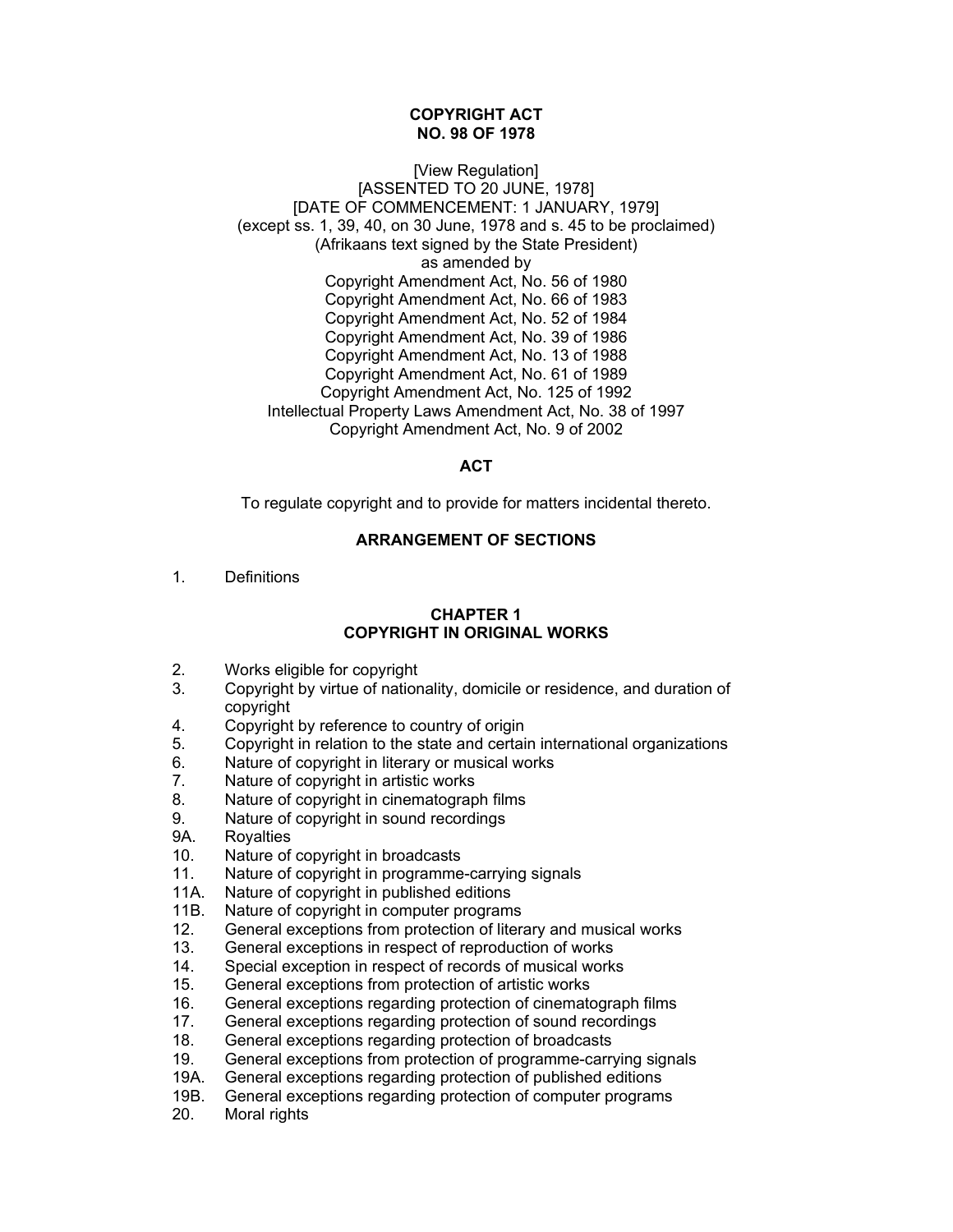- 21. Ownership of copyright
- 22. Assignment and licences in respect of copyright

# **CHAPTER 2 INFRINGEMENTS OF COPYRIGHT AND REMEDIES**

- 23. Infringement
- 24. Action by owner of copyright for infringement
- 25. Rights of action and remedies of exclusive licensee and exclusive sublicensee
- 26. Onus of proof in proceedings
- 27. Penalties and proceedings in respect of dealings which infringe copyright
- 28. Provision for restricting importation of copies

# **CHAPTER 3 COPYRIGHT TRIBUNAL**

- 29. Establishment of Copyright Tribunal
- 30. General provisions as to jurisdiction of tribunal
- 31. Reference of licence schemes to tribunal
- 32. Further reference of scheme to tribunal
- 33. Applications to tribunal
- 34. Diffusion service
- 35. Effect of orders of tribunal, and supplementary provisions relating thereto
- 36. Appeals

#### **CHAPTER 4 EXTENSION OR RESTRICTION OF OPERATION OF ACT**

- 37. Application of Act to countries to which it does not extend
- 38. . . . . . .

#### **CHAPTER 5 MISCELLANEOUS PROVISIONS**

- 39. Regulations
- 40. Advisory committee
- 41. Savings
- 42. . . . . . .
- 43. Application to work made before commencement of Act
- 44. Time when a work is made
- 45. Regulation and control of circulation, presentation or exhibition of works
- 45A. . . . . . .
- 46. Repeal of laws
- 47. Short title and commencement **Schedule**

# **1. Definitions.**

(1) In this Act, unless the context otherwise indicates—

**"adaptation"**, in relation to—

(a) a literary work, includes—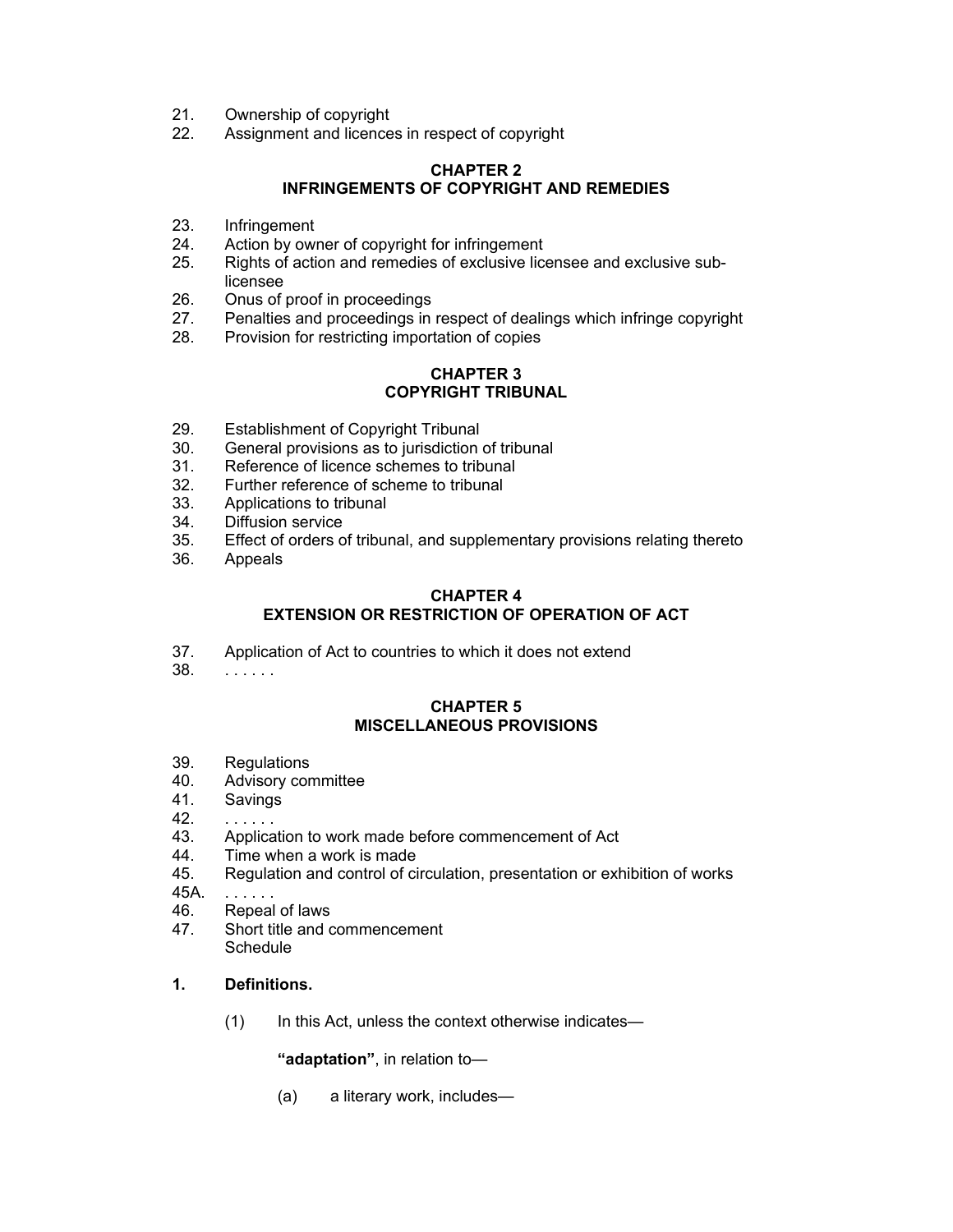- $(i)$  in the case of a non-dramatic work, a version of the work in which it is converted into a dramatic work;
- (ii) in the case of a dramatic work, a version of the work in which it is converted into a non-dramatic work;
- (iii) a translation of the work; or
- (iv) a version of the work in which the story or action is conveyed wholly or mainly by means of pictures in a form suitable for reproduction in a book or in a newspaper, magazine or similar periodical;
- (b) a musical work, includes any arrangement or transcription of the work, if such arrangement or transcription has an original creative character;
- (c) an artistic work, includes a transformation of the work in such a manner that the original or substantial features thereof remain recognizable;
- (d) a computer program includes—
	- (i) a version of the program in a programming language, code or notation different from that of the program; or
	- (ii) a fixation of the program in or on a medium different from the medium of fixation of the program; [Para. (d) added by s. 1 (a) of Act No. 125 of 1992.]

**"arbitration"** means arbitration in accordance with the provisions of the Arbitration Act, 1965 (Act No. 42 of 1965);

**"artistic work"** means, irrespective of the artistic quality thereof—

- (a) paintings, sculptures, drawings, engravings and photographs;
- (b) works of architecture, being either buildings or models of buildings; or
- (c) works of craftmanship not falling within either paragraph (a) or (b); [Para. (c) substituted by s. 1 (a) of Act No. 66 of 1983 and by s. 1 (b) of Act No. 125 of 1992.]

**"author"**, in relation to—

- (a) a literary, musical or artistic work, means the person who first makes or creates the work;
- (b) a photograph, means the person who is responsible for the composition of the photograph;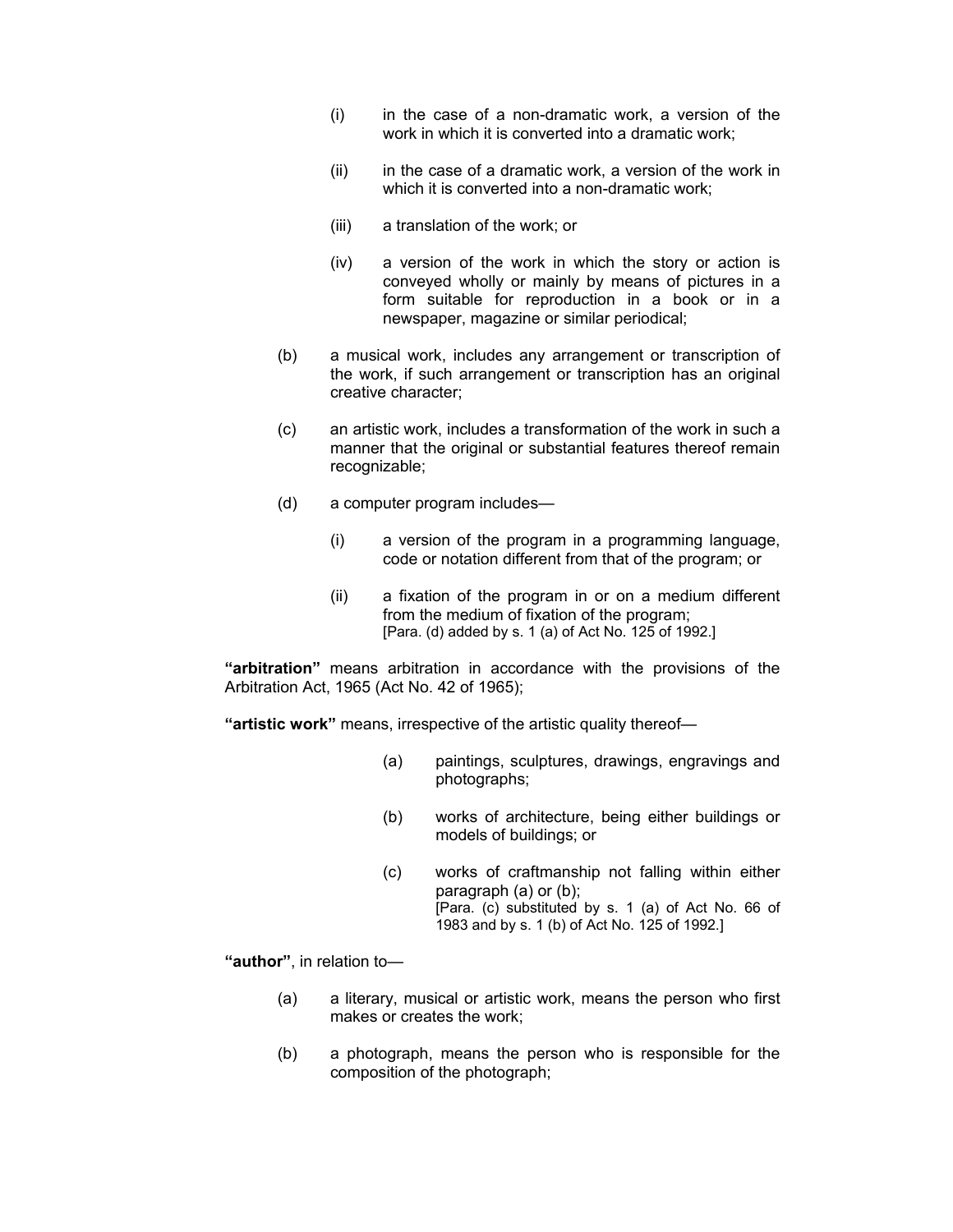- (c) a sound recording, means the person by whom the arrangements for the making of the sound recording were made; [Para. (c) substituted by s. 1 (c) of Act No. 125 of 1992.]
- d) a cinematograph film, means the person by whom the arrangements for the making of the film were made;
- (e) a broadcast, means the first broadcaster; [Para. (e) substituted by s. 1 (c) of Act No. 125 of 1992.]
- (f ) a programme-carrying signal, means the first person emitting the signal to a satellite; [Para. (f) substituted by s. 1 (c) of Act No. 125 of 1992.]
- (g) a published edition, means the publisher of the edition; [Para. (g) added by s. 1 (a) of Act No. 52 of 1984.]
- (h) a literary, dramatic, musical or artistic work or computer program which is computer-generated, means the person by whom the arrangements necessary for the creation of the work were undertaken; [Para. (h) added by s. 1 (d) of Act No. 125 of 1992.]
- (i) a computer program, the person who exercised control over the making of the computer program; [Para. (i) added by s. 1 (d) of Act No. 125 of 1992.]

**"broadcast"**, when used as a noun, means a telecommunication service of transmissions consisting of sounds, images, signs or signals which—

- (a) takes place by means of electromagnetic waves of frequencies of lower than 3 000 GHz transmitted in space without an artificial conductor; and
- (b) is intended for reception by the public or sections of the public, and includes the emitting of programme-carrying signals to a satellite, and, when used as a verb, shall be construed accordingly; [Definition of "broadcast" substituted by s. 1 (e) of Act No. 125 of 1992 and by s. 50 (a) of Act No. 38 of 1997.]

**"broadcaster"** means a person who undertakes a broadcast; [Definition of "broadcaster" substituted by s. 50 (b) of Act No. 38 of 1997.]

**"building"** includes any structure;

**"cinematograph film"** means any fixation or storage by any means whatsoever on film or any other material of data, signals or a sequence of images capable, when used in conjunction with any other mechanical, electronic or other device, of being seen as a moving picture and of reproduction, and includes the sounds embodied in a sound-track associated with the film, but shall not include a computer program;

[Definition of "cinematograph film" substituted by s. 1 ( f ) of Act No. 125 of 1992 and by s. 50 (c) of Act No. 38 of 1997.]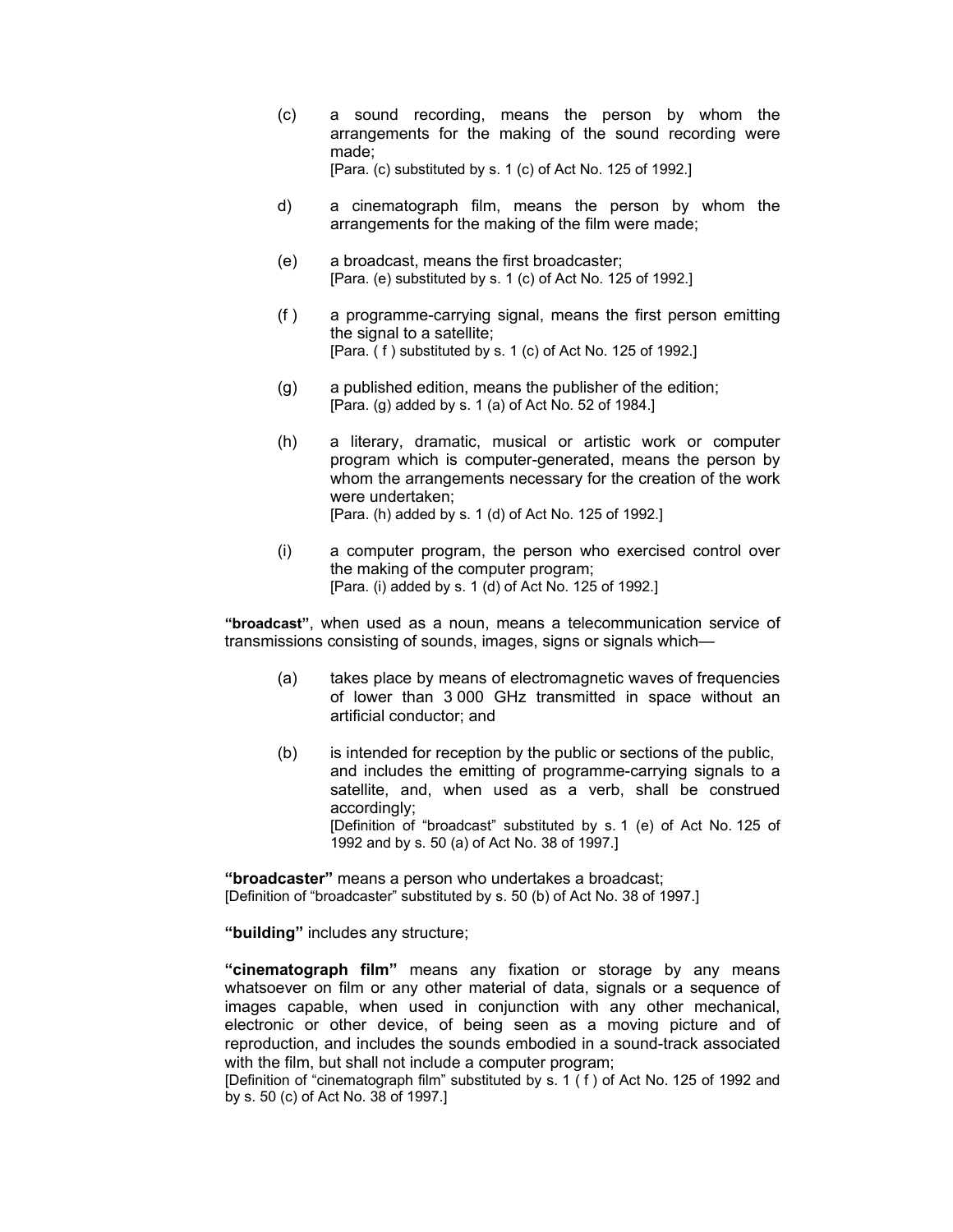**"collecting society"** means a collecting society established under this Act; [Definition of "collecting society" inserted by s. 1 (a) of Act 9 of 2002.]

**"computer program"** means a set of instructions fixed or stored in any manner and which, when used directly or indirectly in a computer, directs its operation to bring about a result;

[Definition of "computer program" inserted by s. 1 (g) of Act No. 125 of 1992.]

**"copy"** means a reproduction of a work, and, in the case of a literary, musical or artistic work, a cinematograph film or a computer program, also an adaptation thereof: Provided that an object shall not be taken to be a copy of a work of architecture unless the object is a building or a model of a building; [Definition of "copy" substituted by s. 1 (h) of Act No. 125 of 1992.]

**"copyright"** means copyright under this Act;

#### **"Corporation"** . . . . . .

[Definiton of "Corporation" deleted by s. 50 (d) of Act No. 38 of 1997.]

**"country"** includes any colony, protectorate or territory subject to the authority or under the suzerainty of any other country, and any territory over which trusteeship is exercised;

**"derived signal"** is a signal obtained by modifying the technical characteristics of the emitted signal, whether or not there have been one or more intervening fixations;

**"diffusion service"** means a telecommunication service of transmissions consisting of sounds, images, signs or signals, which takes place over wires or other paths provided by material substance and intended for reception by specific members of the public; and diffusion shall not be deemed to constitute a performance or a broadcast or as causing sounds, images, signs or signals to be seen or heard; and where sounds, images, signs or signals are displayed or emitted by any receiving apparatus to which they are conveyed by diffusion in such manner as to constitute a performance or a causing of sounds, images, signs or signals to be seen or heard in public, this shall be deemed to be effected by the operation of the receiving apparatus;

**"distribution",** in relation to a programme-carrying signal, means any operation by which a distributor transmits a derived signal to the general public or any section thereof;

[Definition of "distribution" substituted by s. 1 (i) of Act No. 125 of 1992.]

**"distributor"** in relation to a programme-carrying signal, means the person who decides that the transmission of the derived signal to the general public or any section thereof shall take place;

**"dramatic work"** includes a choreographic work or entertainment in dumb show, if reduced to the material form in which the work or entertainment is to be presented, but does not include a cinematograph film as distinct from a scenario or script for a cinematograph film;

**"drawing"** includes any drawing of a technical nature or any diagram, map, chart or plan;

[Definition of "drawing" substituted by s. 1 (b) of Act No. 66 of 1983.]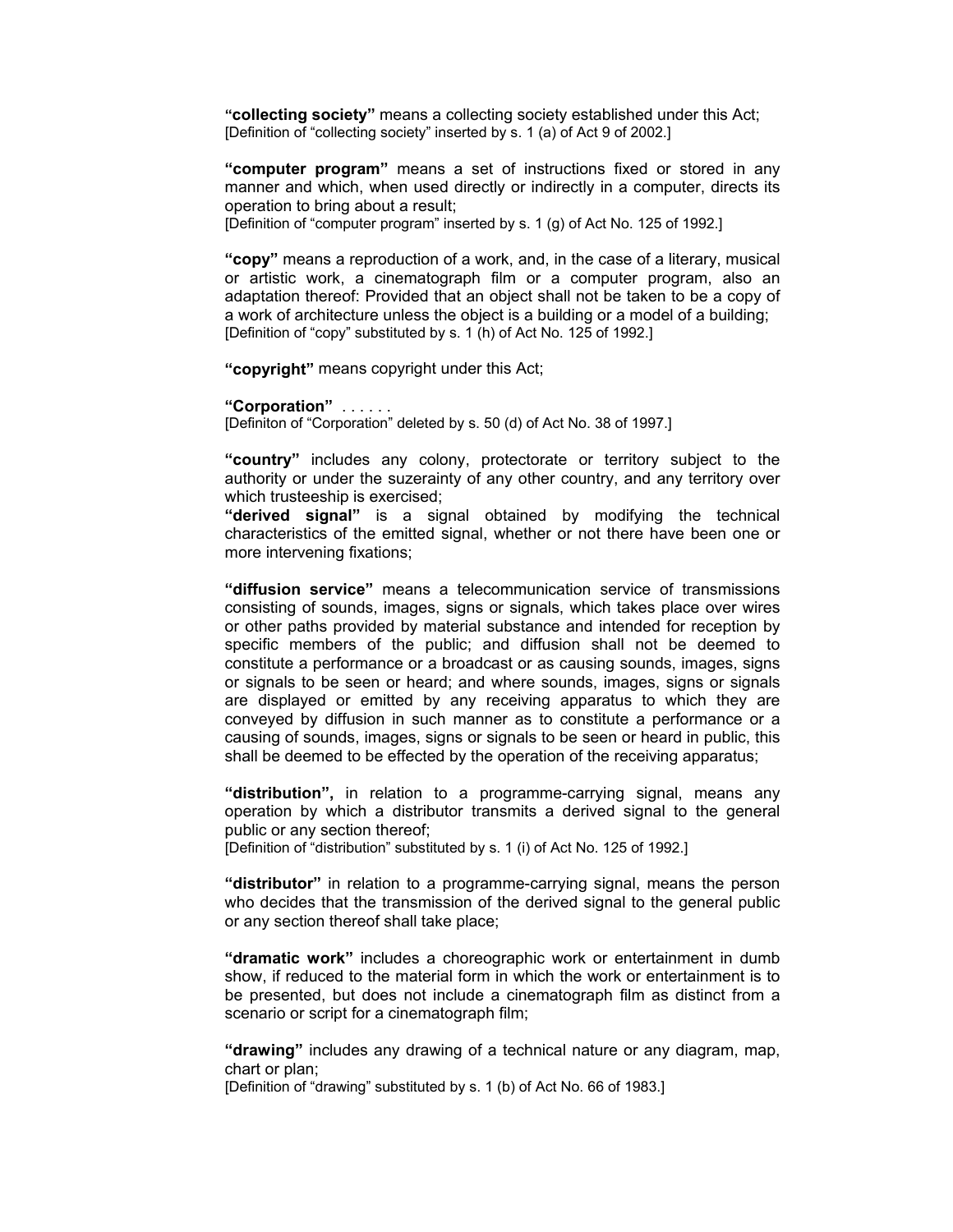**"emitted signal"** means a signal which goes to a satellite; [Definition of "emitted signal" substituted by s. 1 (k) of Act No. 125 of 1992.]

**"engraving"** includes any etching, lithograph, woodcut, print or similar work, but does not include a photograph;

**"exclusive licence"** means a licence authorizing a licensee, to the exclusion of all other persons, including the grantor of the licence, to exercise a right which by virtue of this Act would, apart from the licence, be exercisable exclusively by the owner of the copyright; and "exclusive licensee" shall be construed accordingly;

**"infringing copy",** in relation to—

- (a) a literary, musical or artistic work or a published edition, means a copy thereof;
- (b) a sound recording, means a record embodying that recording;
- (c) a cinematograph film, means a copy of the film or a still photograph made therefrom;
- (d) a broadcast, means a cinematograph film of it or a copy of a cinematograph film of it or a sound recording of it or a record embodying a sound recording of it or a still photograph made therefrom; and
- (e) a computer program, means a copy of such computer program,being in any such case an article the making of which constituted an infringement of the copyright in the work, recording, cinematograph film, broadcast or computer program or, in the case of an imported article, would have constituted an infringement of that copyright if the article had been made in the Republic; [Definition of "infringing copy" substituted by s. 1 (l) of Act No. 125 of

1992.]

**"judicial proceedings"** means proceedings before any court, tribunal or person having by law power to hear, receive and examine evidence on oath;

**"licence"** . . . . . . [Definition of "licence" deleted by s. 1 (m) of Act No. 125 of 1992.]

**"licence scheme"**, for the purposes of Chapter 3, in relation to licences of any description, means a scheme prepared by one or more licensing bodies, setting out the classes of cases in which they are willing, or the person on whose behalf they act is willing, to grant licences of that description, and the charges, if any, and terms and conditions subject to which licences may be granted in those classes of cases, and includes anything in the nature of such a scheme, whether described as a scheme or as a tariff or by any other name;

[Definition of "licence scheme" substituted by s. 1 (n) of Act No. 125 of 1992.]

#### **"licensing body"** . . . . . .

[Definition of "licensing body" deleted by s. 1 (o) of Act No. 125 of 1992.]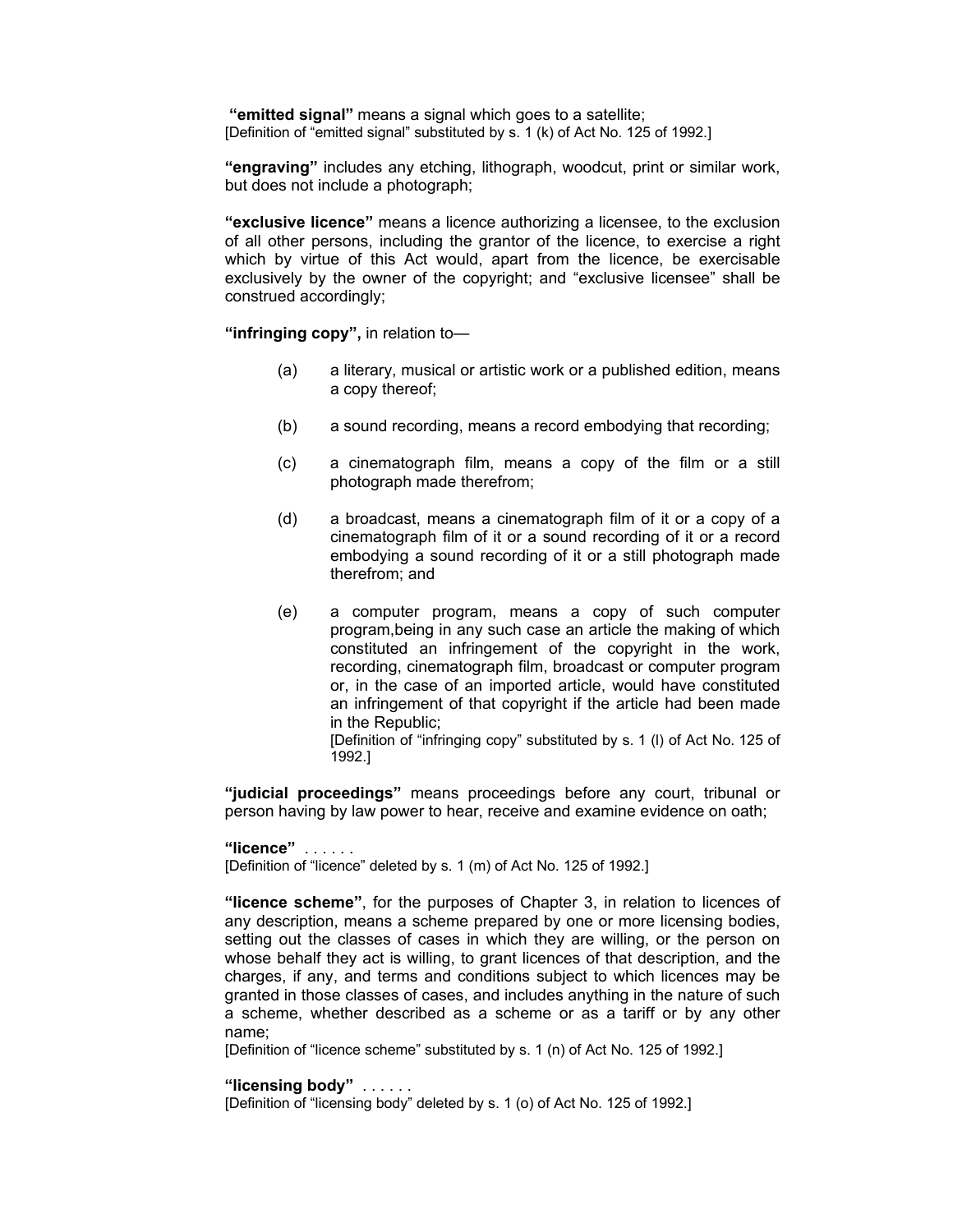**"literary work"** includes, irrespective of literary quality and in whatever mode or form expressed—

- (a) novels, stories and poetical works;
- (b) dramatic works, stage directions, cinematograph film scenarios and broadcasting scripts;
- (c) textbooks, treatises, histories, biographies, essays and articles;
- (c) encyclopaedias and dictionaries;
- (e) letters, reports and memoranda;
- ( f ) lectures, speeches and sermons; an
- (g) tables and compilations, including tables and compilations of data stored or embodied in a computer or a medium used in conjunction with a computer, but shall not include a computer program; [Para. (g) substituted by s. 50 (e) of Act No. 38 of 1997.] [Definition of "literary work" substituted by s. 1 (p) of Act No. 125 of 1992.]

**"Minister"** means the Minister of Trade and Industry; [Definition of "Minister" substituted by s. 1 (c) of Act No. 66 of 1983, by s. 1 of Act No. 13 of 1988 and by s. 1 (b) of Act 9 of 2002.]

**"musical work"** means a work consisting of music, exclusive of any words or action intended to be sung, spoken or performed with the music; [Definition of "musical work" inserted by s. 1 (q) of Act No. 125 of 1992.]

**"performance"** includes any mode of visual or acoustic presentation of a work, including any such presentation by the operation of a loudspeaker, a radio, television or diffusion receiver or by the exhibition of a cinematograph film or by the use of a record or by any other means, and in relation to lectures, speeches and sermons, includes delivery thereof; and references to "perform" in relation to a work shall be construed accordingly: Provided that **"performance"** shall not include broadcasting or rebroadcasting or transmitting a work in a diffusion service;

[Definition of "performance" substituted by s. 1 (r) of Act No. 125 of 1992.]

**"photograph"** means any product of photography or of any process analogous to photography, but does not include any part of a cinematograph film;

**"plate"** includes any stereotype, stone, block, mould, matrix, transfer, negative, record, disc, storage medium or any version of a work of whatsoever nature used to make copies; [Definition of "plate" substituted by s. 1 (s) of Act No. 125 of 1992.]

**"prescribed"** means prescribed by or under this Act;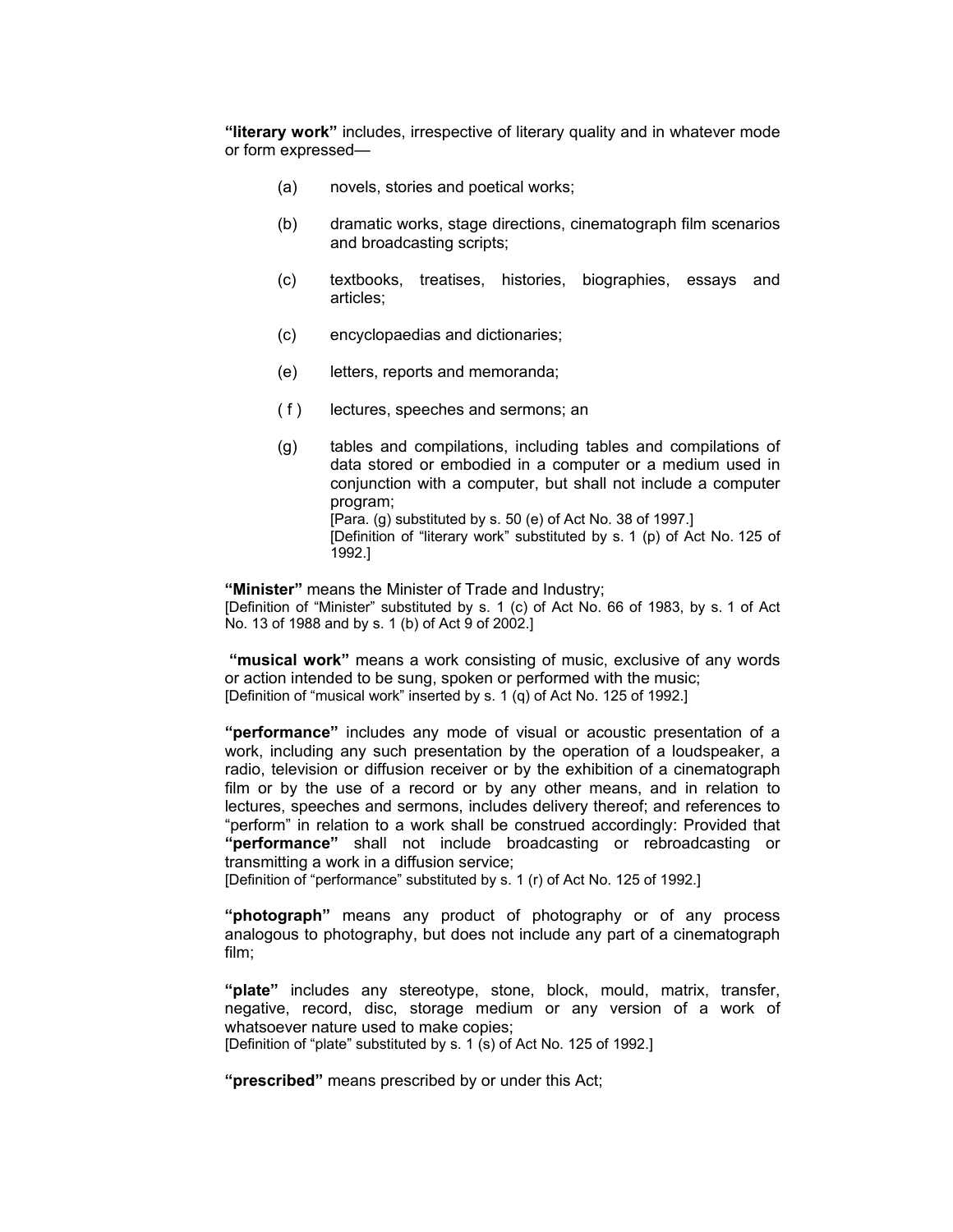**"programme"**, in relation to a programme-carrying signal, means a body of live or recorded material consisting of images or sounds or both, embodied in a signal:

[Definition of "programme" substituted by s. 1 (t) of Act No. 125 of 1992.]

**"programme-carrying signal"** means a signal embodying a program which is emitted and passes through a satellite;

[Definition of "programme-carrying signal" inserted by s. 1 (u) of Act No. 125 of 1992.]

**"prospective owner",** in relation to copyright, means a person who shall be entitled to the copyright, wholly or partially, in a work in which copyright does not yet subsist or whose entitlement to the copyright which does exist shall become effective upon a future event;

**"published edition"** means the first print by whatever process of a particular typographical arrangement of a literary or musical work; [Definition of "published edition" inserted by s. 1 (c) of Act No. 52 of 1984.]

**"qualified person"** means a qualified person within the meaning of section 3  $(1)$ ;

**"rebroadcasting"** means the simultaneous or subsequent broadcasting by one broadcaster of the broadcast of another broadcaster; [Definition of "rebroadcasting" substituted by s. 50 ( f ) of Act No. 38 of 1997.]

**"record"** means any disc, tape, perforated role or other device in or on which sounds, or data or signals representing sounds, are embodied or represented so as to be capable of being automatically reproduced or performed therefrom;

[Definition of "record" substituted by s. 50 (g) of Act No. 38 of 1997.]

**"Registrar"** means the Registrar of Copyright, who shall be the person appointed as Registrar of Patents under section 7 of the Patents Act, 1978;

**"regulation"** means a regulation made under this Act;

**"reproduction"**, in relation to—

- (a) a literary or musical work or a broadcast, includes a reproduction in the form of a record or a cinematograph film;
- (b) an artistic work, includes a version produced by converting the work into a three-dimensional form or, if it is in three dimensions, by converting it into a two-dimensional form;
- (c) any work, includes a reproduction made from a reproduction of that work; [Para. (c) added by s. 1 (d) of Act No. 66 of 1983.]

and references to "reproduce" and "reproducing" shall be construed accordingly;

**"satellite"** means any device in extra-terrestrial space capable of transmitting signals;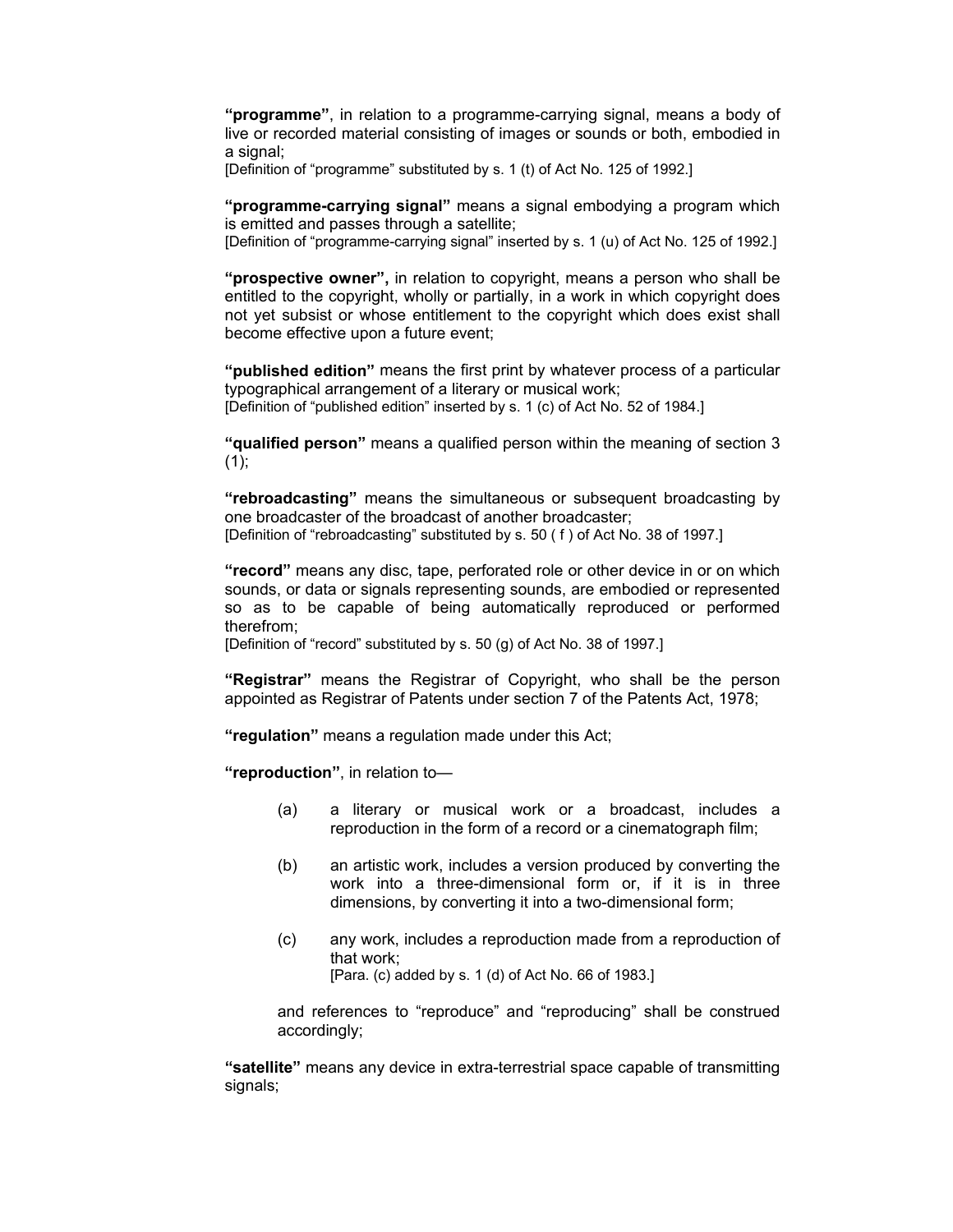**"signal"** means an electronically generated carrier capable of transmitting programmes;

**"sculpture"** includes any cast or model made for purposes of sculpture;

**"sound recording"** means any fixation or storage of sounds, or data or signals representing sounds, capable of being reproduced, but does not include a sound-track associated with a cinematograph film;

[Definition of "sound recording" substituted by s. 1 (v) of Act No. 125 of 1992 and by s. 50 (h) of Act No. 38 of 1997.]

**"this Act"** includes the regulations;

**"work"** a work contemplated in section 2; [Definition of "work" inserted by s. 1 (w) of Act No. 125 of 1992.]

**"work of joint authorship"** means a work produced by the collaboration of two or more authors in which the contribution of each author is not separable from the contribution of the other author or authors;

**"writing"** includes any form of notation, whether by hand or by printing, typewriting or any similar process.

- (2) Any reference in this Act to a sound-track associated with a cinematograph film shall be construed as a reference to any record of sounds which is incorporated in any print, negative, tape or other article on which the film or part of it, in so far as it consists of visual images, is recorded or which is issued by the author of the film for use in conjunction with such an article.
- (2A) Any reference in this Act to the doing of any act in relation to any work shall, unless the context otherwise indicates, be construed as a reference also to the doing of any such act in relation to any substantial part of such work. [Sub-s. (2A) inserted by s. 1 of Act No. 56 of 1980.]
- (3) The provisions of this Act shall with reference to any act or omission outside the territorial limits of the Republic by or on any ship or aircraft registered under any law in the Republic apply in the same manner as it applies with reference to acts or omissions within the territorial limits of the Republic.
- (4) Notwithstanding the provisions of paragraph (i) of the definition of "author" in subsection (1), the author of a computer program made before the date of commencement of the Copyright Amendment Act, 1992, shall be deemed to be the person who first made or created the program, but if such computer program is original and has been published by a qualified person, such person shall be presumed to be the owner of the copyright subsisting in the computer program concerned, unless the contrary is proved. [Sub-s. (4) added by s. 1 (x) of Act No. 125 of 1992.]
- (5) For the purposes of this Act the following provisions shall apply in connection with the publication of a work: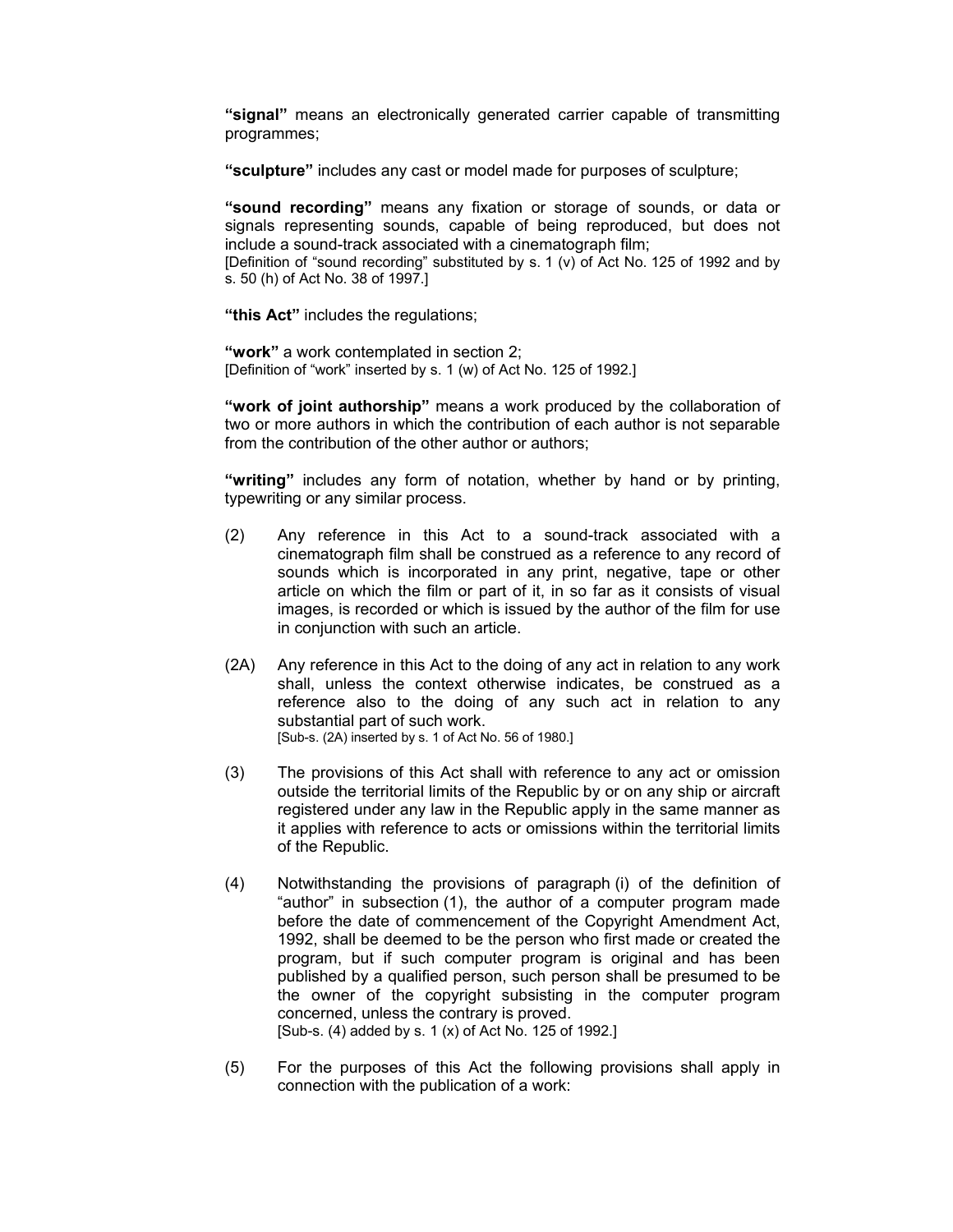- (a) Subject to paragraph (e), a work shall be deemed to have been published if copies of such work have been issued to the public with the consent of the owner of the copyright in the work in sufficient quantities to reasonably meet the needs of the public, having regard to the nature of the work.
- (b) Publication of a cinematograph film or sound recording is the sale, letting, hire or offer for sale or hire, of copies thereof.
- (c) A publication shall not be treated as being other than the first publication by reason only of an earlier publication elsewhere within a period of 30 days.
- (d) Publication shall not include—
	- (i) a performance of a musical or dramatic work, cinematograph film or sound recording;
	- (ii) a public delivery of a literary work;
	- (iii) a transmission in a diffusion service;
	- (iii) a broadcasting of a work;
	- (v) an exhibition of a work of art;
	- (vi) a construction of a work of architecture.
- (e) For the purposes of sections 6, 7 and 11 (b), a work shall be deemed to be published if copies thereof have been issued to the public. [Sub-s. (5) added by s. 1 (x) of Act No. 125 of 1992.]

(Date of commencement 30 June, 1978.)

#### **CHAPTER 1 COPYRIGHT IN ORIGINAL WORKS**

# **2. Works eligible for copyright.**

- (1) Subject to the provisions of this Act, the following works, if they are original, shall be eligible for copyright—
	- (a) literary works;
	- (b) musical works;
	- (c) artistic works;
	- (d) cinematograph films; [Para. (d) substituted by s. 2 (a) of Act No. 125 of 1992.]
	- (e) sound recordings;
	- (f) broadcasts;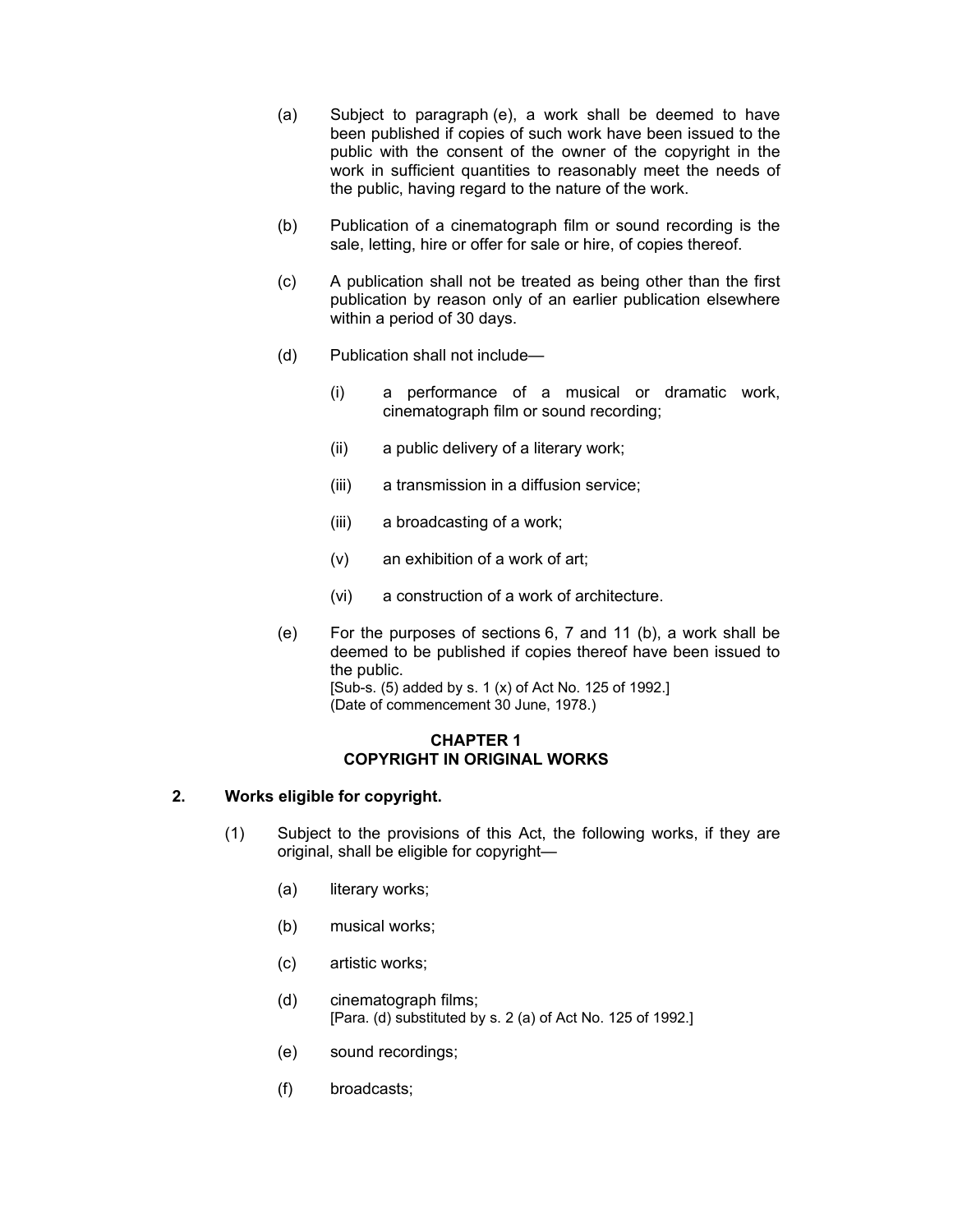- (f) programme-carrying signals;
- (h) published editions; [Para. (h) added by s. 2 of Act No. 52 of 1984.]
- (i) computer programs. [Sub-s. (1) amended by s. 2 (a) of Act No. 56 of 1980. Para. (i) added by s. 2 (b) of Act No. 125 of 1992.]
- (2) A work, except a broadcast or programme-carrying signal, shall not be eligible for copyright unless the work has been written down, recorded, represented in digital data or signals or otherwise reduced to a material form. [Sub-s. (2) substituted by s. 2 (b) of Act No. 56 of 1980, by s. 2 (c) of Act No. 125 of 1992 and by s. 51 of Act No. 38 of 1997.]
- (2A) A broadcast or a programme-carrying signal shall not be eligible for copyright until, in the case of a broadcast, it has been broadcast and, in the case of a programmecarrying signal, it has been transmitted by a satellite. [Sub-s. (2A) inserted by s. 2 (d) of Act No. 125 of 1992.]
- (3) A work shall not be ineligible for copyright by reason only that the making of the work, or the doing of any act in relation to the work, involved an infringement of copyright in some other work.

## **3. Copyright by virtue of nationality, domicile or residence, and duration of copyright.**

- (1) Copyright shall be conferred by this section on every work, eligible for copyright, of which the author or, in the case of a work of joint authorship, any one of the authors is at the time the work or a substantial part thereof is made, a qualified person, that is—
	- (a) in the case of an individual, a person who is a South African citizen or is domiciled or resident in the Republic; or
	- (b) in the case of a juristic person, a body incorporated under the laws of the Republic:

Provided that a work of architecture erected in the Republic or any other artistic work incorporated in a building or any other permanent structure in the Republic, shall be eligible for copyright, whether or not the author was a qualified person.

[Sub-s. (1) substituted by s. 3 (a) of Act No. 125 of 1992.]

- (2) The term of copyright conferred by this section shall be, in the case of—
	- (a) literary or musical works or artistic works, other than photographs, the life of the author and fifty years from the end of the year in which the author dies: Provided that if before the death of the author none of the following acts had been done in respect of such works or an adaptation thereof, namely—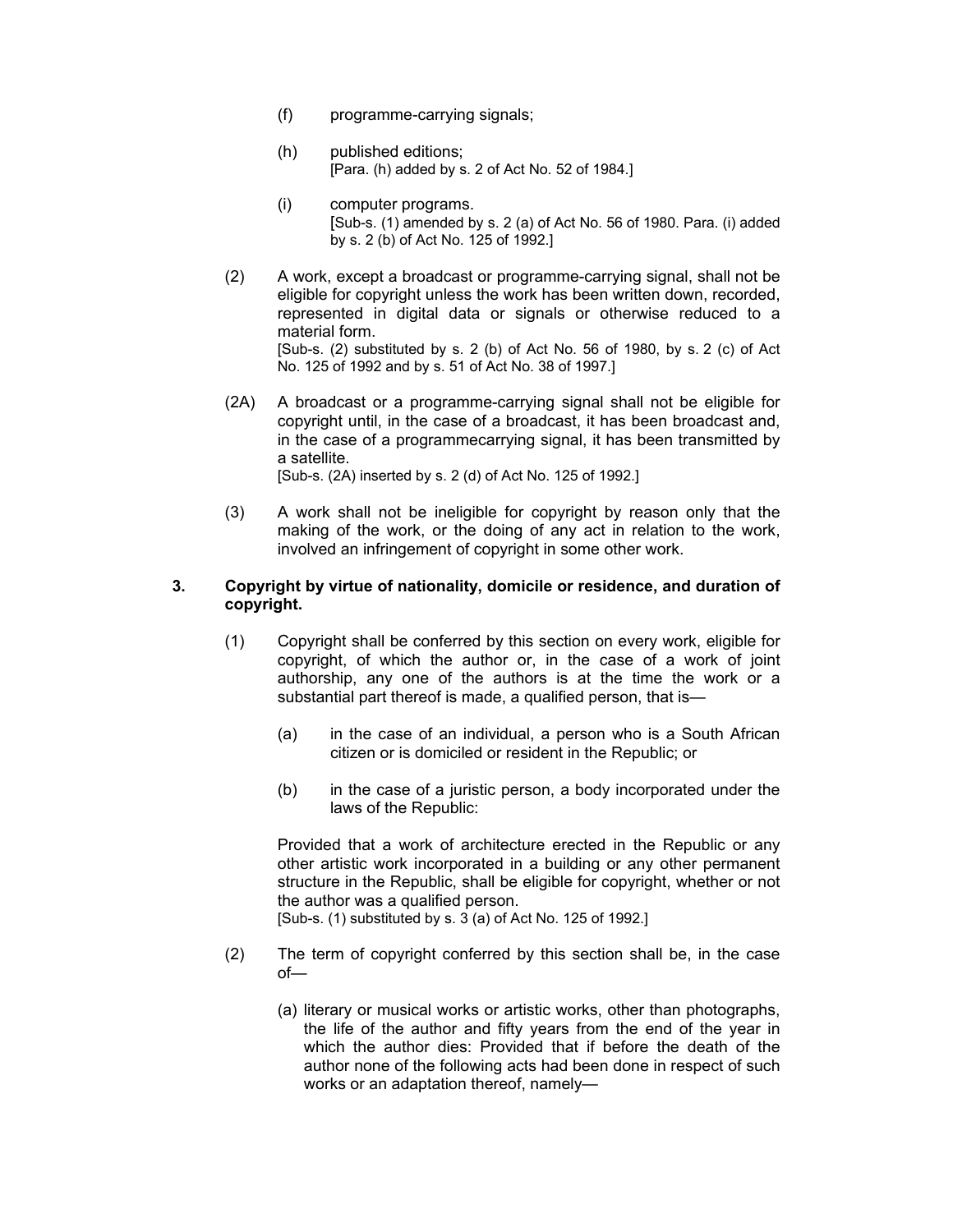- (i) the publication thereof;
- (ii) the performance thereof in public;
- (iii) the offer for sale to the public of records thereof;
- (iv) the broadcasting thereof, the term of copyright shall continue to subsist for a period of fifty years from the end of the year in which the first of the said acts is done; [Para. (a) amended by s. 3 (a) of Act No. 52 of 1984.]
- (b) cinematograph films, photographs and computer programs, fifty years from the end of the year in which the work—
	- (i) is made available to the public with the consent of the owner of the copyright; or
	- (ii) is first published, whichever term is the longer, or failing such an event within fifty years of the making of the work, fifty years from the end of the year in which the work is made; [Para. (b) substituted by s. 3 (b) of Act No. 125 of 1992 and by s. 52 of Act No. 38 of 1997.]
- (c) sound recordings, fifty years from the end of the year in which the recording is first published;
- (d) broadcasts, fifty years from the end of the year in which the broadcast first takes place;
- (d) programme-carrying signals, fifty years from the end of the year in which the signals are emitted to a satellite;
- (f) published editions, fifty years from the end of the year in which the edition is first published. [Para. ( f ) added by s. 3 (b) of Act No. 52 of 1984.]
- (3) (a) In the case of anonymous or pseudonymous works, the copyright therein shall subsist for fifty years from the end of the year in which the work is made available to the public with the consent of the owner of the copyright or from the end of the year in which it is reasonable to presume that the author died, whichever term is the shorter. [Para. (a) substituted by s. 3 (c) of Act No. 125 of 1992.]
	- (b) In the event of the identity of the author becoming known before the expiration of the period referred to in paragraph (a), the term of protection of the copyright shall be calculated in accordance with the provisions of subsection (2).
- (4) In the case of a work of joint authorship the reference in the preceding subsections to the death of the author shall be taken to refer to the author who dies last, whether or not he is a qualified person.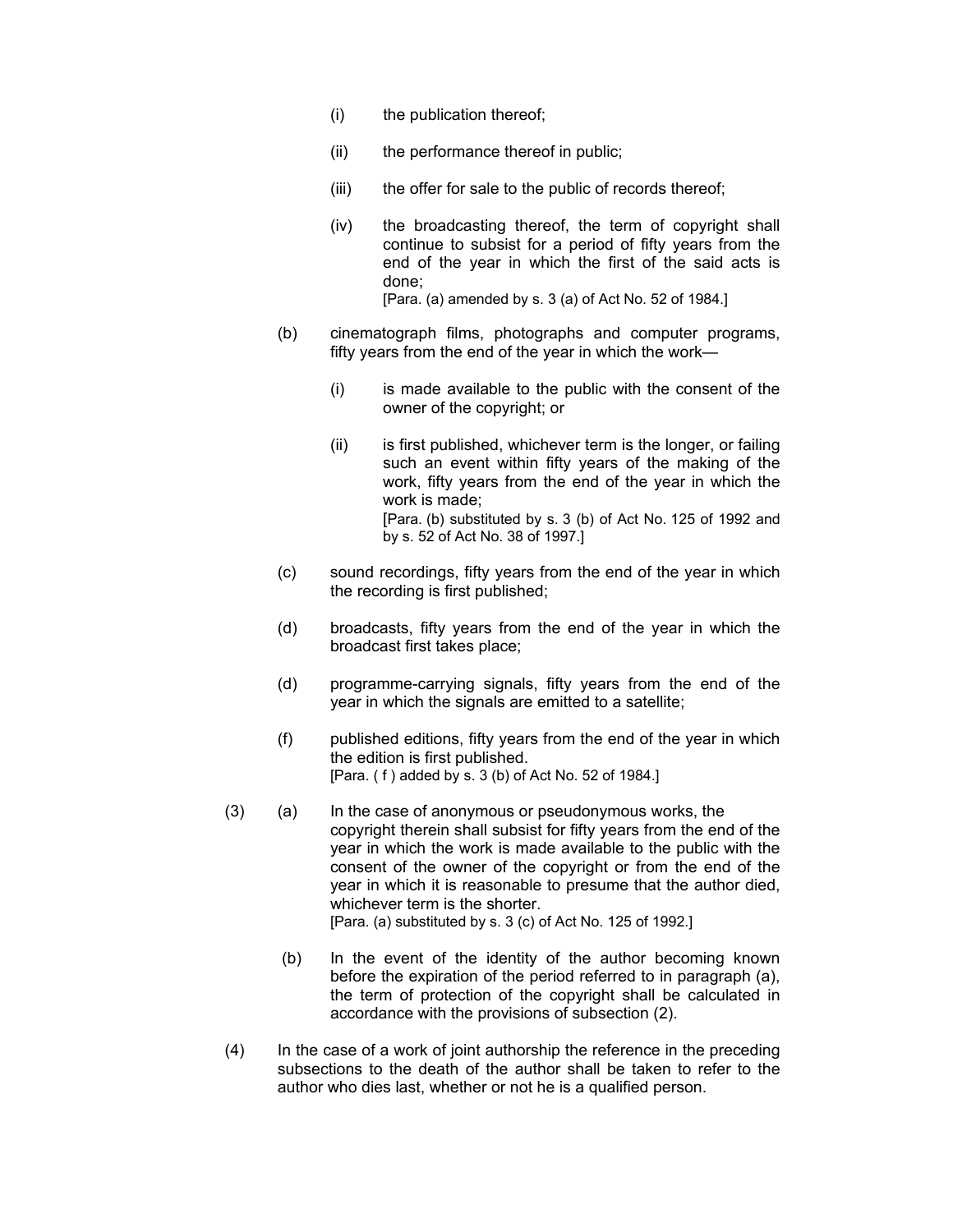# **4. Copyright by reference to country of origin.**

- (1) Copyright shall be conferred by this section on every work which is eligible for copyright and which—
	- (a) being a literary, musical or artistic work or a sound recording, is first published in the Republic;
	- (b) being a broadcast, is made in the Republic;
	- (c) being a programme-carrying signal, is emitted to a satellite from a place in the Republic;
	- (e) being a cinematograph film, is first published or made in the Republic;
	- (e) being a published edition, is first published in the Republic; [Para. (e) added by s. 4 (b) of Act No. 52 of 1984.]
	- (f) being a computer program, is first published or made in the Republic, and in respect of which copyright is not conferred by section 3. [Para. ( f ) inserted by s. 4 of Act No. 125 of 1992.]
- (2) Copyright conferred on a work by this section shall be subject to the same term of copyright provided for in section 3 for a similar work.

# **5. Copyright in relation to the state and certain international organizations.**

- (1) This Act shall bind the state.
- (2) Copyright shall be conferred by this section on every work which is eligible for copyright and which is made by or under the direction or control of the state or such international organizations as may be prescribed.
- (3) Copyright conferred by this section on a literary or musical work or an artistic work, other than a photograph, shall subsist for fifty years from the end of the year in which the work is first published.
- (4) Copyright conferred by this section on a cinematograph film, photograph, sound recording, broadcast, programme-carrying signal, published edition or a computer program shall be subject to the same term of copyright provided for in section 3 for a similar work. [Sub-s. (4) substituted by s. 5 of Act No. 52 of 1984 and by s. 5 of Act No. 125 of 1992.]
- (5) Sections 3 and 4 shall not confer copyright on works with reference to which this section applies.
- (6) Copyright which vests in the state shall for administrative purposes be deemed to vest in such officer in the public service as may be designated by the State President by proclamation in the Gazette.
- **6. Nature of copyright in literary or musical works.**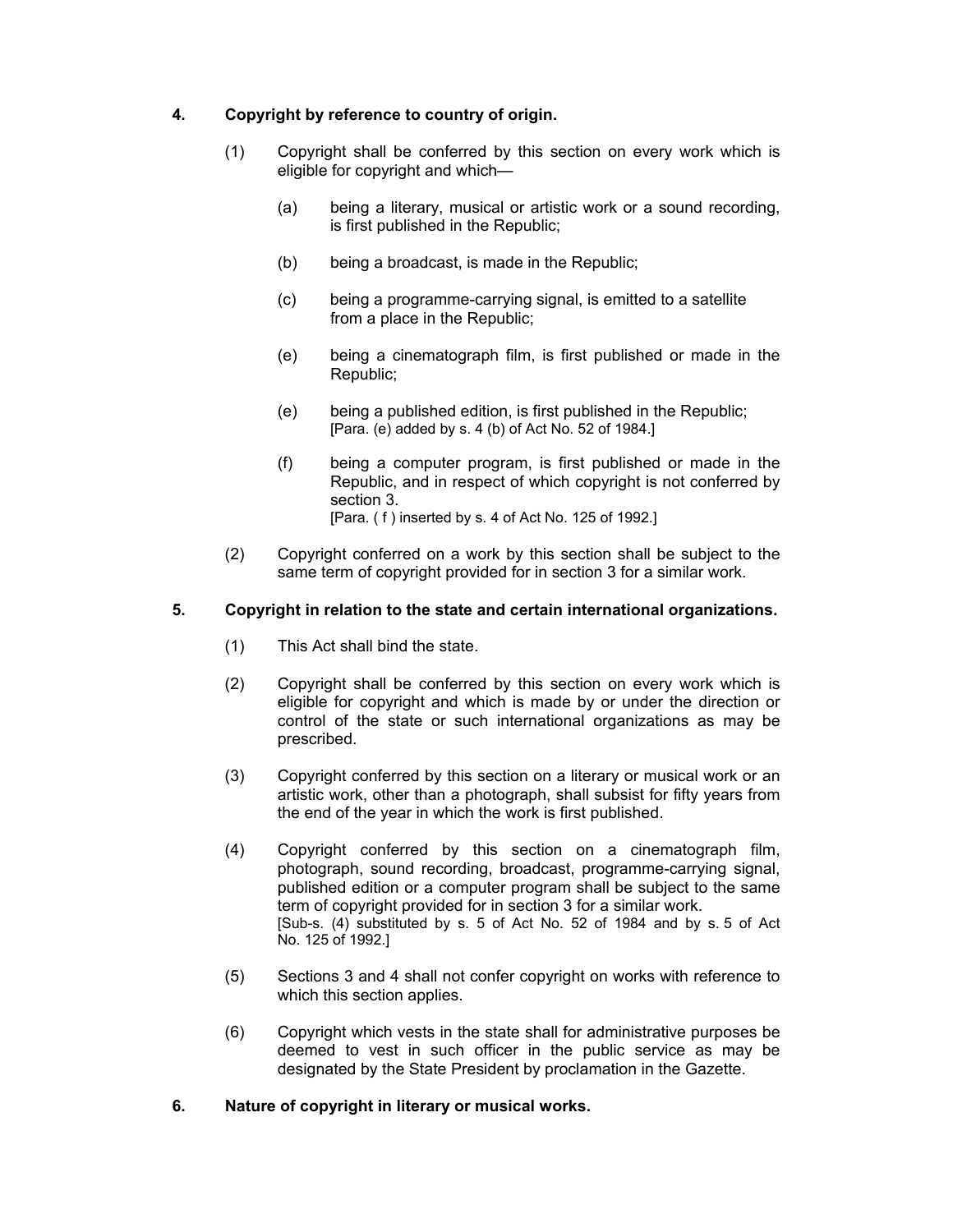Copyright in a literary or musical work vests the exclusive right to do or to authorize the doing of any of the following acts in the Republic:

- (a) Reproducing the work in any manner or form;
- (b) publishing the work if it was hitherto unpublished;

[Para. (b) substituted by s. 6 of Act No. 125 of 1992.]

- (c) performing the work in public;
- (d) broadcasting the work;
- (e) causing the work to be transmitted in a diffusion service, unless such service transmits a lawful broadcast, including the work, and is operated by the original broadcaster; [Para. (e) substituted by s. 3 (b) of Act No. 56 of 1980.]
- (f) making an adaptation of the work;
- (g) doing, in relation to an adaptation of the work, any of the acts specified in relation to the work in paragraphs (a) to (e) inclusive. [S. 6 amended by s. 3 (a) of Act No. 56 of 1980.]

## **7. Nature of copyright in artistic works.**

Copyright in an artistic work vests the exclusive right to do or to authorize the doing of any of the following acts in the Republic:

- (a) Reproducing the work in any manner or form;
- (b) publishing the work if it was hitherto unpublished; [Para. (b) substituted by s. 7 of Act No. 125 of 1992.]
- (c) including the work in a cinematograph film or a television broadcast;
- (d) causing a television or other programme, which includes the work, to be transmitted in a diffusion service, unless such service transmits a lawful tele- vision broadcast, including the work, and is operated by the original broadcaster; [Para. (d) substituted by s. 4 (b) of Act No. 56 of 1980.]
- (e) making an adaptation of the work;
- (f) doing, in relation to an adaptation of the work, any of the acts specified in relation to the work in paragraphs (a) to (d) inclusive. [S. 7 amended by s. 4 (a) of Act No. 56 of 1980.]

#### **8. Nature of copyright in cinematograph films.**

- (1) Copyright in a cinematograph film vests the exclusive right to do or to authorize the doing of any of the following acts in the Republic:
	- (a) Reproducing the film in any manner or form, including making a still photograph therefrom;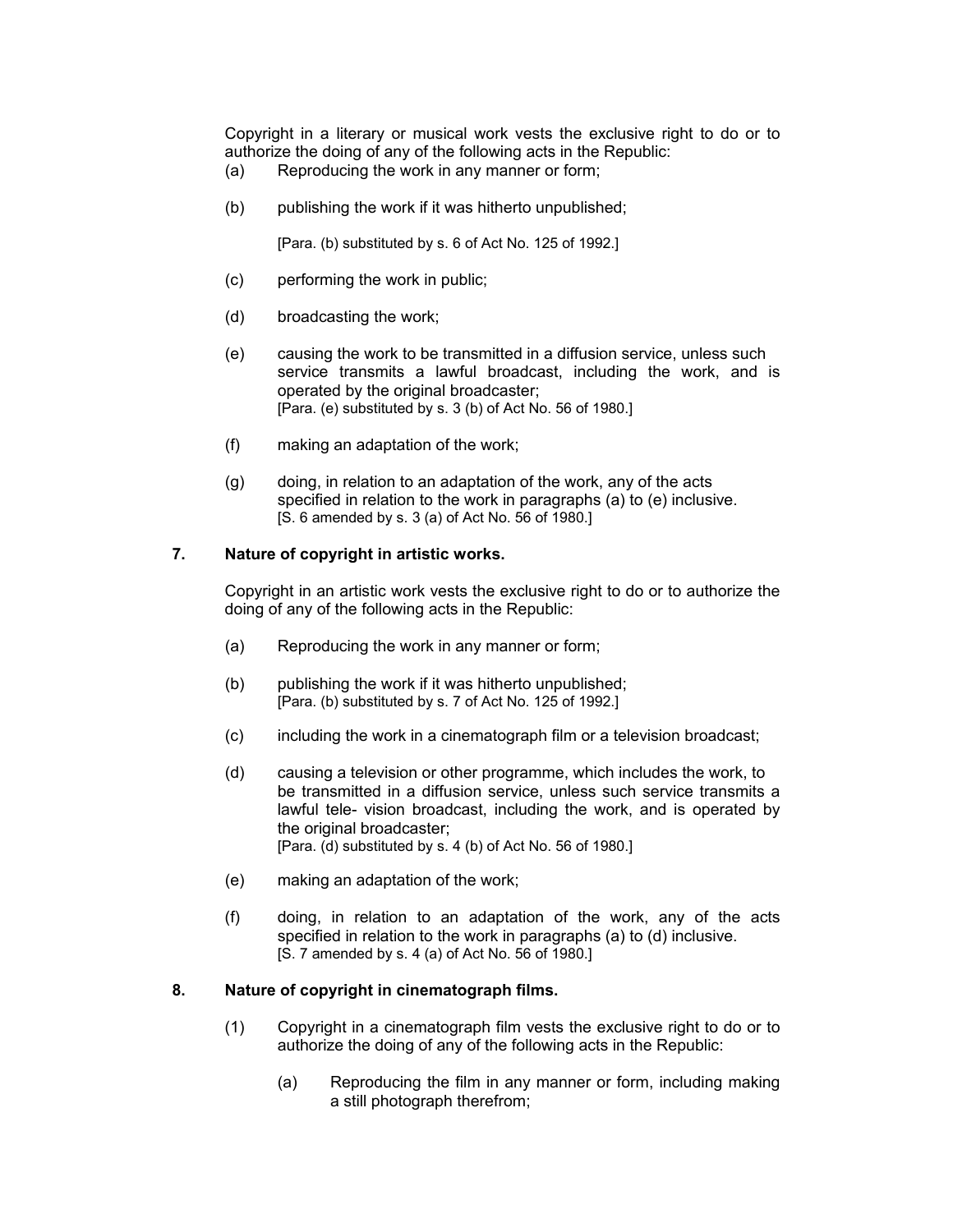[Para. (a) substituted by s. 8 (a) of Act No. 125 of 1992.]

- (b) causing the film, in so far as it consists of images, to be seen in public, or, in so far as it consists of sounds, to be heard in public;
- (c) broadcasting the film;
- (d) causing the film to be transmitted in a diffusion service, unless such service transmits a lawful television broadcast, including the film, and is operated by the original broadcaster; [Para. (d) substituted by s. 5 (b) of Act No. 56 of 1980.]
- (e) making an adaptation of the film;
- (f) doing, in relation to an adaptation of the film, any of the acts specified in relation to the film in paragraphs (a) to (d) inclusive;
- (g) letting, or offering or exposing for hire by way of trade, directly or indirectly, a copy of the film. [Sub-s. (1) amended by s. 5 (a) of Act No. 56 of 1980. Para. (g) added by s. 6 of Act No. 52 of 1984 and substituted by s. 1 of Act No. 61 of 1989 and by s. 8 (b) of Act No. 125 of 1992.]
- $(2)$ [Sub-s. (2) deleted by s. 8 (c) of Act No. 125 of 1992.]

## **9. Nature of copyright in sound recordings.**

Copyright in a sound recording vests the exclusive right to do or to authorize the doing of any of the following acts in the Republic:

- (a) Making, directly or indirectly, a record embodying the sound recording;
- (b) letting, or offering or exposing for hire by way of trade, directly or indirectly, a reproduction of the sound recording;
- (c) broadcasting the sound recording;
- (d) causing the sound recording to be transmitted in a diffusion service, unless that service transmits a lawful broadcast, including the sound recording, and is operated by the original broadcaster;
- (e) communicating the sound recording to the public. [S. 9 amended by s. 7 of Act No. 52 of 1984 and by s. 2 of Act No. 61 of 1989 and substituted by s. 6 of Act No. 56 of 1980 and by s. 2 of Act 9 of 2002.]

#### **9A. Royalties.**

(1) (a) In the absence of an agreement to the contrary, no person may broadcast, cause the transmission of or play a sound recording as contemplated in section 9 (c), (d) or (e) without payment of a royalty to the owner of the relevant copyright.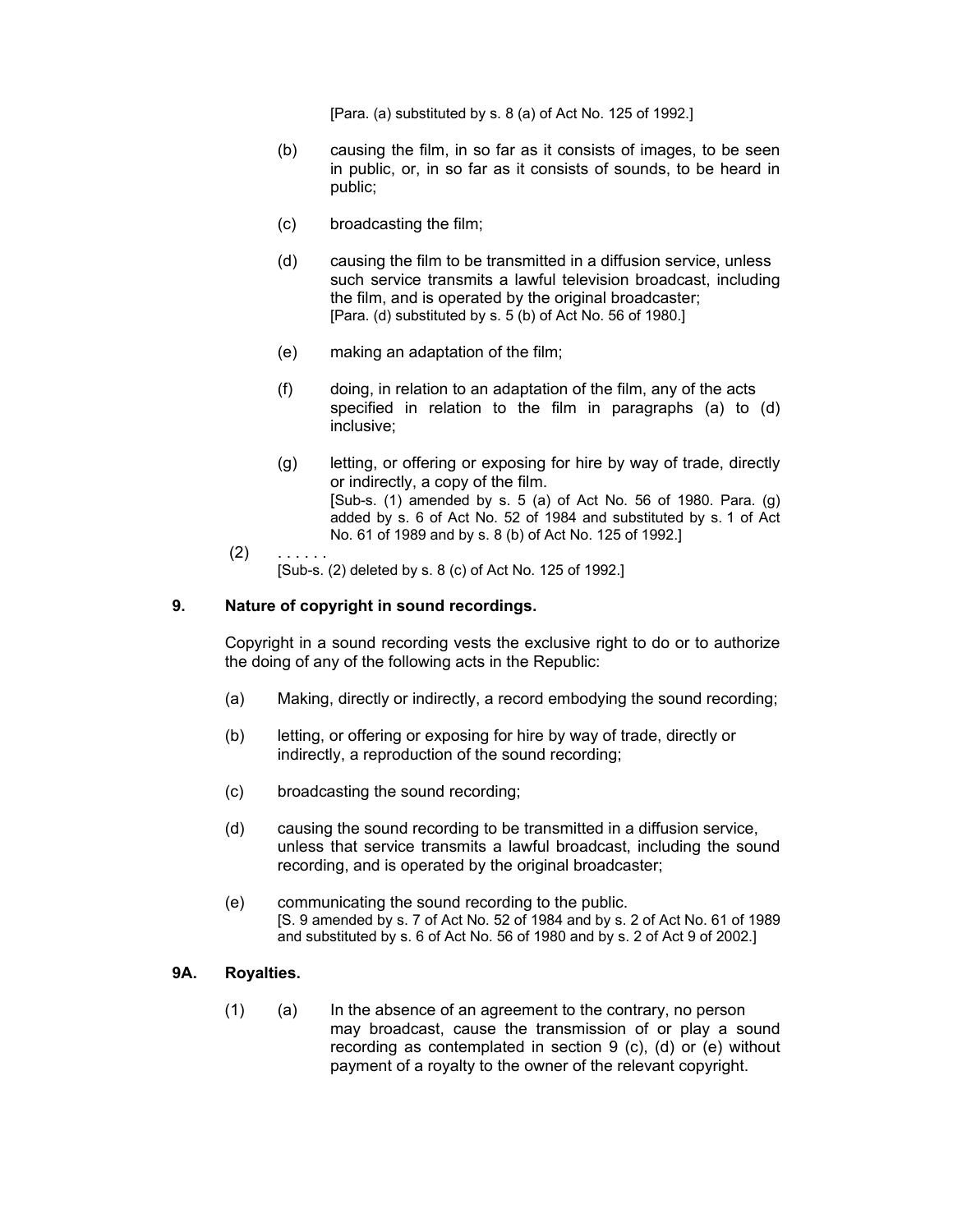- (b) The amount of any royalty contemplated in paragraph (a) shall be determined by an agreement between the user of the sound recording, the performer and the owner of the copyright, or between their representative collecting societies.
- (c) In the absence of an agreement contemplated in paragraph (b), the user, performer or owner may refer the matter to the Copyright Tribunal referred to in section 29 (1) or they may agree to refer the matter for arbitration in terms of the Arbitration Act, 1965 (Act No. 42 of 1965).
- (2) (a) The owner of the copyright who receives payment of a royalty in terms of this section shall share such royalty with any performer whose performance is featured on the sound recording in question and who would have been entitled to receive a royalty in that regard as contemplated in section 5 of the Performers' Protection Act, 1967 (Act No 11 of 1967).
	- (b) The performer's share of the royalty shall be determined by an agreement between the performer and the owner of copyright, or between their representative collecting societies.
	- (c) In the absence of an agreement contemplated in paragraph (b), the performer or owner may refer the matter to the Copyright Tribunal referred to in section 29 (1), or they may agree to refer the matter for arbitration in terms of the Arbitration Act, 1965 (Act No. 42 of 1965).
	- (d) Any payment made by the user of the sound recording in terms of this subsection shall be deemed to have discharged any obligation which that user might have to make any payment in respect of his or her use of a corresponding fixation in terms of section 5 of the Performers' Protection Act, 1967 (Act No. 11 of 1967).
- (3) In the event of any right to a royalty being assigned to any successor in title, either by contractual arrangement, operation of law, testamentary disposition or otherwise, any successor in title shall be entitled to enforce such right to a royalty against the person who in terms of this section is obliged to pay or against his or her successor in title.

[S. 9A inserted by s. 3 of Act 9 of 2002.]

# **10. Nature of copyright in broadcasts.**

Copyright in a broadcast vests the exclusive right to do or to authorize the doing of any of the following acts in the Republic:

- (a) Reproducing, directly or indirectly, the broadcast in any manner or form, including, in the case of a television broadcast, making a still photograph therefrom; [Para. (a) substituted by s. 9 of Act No. 125 of 1992.]
- (b) rebroadcasting the broadcast;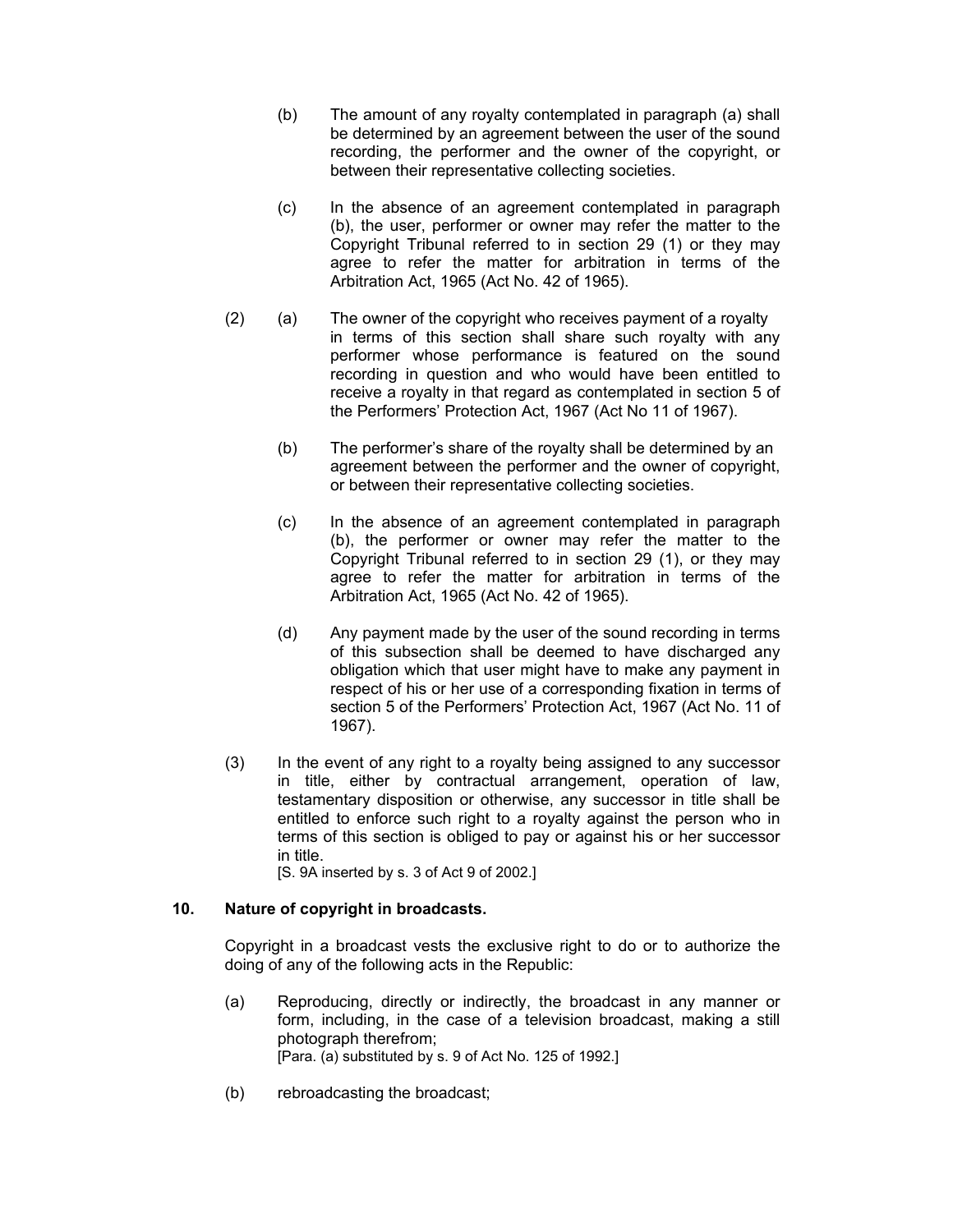(c) causing the broadcast to be transmitted in a diffusion service, unless such service is operated by the original broadcaster. [S. 10 amended by s. 7 of Act No. 56 of 1980.]

# **11. Nature of copyright in programme-carrying signals.**

Copyright in programme carrying signals vest the exclusive right to undertake, or to authorize, the direct or indirect distribution of such signals by any distributor to the general public or any section thereof in the Republic, or from the Republic.

## **11A. Nature of copyright in published editions.**

Copyright in a published edition vests the exclusive right to make or to authorize the making of a reproduction of the edition in any manner. [S. 11A inserted by s. 8 of Act No. 52 of 1984.]

## **11B. Nature of copyright in computer programs.**

Copyright in a computer program vests the exclusive right to do or authorize the doing of any of the following acts in the Republic:

- (a) Reproducing the computer program in any manner or form;
- (b) publishing the computer program if it was hitherto unpublished;
- (c) performing the computer program in public;
- (d) broadcasting the computer program;
- (e) causing the computer program to be transmitted in a diffusion service, unless such service transmits a lawful broadcast, including the computer program, and is operated by the original broadcaster;
- (f) making an adaptation of the computer program;
- (g) doing, in relation to an adaptation of the computer program, any of the acts specified in relation to the computer program in paragraphs (a) to (e) inclusive;
- (h) letting, or offering or exposing for hire by way of trade, directly or indirectly, a copy of the computer program. [S. 11B inserted by s. 10 of Act No. 125 of 1992 and substituted by s. 53 of Act No. 38 of 1997.]

## **12. General exceptions from protection of literary and musical works.**

- (1) Copyright shall not be infringed by any fair dealing with a literary or musical work—
	- (a) for the purposes of research or private study by, or the personal or private use of, the person using the work;
	- (b) for the purposes of criticism or review of that work or of another work; or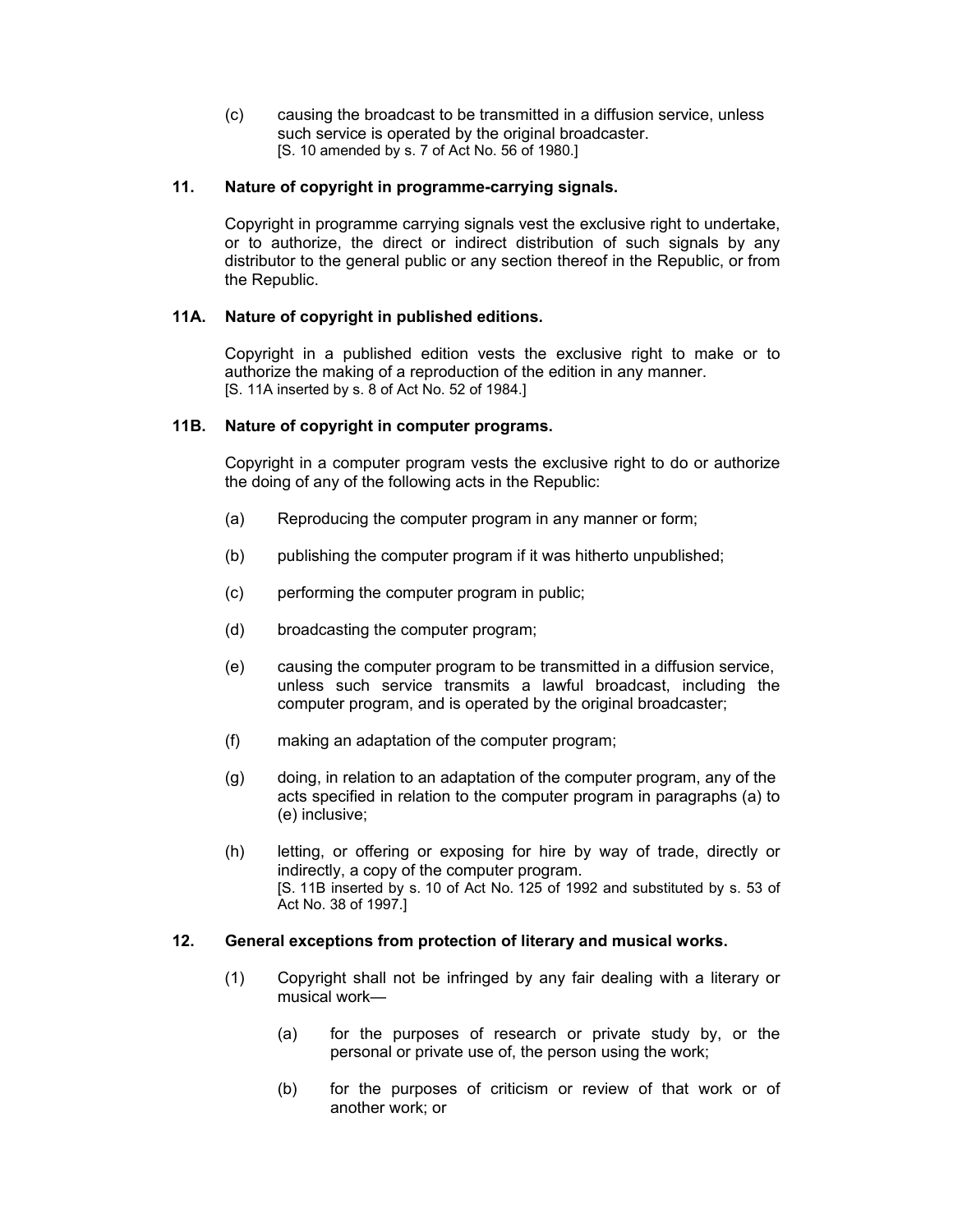- (c) for the purpose of reporting current events—
	- (i) in a newspaper, magazine or similar periodical; or
	- (ii) by means of broadcasting or in a cinematograph film:

Provided that, in the case of paragraphs (b) and (c) (i), the source shall be mentioned, as well as the name of the author if it appears on the work. [Sub-s. (1) amended by s. 11 (a) and (b) of Act No. 125 of 1992.]

- (2) The copyright in a literary or musical work shall not be infringed by using the work for the purposes of judicial proceedings or by reproducing it for the purposes of a report of judicial proceedings.
- (3) The copyright in a literary or musical work which is lawfully available to the public shall not be infringed by any quotation therefrom, including any quotation from articles in newspapers or periodicals that are in the form of summaries of any such work: Provided that the quotation shall be compatible with fair practice, that the extent thereof shall not exceed the extent justified by the purpose and that the source shall be mentioned, as well as the name of the author if it appears on the work.
- (4) The copyright in a literary or musical work shall not be infringed by using such work, to the extent justified by the purpose, by way of illustration in any publication, broadcast or sound or visual record for teaching: Provided that such use shall be compatible with fair practice and that the source shall be mentioned, as well as the name of the author if it appears on the work.
- (5) (a) The copyright in a literary or musical work shall not be infringed by the reproduction of such work by a broadcaster by means of its own facilities where such reproduction or any copy thereof is intended exclusively for lawful broadcasts of the broadcaster and is destroyed before the expiration of a period of six months immediately following the making of the reproduction, or such longer period as may be agreed to by the owner of the relevant part of the copyright in the work.
	- (b) Any reproduction of a work made under paragraph (a) may, if it is of an exceptional documentary nature, be preserved in the archives of the broadcaster, but shall, subject to the provisions of this Act, not be used for broadcasting or for any other purpose without the consent of the owner of the relevant part of the copyright in the work. [Sub-s. (5) substituted by s. 54 of Act No. 38 of 1997.]
	- (6) (a) The copyright in a lecture, address or other work of a similar nature which is delivered in public shall not be infringed by reproducing it in the press or by broadcasting it, if such reproduction or broadcast is for an informatory purpose.
		- (b) The author of a lecture, address or other work referred to in paragraph (a) shall have the exclusive right of making a collection thereof.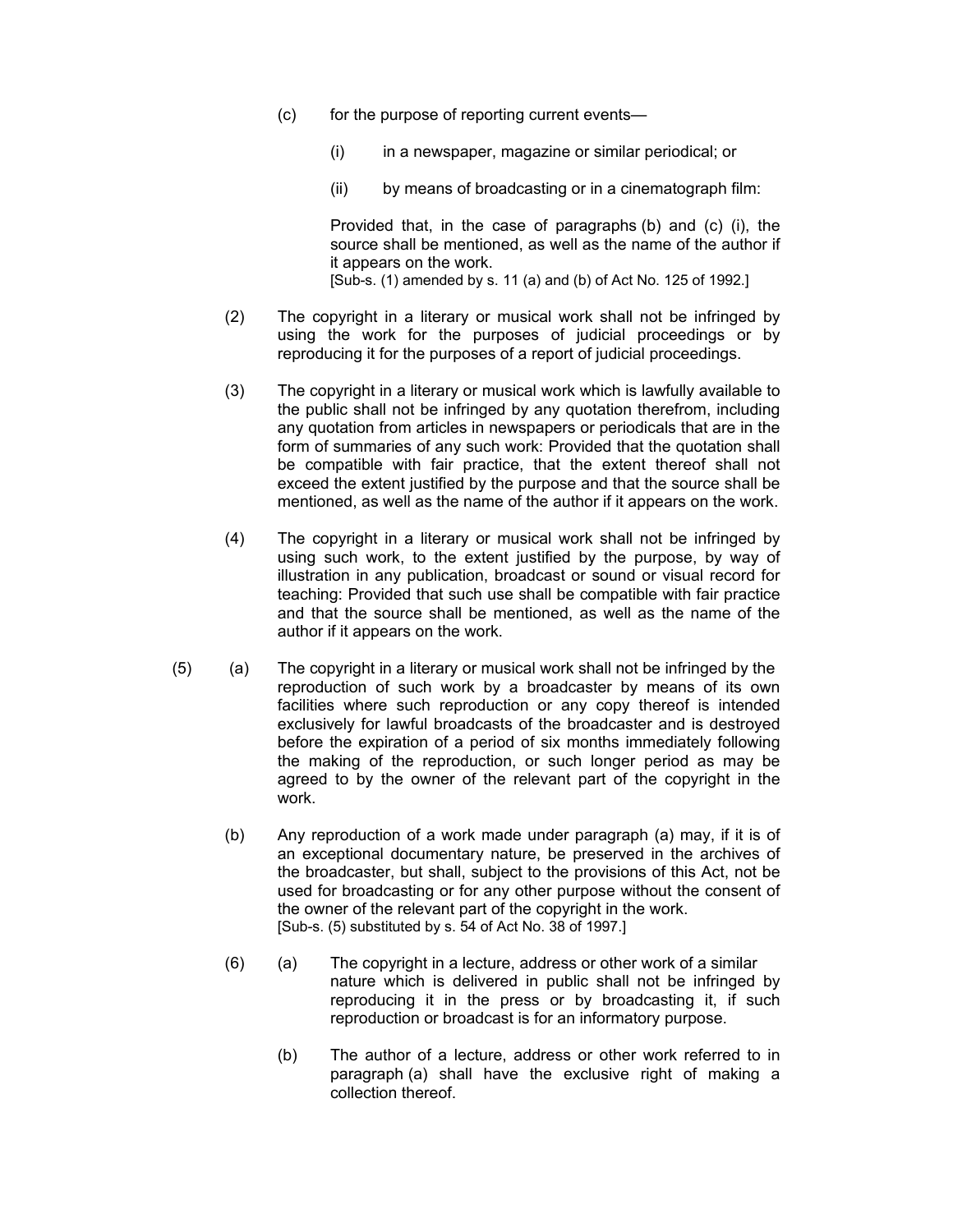- (7) The copyright in an article published in a newspaper or periodical, or in a broadcast, on any current economic, political or religious topic shall not be infringed by reproducing it in the press or broadcasting it, if such reproduction or broadcast has not been expressly reserved and the source is clearly mentioned.
- (8) (a) No copyright shall subsist in official texts of a legislative, administrative or legal nature, or in official translations of such texts, or in speeches of a political nature or in speeches delivered in the course of legal proceedings, or in news of the day that are mere items of press information.
	- (b) The author of the speeches referred to in paragraph (a) shall have the exclusive right of making a collection thereof.
- (9) The provisions of subsections (1) to (7) inclusive shall apply also with reference to the making or use of an adaptation of a work. [Sub-s. (9) substituted by s. 11 (c) of Act No. 125 of 1992.]
- (10) The provisions of subsections (6) and (7) shall apply also with reference to a work or an adaptation thereof which is transmitted in a diffusion service. [Sub-s. (10) substituted by s. 11 (d) of Act No. 125 of 1992.]
- (11) The provisions of subsections (1) to (4) inclusive and (6), (7) and (10) shall be construed as embracing the right to use the work in question either in its original language or in a different language, and the right of translation of the author shall, in the latter event, be deemed not to have been infringed.
- (12) The copyright in a literary or musical work shall not be infringed by the use thereof in a bona fide demonstration of radio or television receivers or any type of recording equipment or playback equipment to a client by a dealer in such equipment. [Sub-s. (12) substituted by s. 11 (e) of Act No. 125 of 1992.]
- (13) An authorization to use a literary work as a basis for the making of a cinematograph film or as a contribution of a literary work to such making, shall, in the absence of an agreement to the contrary, include the right to broadcast such film. [Sub-s. (13) added by s. 11 ( f ) of Act No. 125 of 1992.]

# **13. General exceptions in respect of reproduction of works.**

In addition to reproductions permitted in terms of this Act reproduction of a work shall also be permitted as prescribed by regulation, but in such a manner that the reproduction is not in conflict with a normal exploitation of the work and is not unreasonably prejudicial to the legitimate interests of the owner of the copyright.

[S. 13 substituted by s. 8 of Act No. 56 of 1980.]

# **14. Special exception in respect of records of musical works.**

(1) The copyright in a musical work shall not be infringed by a person (in this section referred to as the "manufacturer") who makes a record of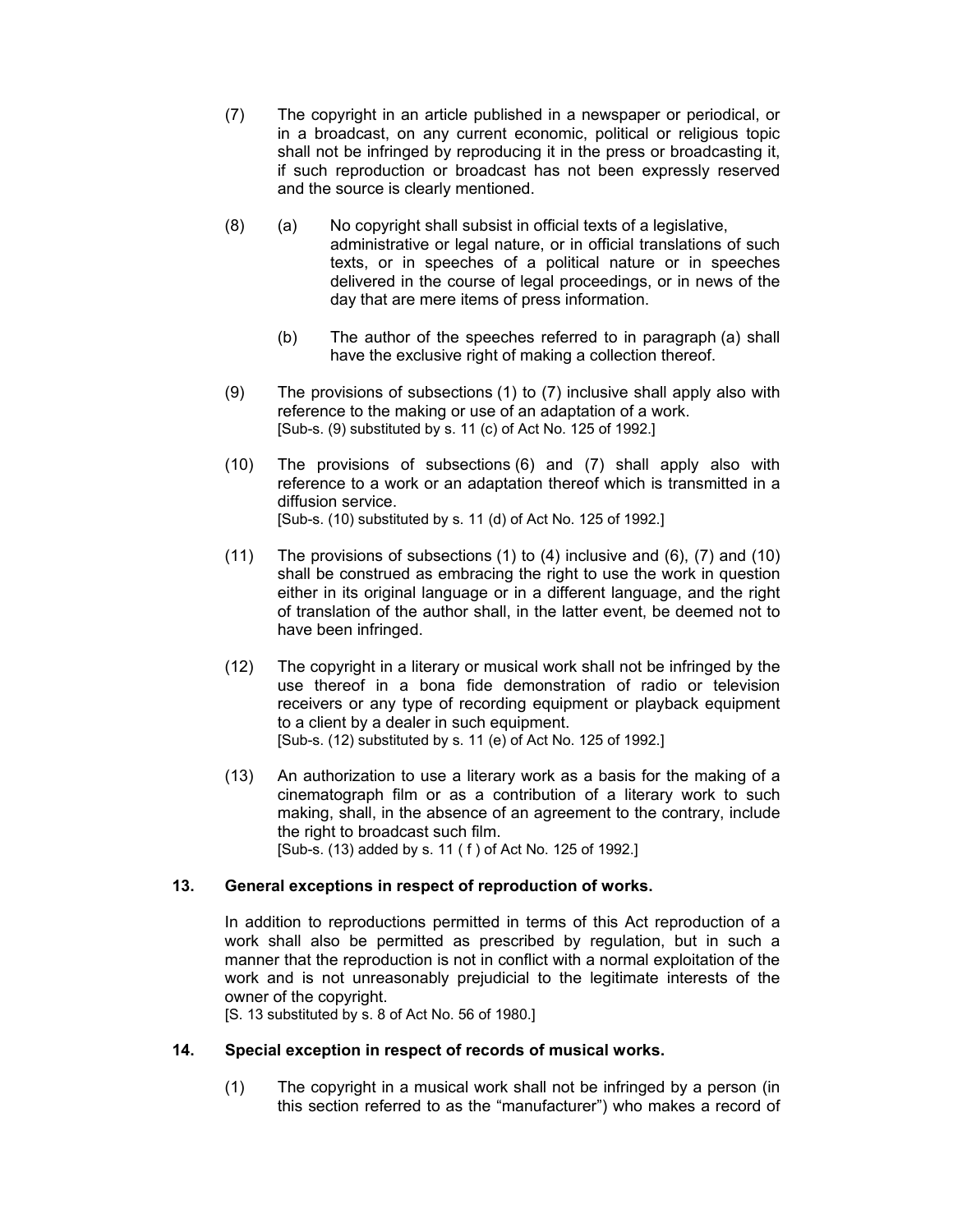the work or of an adaptation thereof in the Republic, whether from an imported disc, tape, matrix or otherwise, if—

- (a) records embodying the work or a similar adaptation of the work were previously made in or imported into the Republic for the purposes of retail sale and were so made or imported by, or with the licence of, the owner of the copyright in the work;
- (b) before making the record the manufacturer gave the prescribed notice to the owner of the copyright of his intention to make it;
- (c) the manufacturer intends to sell the record by retail or to supply it for the purpose of resale by retail by another person or to use it for making other records to be so sold or so supplied; and
- (d) in the case of a record which is sold by retail or supplied for the purpose of resale by retail, the manufacturer pays to the owner of the copyright, in the prescribed manner and at the prescribed time, the prescribed royalties.
- (2) Where a record comprises, with or without other material, a performance of a musical work or of an adaptation of a musical work in which words are sung or are spoken that are incidental to, or in association with, the music and no copyright subsists in that work or, if copyright does subsist therein, the conditions specified in subsection (1) are fulfilled in relation to such copyright and—
	- (a) the words consist or form part of a literary work in which copyright subsists; and
	- (b) the records referred to in subsection (1) (a) were made or imported by or with the licence of the owner of the copyright in that literary work; and
	- (c) the conditions specified in subsection (1) (b) and (d) are fulfilled in relation to the owner of that copyright, the making of the record shall not constitute an infringement of the copyright in the literary work.
- (3) For the purposes of this section an adaptation of a work shall be deemed to be similar to an adaptation thereof embodied in a previous record if the two adaptations do not substantially differ in their treatment of the work, either in respect of style or, apart from any difference in number, in respect of the performers required to perform them.
- (4) A manufacturer may for the purposes of paragraph (a) of subsection (1) make the prescribed enquiries in order to ascertain whether the previous records referred to in that paragraph were previously made in or imported into the Republic, and if the owner of the copyright fails to reply to such enquiries within the prescribed period, the said previous records shall be taken to have been made or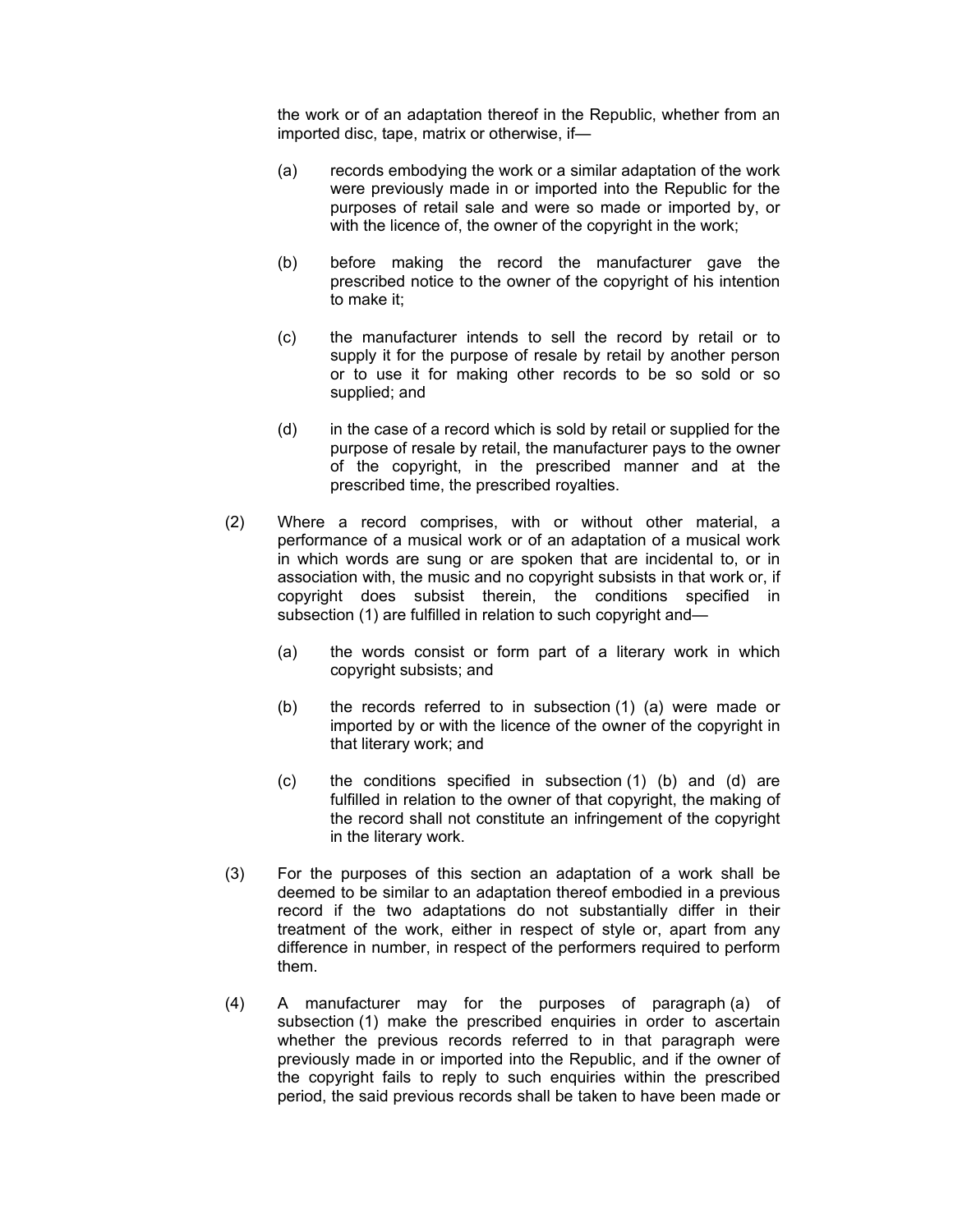imported, as the case may be, with the licence of the owner of the copyright.

- (5) The preceding provisions of this section shall apply also with reference to records of a part of a work or an adaptation thereof: Provided that the provisions of subsection (1) shall not apply with reference to—
	- (a) a record of the whole of a work or an adaptation thereof unless the previous records referred to in paragraph (a) of that subsection were records of the whole of the work or of a similar adaptation; or
	- (b) a record of a part of a work or an adaptation thereof unless the records previously made in or imported into the Republic as contemplated in paragraph (a) of that subsection were of, or included, that part of the work or of a similar adaptation. [S. 14 substituted by s. 12 of Act No. 125 of 1992.]

#### **15. General exceptions from protection of artistic works.**

- (1) The copyright in an artistic work shall not be infringed by its inclusion in a cinematograph film or a television broadcast or transmission in a diffusion service, if such inclusion is merely by way of background, or incidental, to the principal matters represented in the film, broadcast or transmission.
- (2) The copyright in a work of architecture or in the relevant drawings shall not be infringed by the reconstruction of that work on the same site in the same style as the original.
- (3) The copyright in an artistic work shall not be infringed by its reproduction or inclusion in a cinematograph film or a television broadcast or transmission in a diffusion service, if such work is permanently situated in a street, square or a similar public place.
- (3A) (a) The copyright in an artistic work of which three-dimensional reproductions were made available, whether inside or outside the Republic, to the public by or with the consent of the copyright owner (hereinafter referred to as authorized reproductions), shall not be infringed if any person without the consent of the owner makes or makes available to the public three-dimensional reproductions or adaptations of the authorized reproductions, provided—
- (i) . . . . . . [Sub-para. (i) deleted by s. 2 (1) (a) of Act No. 13 of 1988.]
	- (ii) the authorized reproductions primarily have a utilitarian purpose and are made by an industrial process.

 $(b)$ 

[Sub-s. (3A) inserted by s. 2 of Act No. 66 of 1983. Para. (b) deleted by s. 2 (1) (b) of Act No. 13 of 1988.]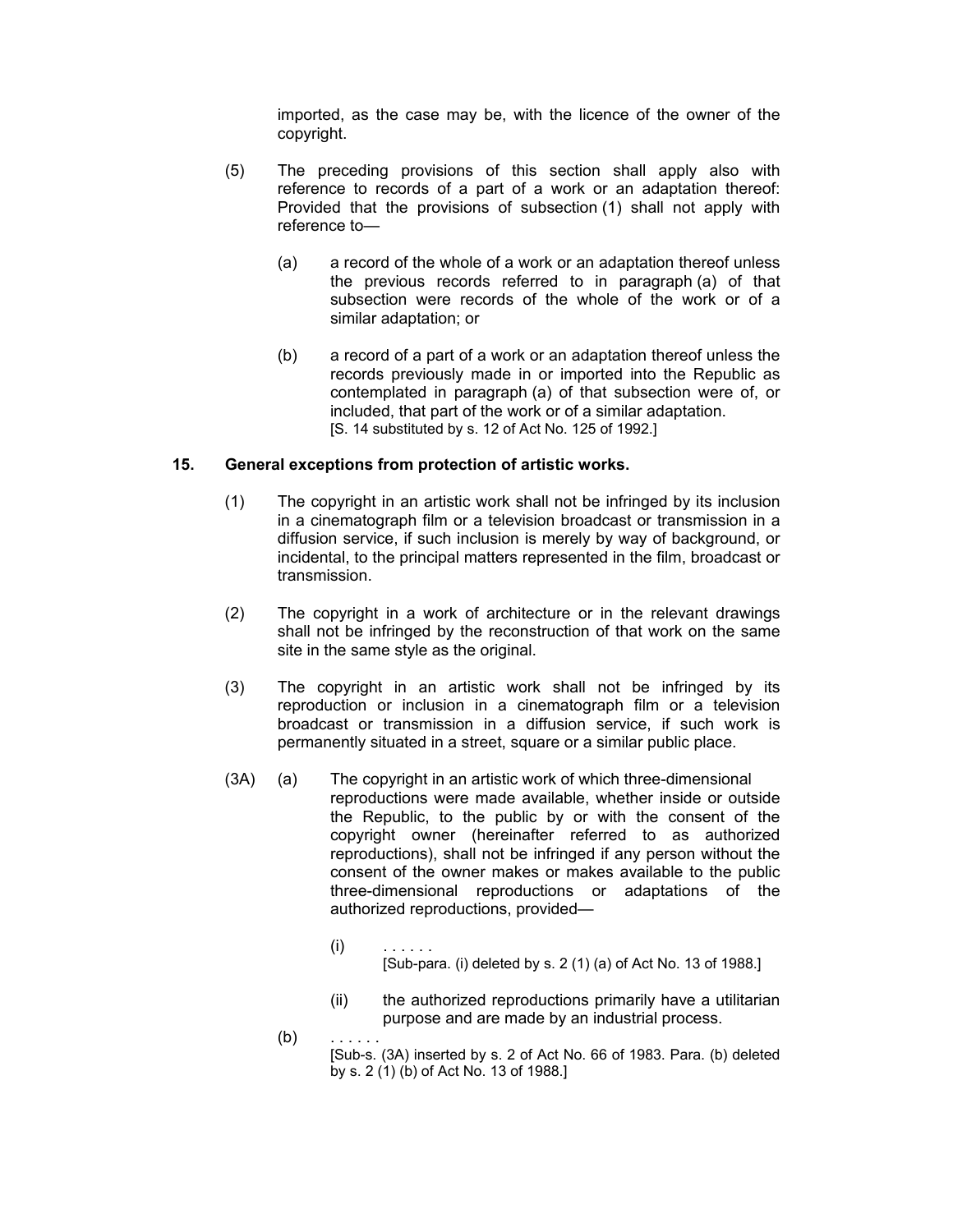(4) The provisions of section 12 (1), (2), (4), (5), (9), (10), (12) and (13) shall mutatis mutandis, in so far as they can be applied, apply with reference to artistic works. [Sub-s. (4) substituted by s. 13 of Act No. 125 of 1992.]

# **16. General exceptions regarding protection of cinematograph films.**

- (1) The provisions of section 12 (1) (b) and (c), (2), (3), (4), (12) and (13) shall mutatis mutandis apply with reference to cinematograph films.
- (2) Where sounds embodied in a sound-track associated with a cinematograph film are also embodied in a record other than such a soundtrack or in a record derived directly or indirectly from such a sound-track, the copyright in the film shall not be infringed by the use of that record.

[S. 16 substituted by s. 14 of Act No. 125 of 1992.]

## **17. General exceptions regarding protection of sound recordings.**

The provisions of section 12 (1) (b) and (c), (2), (3), (4), (5), (12) and (13) shall mutatis mutandis apply with reference to sound recordings. [S. 17 substituted by s. 15 of Act No. 125 of 1992.]

## **18. General exceptions regarding protection of broadcasts.**

The provisions of section 12 (1) to (5) inclusive, (12) and (13) shall mutatis mutandis apply with reference to broadcasts. [S. 18 substituted by s. 16 of Act No. 125 of 1992.]

#### **19. General exceptions from protection of programme-carrying signals.**

- (1) The copyright in programme-carrying signals shall not be infringed by the distribution of short excerpts of the programme so carried—
	- (a) that consist of reports of current events; or
	- (b) as are compatible with fair practice, and to the extent justified by the informatory purpose of such excerpts.
- (2) The provisions of this section shall not apply with reference to a programme carried by programme-carrying signals representing a sporting event.

#### **19A. General exceptions regarding protection of published editions.**

The provisions of section 12 (1), (2), (4), (5), (8), (12) and (13) shall mutatis mutandis apply with reference to published editions. [S. 19A inserted by s. 9 of Act No. 52 of 1984 and substituted by s. 17 of Act No. 125 of 1992.]

#### **19B. General exceptions regarding protection of computer programs.**

(1) Subject to the provisions of section 23 (2) (d), the provisions of section 12 (1) (b) and (c), (2), (3), (4), (5), (12) and (13) shall mutatis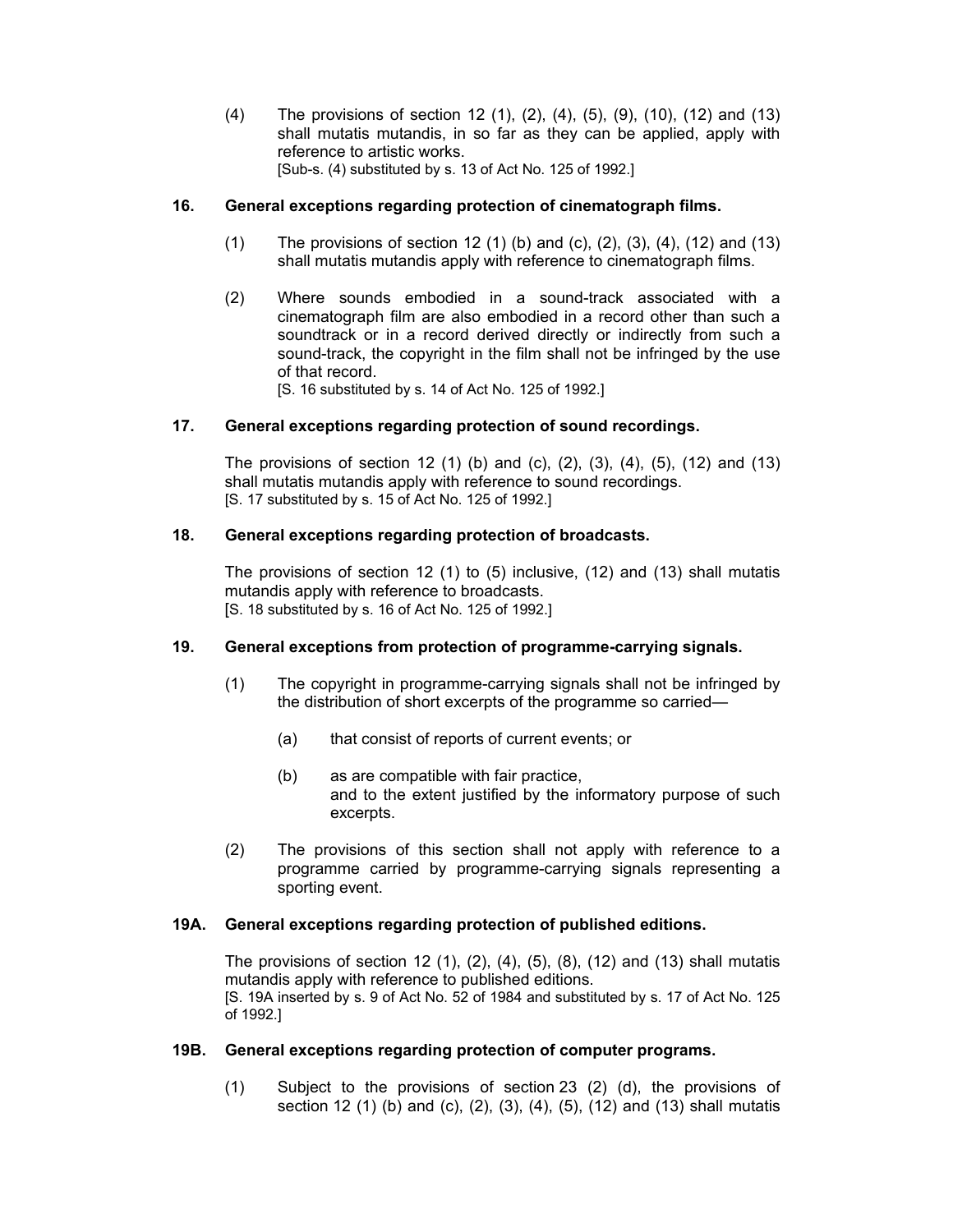mutandis apply, in so far as they can be applied, with reference to computer programs.

- (2) The copyright in a computer program shall not be infringed by a person who is in lawful possession of that computer program, or an authorized copy thereof, if—
	- (a) he makes copies thereof to the extent reasonably necessary for back-up purposes;
	- (b) a copy so made is intended exclusively for personal or private purposes; and
	- (c) such copy is destroyed when the possession of the computer program in question, or authorized copy thereof, ceases to be lawful.

[S. 19B inserted by s. 18 of Act No. 125 of 1992.]

# **20. Moral rights.**

- (1) Notwithstanding the transfer of the copyright in a literary, musical or artistic work, in a cinematograph film or in a computer program, the author shall have the right to claim authorship of the work, subject to the provisions of this Act, and to object to any distortion, mutilation or other modification of the work where such action is or would be prejudicial to the honour or reputation of the author: Provided that an author who authorizes the use of his work in a cinematograph film or a television broadcast or an author of a computer program or a work associated with a computer program may not prevent or object to modifications that are absolutely necessary on technical grounds or for the purpose of commercial exploitation of the work.
- (2) Any infringement of the provisions of this section shall be treated as an infringement of copyright under Chapter 2, and for the purposes of the provisions of the said Chapter the author shall be deemed to be the owner of the copyright in question. [S. 20 substituted by s. 19 of Act No. 125 of 1992.]

# **21. Ownership of copyright.**

- (1) (a) Subject to the provisions of this section, the ownership of any copyright conferred by section 3 or 4 on any work shall vest in the author or, in the case of a work of joint authorship, in the co-authors of the work.
	- (b) Where a literary or artistic work is made by an author in the course of his employment by the proprietor of a newspaper, magazine or similar periodical under a contract of service or apprenticeship, and is so made for the purpose of publication in a newspaper, magazine or similar periodical, the said proprietor shall be the owner of the copyright in the work in so far as the copyright relates to publication of the work in any newspaper, magazine or similar periodical or to reproduction of the work for the purpose of its being so published, but in all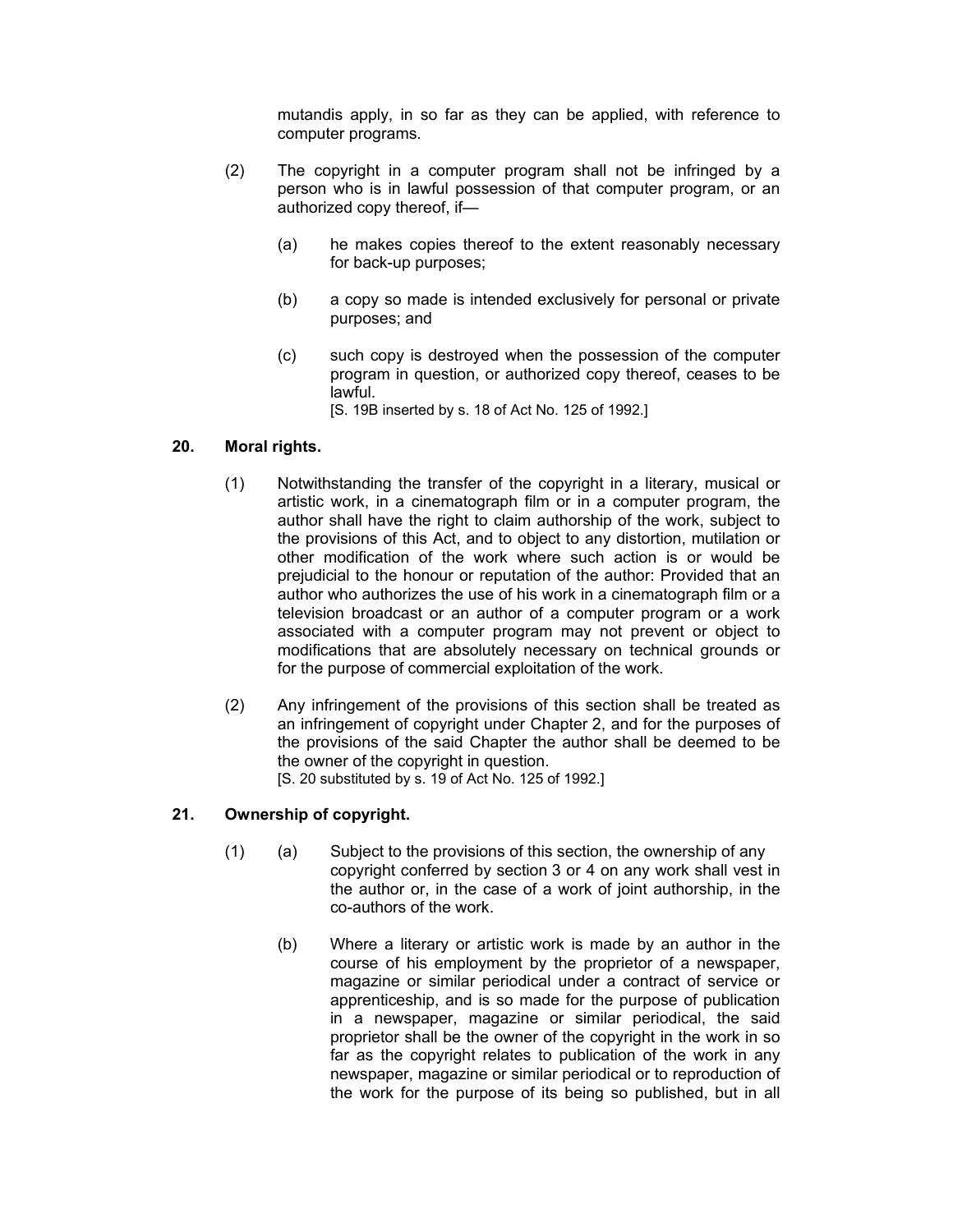other respects the author shall be the owner of any copyright subsisting in the work by virtue of section 3 or 4.

- (c) Where a person commissions the taking of a photograph, the painting or drawing of a portrait, the making of a gravure, the making of a cinematograph film or the making of a sound recording and pays or agrees to pay for it in money or money's worth, and the work is made in pursuance of that commission, such person shall, subject to the provisions of paragraph (b), be the owner of any copyright subsisting therein by virtue of section 3 or 4.
- (d) Where in a case not falling within either paragraph (b) or (c) a work is made in the course of the author's employment by another person under a contract of service or apprenticeship, that other person shall be the owner of any copyright subsisting in the work by virtue of section 3 or 4.
- (e) Paragraphs (b), (c) and (d) shall in any particular case have effect subject to any agreement excluding the operation thereof and subject to the provisions of section 20.
- (2) Ownership of any copyright conferred by section 5 shall initially vest in the state or the international organization concerned, and not in the author. [S. 21 substituted by s. 9 of Act No. 56 of 1980.]

**22. Assignment and licences in respect of copyright.**

- - (1) Subject to the provisions of this section, copyright shall be transmissible as movable property by assignment, testamentary disposition or operation of law.
	- (2) An assignment or testamentary disposition of copyright may be limited so as to apply to some only of the acts which the owner of the copyright has the exclusive right to control, or to a part only of the term of the copyright, or to a specified country or other geographical area.
	- (3) No assignment of copyright and no exclusive licence to do an act which is subject to copyright shall have effect unless it is in writing signed by or on behalf of the assignor, the licenser or, in the case of an exclusive sublicence, the exclusive sublicenser, as the case may be.
	- (4) A non-exclusive licence to do an act which is subject to copyright may be written or oral, or may be inferred from conduct, and may be revoked at any time: Provided that such a licence granted by contract shall not be revoked, either by the person who granted the licence or his successor in title, except as the contract may provide, or by a
	- (5) An assignment, licence or testamentary disposition may be granted or made in respect of the copyright in a future work, or the copyright in an existing work in which copyright does not subsist but will come into being in the future, and the future copyright in any such work shall be transmissible as movable property.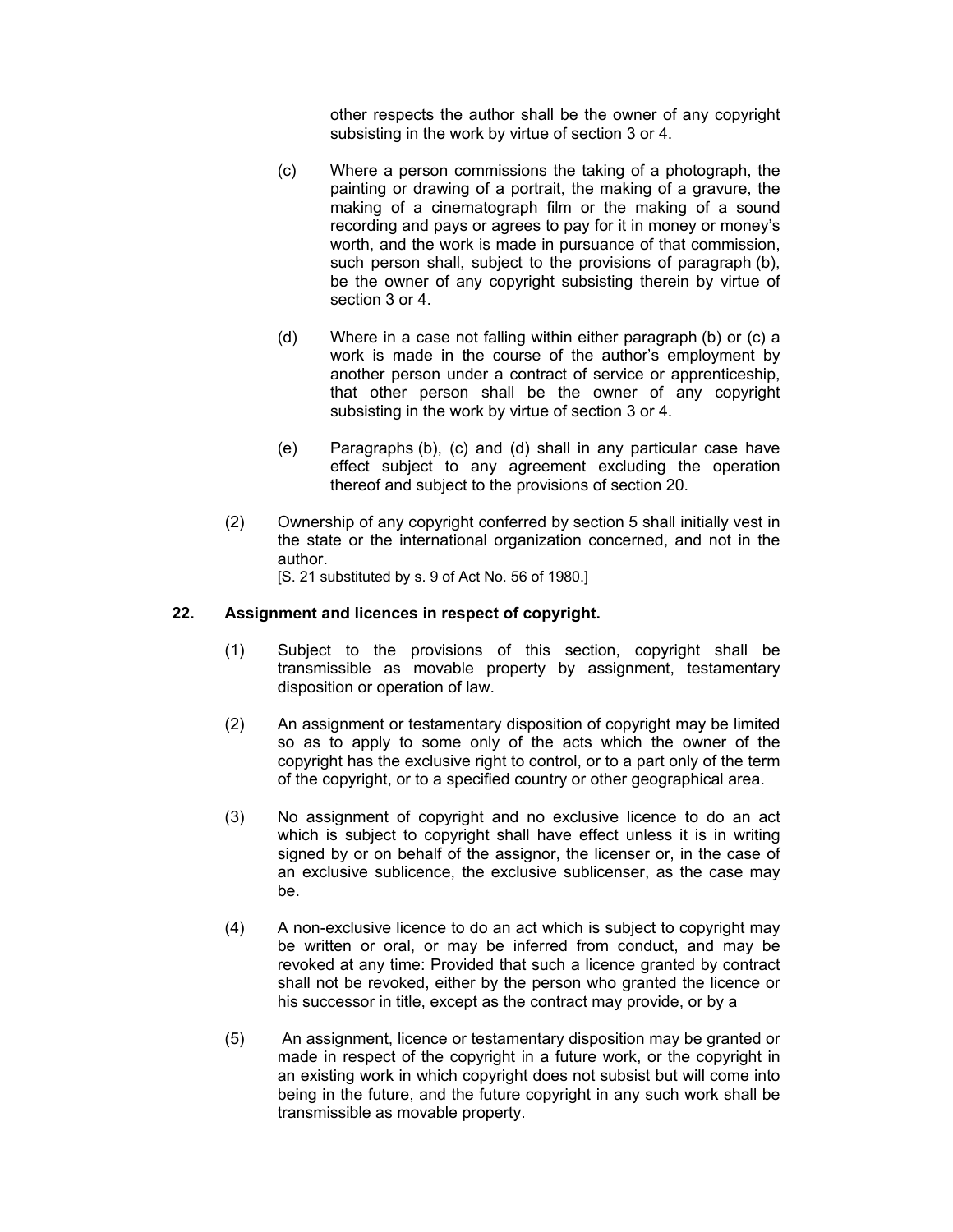- (6) A testamentary disposition of the material on which a work is first written or otherwise recorded shall, in the absence of a stipulation to the contrary, be taken to include the disposition of any copyright or future copyright in the work which is vested in the deceased at the time of his death.
- (7) A licence granted in respect of any copyright by the person who, in relation to the matters to which the licence relates, is the owner of the copyright, shall be binding upon every successor in title to his interest in the copyright, except a purchaser in good faith and without notice, actual or constructive, of the licence or a person deriving title from such a purchaser, and any reference in this Act to the doing in relation to any copyright of anything with or without the licence of the owner of the copyright shall be construed accordingly.
- (8) Where the doing of anything is authorized by the grantee of a licence or a person deriving title from the grantee, and it is within the terms, including any implied terms, of the licence for him to authorize it, it shall for the purpose of this Act be deemed to be done with the licence of the grantor and of every person, if any, upon whom the licence is binding.

## **CHAPTER 2 INFRINGEMENTS OF COPYRIGHT AND REMEDIES**

# **23. Infringement.**

- (1) Copyright shall be infringed by any person, not being the owner of the copyright, who, without the licence of such owner, does or causes any other person to do, in the Republic, any act which the owner has the exclusive rights to do or to authorize. [Sub-s. (1) substituted by s. 20 (a) of Act No. 125 of 1992.]
- (2) Without derogating from the generality of subsection (1), copyright shall be infringed by any person who, without the licence of the owner of the copyright and at a time when copyright subsists in a work—
	- (a) imports an article into the Republic for a purpose other than for his private and domestic use;
	- (b) sells, lets, or by way of trade offers or exposes for sale or hire in the Republic any article;
	- (c) distributes in the Republic any article for the purposes of trade, or for any other purpose, to such an extent that the owner of the copyright in question is prejudicially affected; or
	- (d) acquires an article relating to a computer program in the Republic, [Para. (d) inserted by s. 20 (b) of Act No. 125 of 1992.]

if to his knowledge the making of that article constituted an infringement of that copyright or would have constituted such an infringement if the article had been made in the Republic.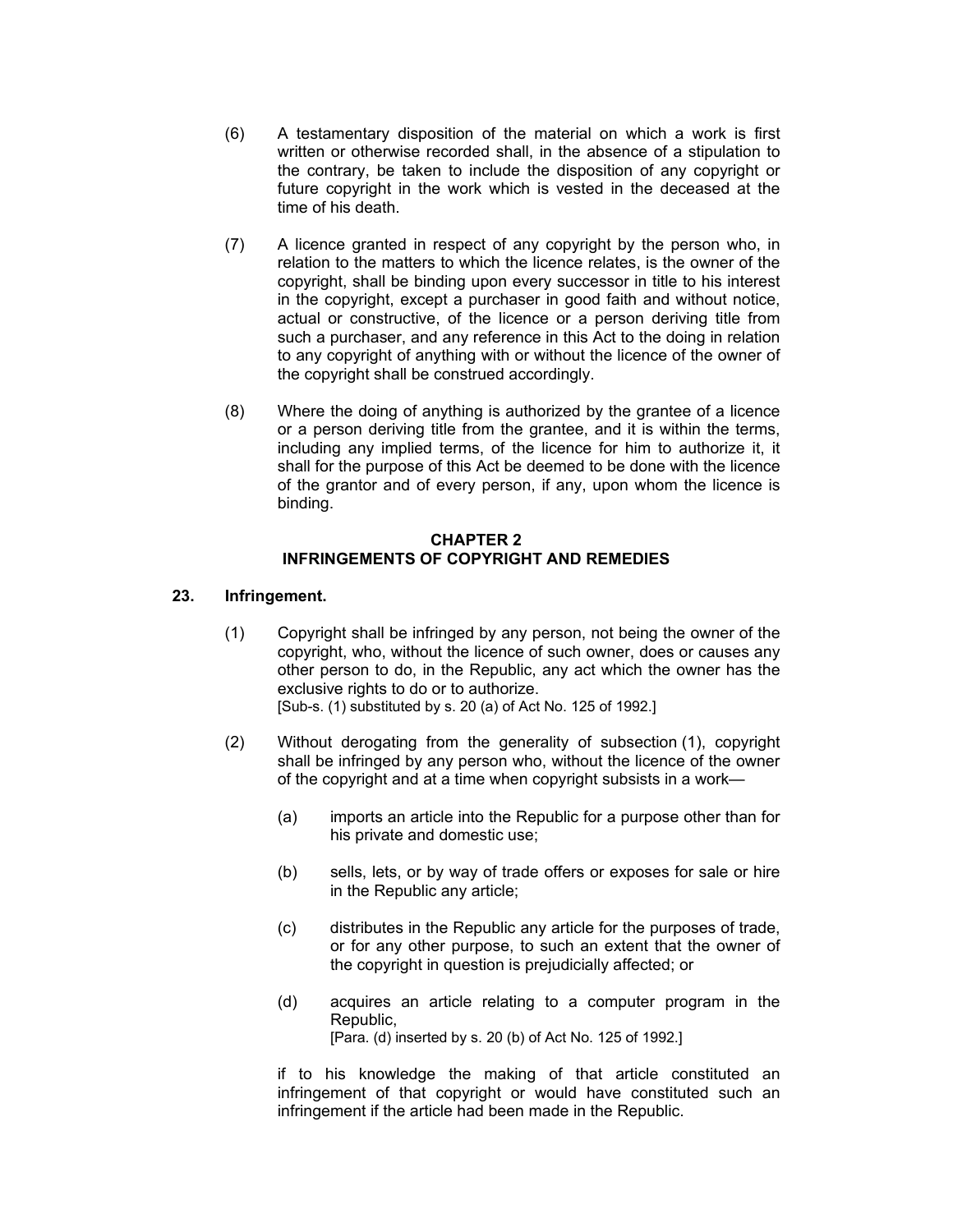- (3) The copyright in a literary or musical work shall be infringed by any person who permits a place of public entertainment to be used for a performance in public of the work, where the performance constitutes an infringement of the copyright in the work: Provided that this subsection shall not apply in a case where the person permitting the place of public entertainment to be so used was not aware and had no reasonable grounds for suspecting that the performance would be an infringement of the copyright.
- $(4)$ [Sub-s. (4) deleted by s. 20 (c) of Act No. 125 of 1992.]

# **24. Action by owner of copyright for infringement.**

(1) Subject to the provisions of this Act, infringements of copyright shall be actionable at the suit of the owner of the copyright, and in any action for such an infringement all such relief by way of damages, interdict, delivery of infringing copies or plates used or intended to be used for infringing copies or otherwise shall be available to the plaintiff as is available in any corresponding proceedings in respect of infringements of other proprietary rights.

[Sub-s. (1) substituted by s. 21 (a) of Act No. 125 of 1992.]

- (1A) In lieu of damages the plaintiff may, at his or her option, be awarded an amount calculated on the basis of a reasonable royalty which would have been payable by a licensee in respect of the work or type of work concerned. [Sub-s. (1A) inserted by s. 21 (b) of Act No. 125 of 1992 and substituted by s. 55 of Act No. 38 of 1997.]
- (1B) For the purposes of determining the amount of damages or a reasonable royalty to be awarded under this section or section 25 (2), the court may direct an enquiry to be held and may prescribe such procedures for conducting such enquiry as the court considers necessary. [Sub-s. (1B) inserted by s. 21 (b) of Act No. 125 of 1992 and substituted by s. 55 of Act No. 38 of 1997.]
- (1C) Before the owner of copyright institutes proceedings under this section, he or she shall give notice in writing to the exclusive licensee or sub-licensee of the copyright concerned of the intention to do so, and the exclusive licensee or sub-licensee may intervene in such proceedings and recover any damages he or she may have suffered as a result of the infringement concerned or a reasonable royalty to which he or she may be entitled. [Sub-s. (1C) inserted by s. 21 (b) of Act No. 125 of 1992 and substituted by s. 55 of Act No. 38 of 1997.]
- (2) Where in an action for infringement of copyright it is proved or admitted that an infringement was committed but that at the time of the infringement the defendant was not aware and had no reasonable grounds for suspecting that copyright subsisted in the work to which the action relates, the plaintiff shall not be entitled under this section to any damages against the defendant in respect of the infringement.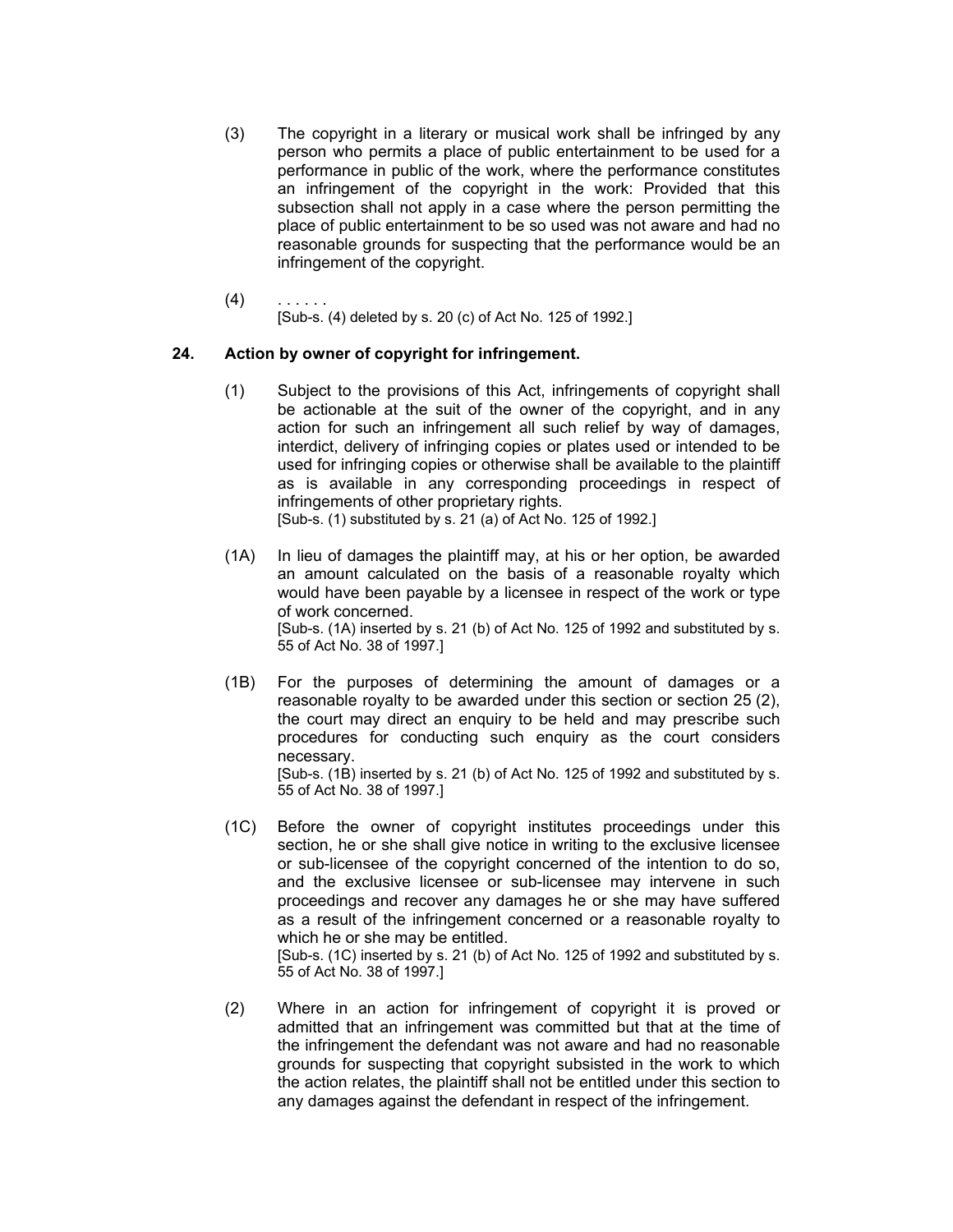[Sub-s. (2) substituted by s. 21 (c) of Act No. 125 of 1992.]

- (3) Where in an action under this section an infringement of copyright is proved or admitted, and the court having regard, in addition to all other material considerations, to—
	- (a) the flagrancy of the infringement; and
	- (b) any benefit shown to have accrued to the defendant by reason of the infringement, is satisfied that effective relief would not otherwise be available to the plaintiff, the court shall in assessing damages for the infringement have power to award such additional damages as the court may deem fit.
- (4) In an action for infringement of copyright in respect of the construction of a building, no interdict or other order shall be made—
	- (a) after the construction of the building has been begun so as to prevent it from being completed; or
	- (b) so as to require the building, in so far as it has been constructed, to be demolished.

## **25. Rights of action and remedies of exclusive licensee and exclusive sublicensee.**

- (1) An exclusive licensee and an exclusive sub-licensee shall have the same rights of action and be entitled to the same remedies as if the licence were an assignment, and those rights and remedies shall be concurrent with the rights and remedies of the owner of the copyright under which the licence and sub-licence were granted.
- (2) Before an exclusive licensee or sub-licensee institutes proceedings under subsection (1), he or she shall give notice in writing to the owner of the copyright concerned of the intention to do so, and the owner may intervene in such proceedings and recover any damages he or she may have suffered as a result of the infringement concerned or a reasonable royalty to which he or she may be entitled. [S. 25 substituted by s. 1 of Act No. 39 of 1986. Sub-s. (2) added by s. 22 of Act No. 125 of 1992 and substituted by s. 56 of Act No. 38 of 1997.]

#### **26. Onus of proof in proceedings.**

- (1) Where in the case of a literary, musical or artistic work or a computer program a name purporting to be that of the author appeared on copies of the said work or program as published or, in the case of an artistic work, appeared on the work when it was made, the person whose name so appeared shall, if it was his true name or a name by which he was commonly known, in any proceedings brought by virtue of this Chapter be presumed, unless the contrary is proved, to be the author of the work or program.
- (2) In the case of a work or program alleged to be a work or program of joint authorship, subsection (1) shall apply in relation to each person alleged to be one of the authors of the work or program as if references in that subsection to the author were references to one of the authors.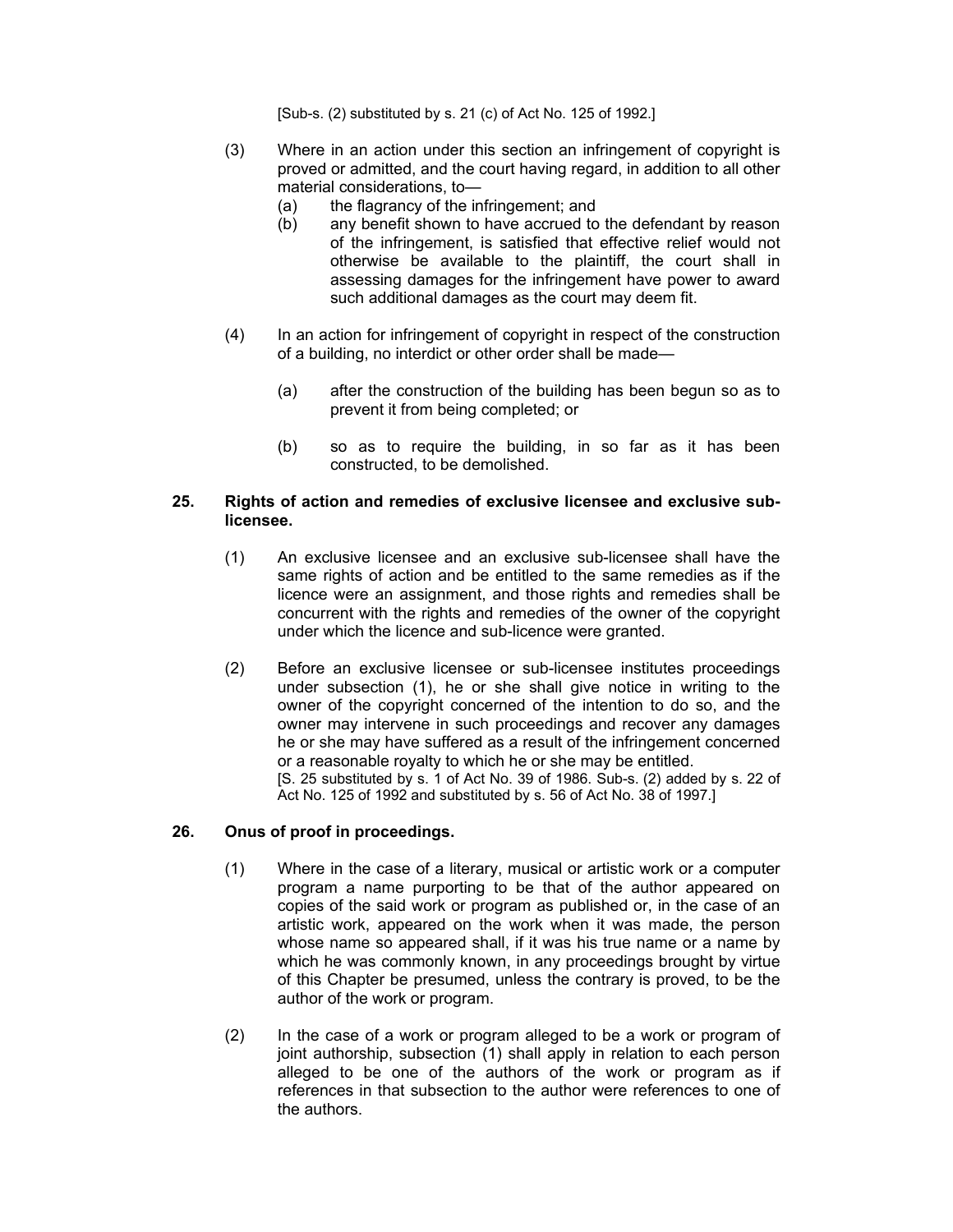- (3) Where in any proceedings brought by virtue of this Chapter with respect to a literary, musical or artistic work or a computer program which is anonymous or pseudonymous it is established—
	- (a) that the work or program was first published in the Republic and was so published within the period of fifty years ending with the beginning of the calendar year in which the proceedings were brought; and
	- (b) that a name purporting to be that of the publisher appeared on copies of the work or program as first published, then, unless the contrary is shown, copyright shall be presumed to subsist in the work or program and the person whose name so appeared shall be presumed to have been the owner of that copyright at the time of the publication: Provided that this subsection shall not apply if the actual name of the author of a pseudonymous work is commonly known.
- (4) Where in any proceedings brought by virtue of this Chapter with respect to a literary, musical or artistic work or a computer program it is proved or admitted that the author of the work or program is dead, the work or program shall be presumed to be an original work or program unless the contrary is proved.
- (5) Subsection (4) shall also apply where a work or program has been published and—
	- (a) the publication was anonymous or under a name alleged by the plaintiff or the State to be a pseudonym; and
	- (b) it is not shown that the work or program has ever been published under the true name of the author or under a name by which he was commonly known or that it is possible for a person without previous knowledge of the facts to ascertain the identity of the author by reasonable inquiry.
- (6) Where in any proceedings brought by virtue of this Chapter with respect to the alleged infringement of copyright in a cinematograph film it is proved that the name purporting to be the name of the author of that film appears thereon in the prescribed manner, the person whose name so appears shall be presumed to be the author of that film, unless the contrary is proved.
- (7) Where in any proceedings brought by virtue of this Chapter with respect to the alleged infringement of copyright in a sound recording it is proved that records embodying that recording or part thereof have been issued to the public and that at the time when those records were so issued the following claims appeared on a label or any other printed matter affixed to such records or in or on anything in which they were contained, that is to say—
	- (a) that a person named on the label or printed matter is the author of the sound recording; or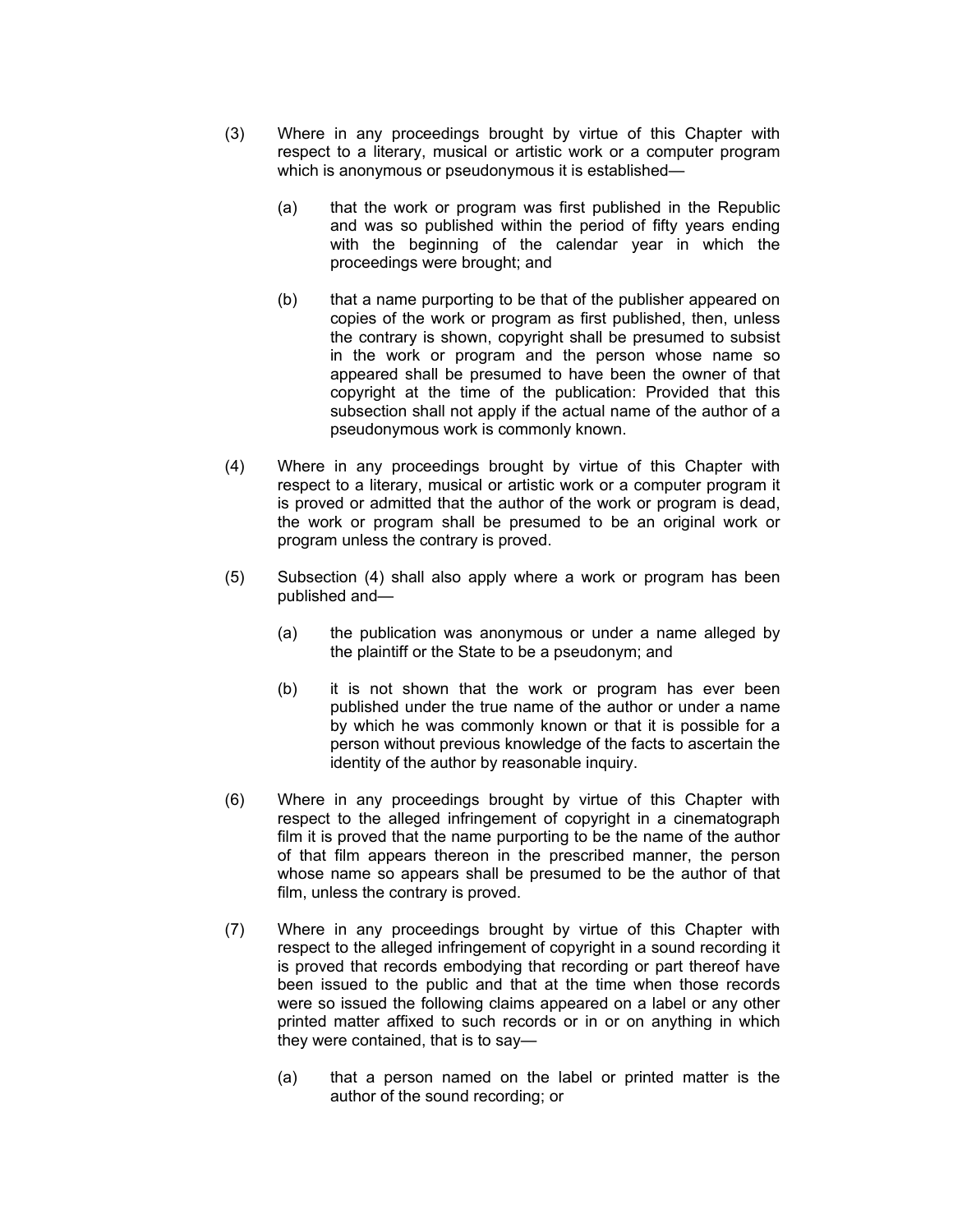- (b) that the recording was first published in a year and at a place specified on the label or printed matter, that label or printed matter shall be sufficient evidence of the facts so stated, except in so far as the contrary is proved.
- (7A) A claim contemplated in paragraph (a) of subsection (7) may be made by means of the symbol "C" in conjunction with the name of the person concerned, and a claim contemplated in paragraph (b) of that subsection may be made by means of the symbol "P" in conjunction with the year and place in question.
- $(8)$  . . . . . .
- (9) In any proceedings by virtue of this Chapter with regard to the alleged infringement of the copyright in a cinematograph film registered in terms of the Registration of Copyright in Cinematograph Films Act, 1977 (Act No. 62 of 1977), it shall be presumed—
	- (a) that every party to those proceedings had knowledge of the particulars entered in the register of copyright mentioned in section 15 of the said Act from the date of the lodging of the application in question to record those particulars;
	- (b) that the person who is alleged to have done an act which infringes the relevant copyright did that act without the required authority, unless the contrary is proved.
- (10) In any proceedings by virtue of this Chapter with regard to the alleged infringement of the copyright in a cinematograph film, a sound recording or a computer program, it shall be presumed, until the contrary is proved, that any person trading in the selling, letting or distribution of copies of any of the said works, and who was found in possession of a copy of any of such works, sold or let for hire or by way of trade offered or exposed for sale or hire such copy.
- (11) Where in any proceedings by virtue of this Chapter with regard to the alleged infringement of the copyright in a work it is proved that the person alleged to have done an act which allegedly infringes the relevant copyright did such act without the authority of the exclusive licensee, it shall be presumed, unless the contrary is proved, that the relevant act was done also without the authority of the owner of the copyright concerned.
- (12) (a) In any proceedings by virtue of this Chapter relating to the alleged infringement of the copyright in a work, evidence to prove—
	- (i) the subsistence of the copyright in that work; or
	- (ii) the title of any person in respect of such copyright, whether by way of ownership or licence, may be adduced by way of affidavit, and the mere production of such affidavit in such proceedings shall be prima facie proof of the relevant facts.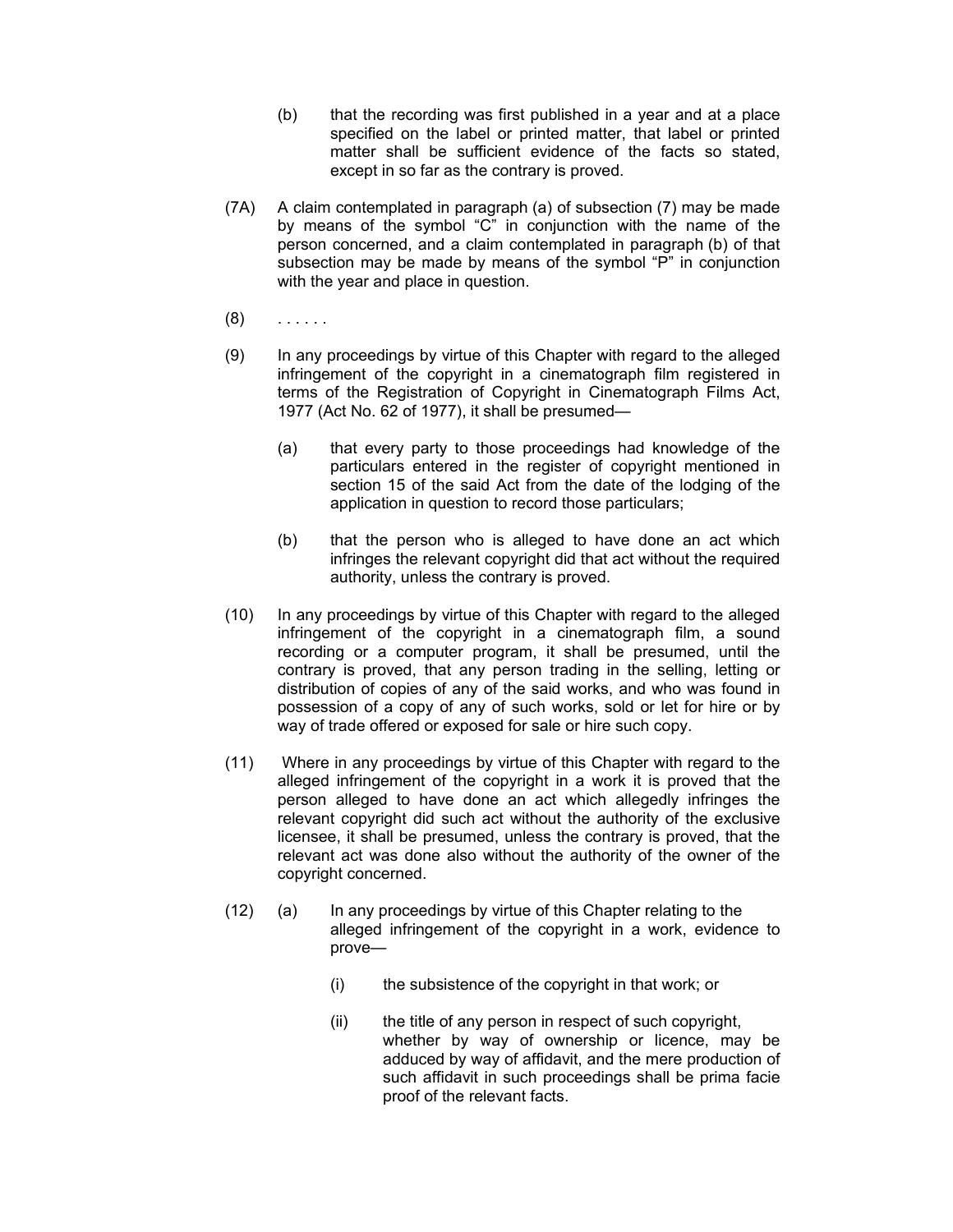(b) The court before which an affidavit referred to in paragraph (a) is produced, may in its discretion order the person who made the affidavit to be subpoenaed to give oral evidence in the proceedings in question, or may cause written interrogatories to be submitted to such person for reply, and any reply purporting to be a reply from such person, shall likewise be admissible in evidence in such proceedings. [S. 26 amended by s. 3 of Act No. 66 of 1983, by s. 10 of Act No. 52 of 1984 and by s. 3 (1) of Act No. 13 of 1988 and substituted by s. 23 of Act No. 125 of 1992.]

## **27. Penalties and proceedings in respect of dealings which infringe copyright.**

- (1) Any person who at a time when copyright subsists in a work, without the authority of the owner of the copyright—
	- (a) makes for sale or hire;
	- (b) sells or lets for hire or by way of trade offers or exposes for sale or hire;
	- (c) by way of trade exhibits in public;
	- (d) imports into the Republic otherwise than for his private or domestic use;
	- (e) distributes for purposes of trade; or
	- (f) distributes for any other purposes to such an extent that the owner of the copyright is prejudicially affected, articles which he knows to be infringing copies of the work, shall be guilty of an offence. [Sub-s. (1) substituted by s. 11 (a) of Act No. 52 of 1984 and by s 3. of Act No. 61 of 1989.]
- (2) Any person who at a time when copyright subsists in a work makes or has in his possession a plate knowing that it is to be used for making infringing copies of the work, shall be guilty of an offence.
- (3) Any person who causes a literary or musical work to be performed in public knowing that copyright subsists in the work and that performance constitutes an infringement of the copyright, shall be guilty of an offence.
- (4) Any person who causes a broadcast to be rebroadcast or transmitted in a diffusion service knowing that copyright subsists in the broadcast and that such rebroadcast or transmission constitutes an infringement of the copyright, shall be guilty of an offence.
- (5) Any person who causes programme-carrying signals to be distributed by a distributor for whom they were not intended knowing that copyright subsists in the signals and that such distribution constitutes an infringement of the copyright, shall be guilty of an offence.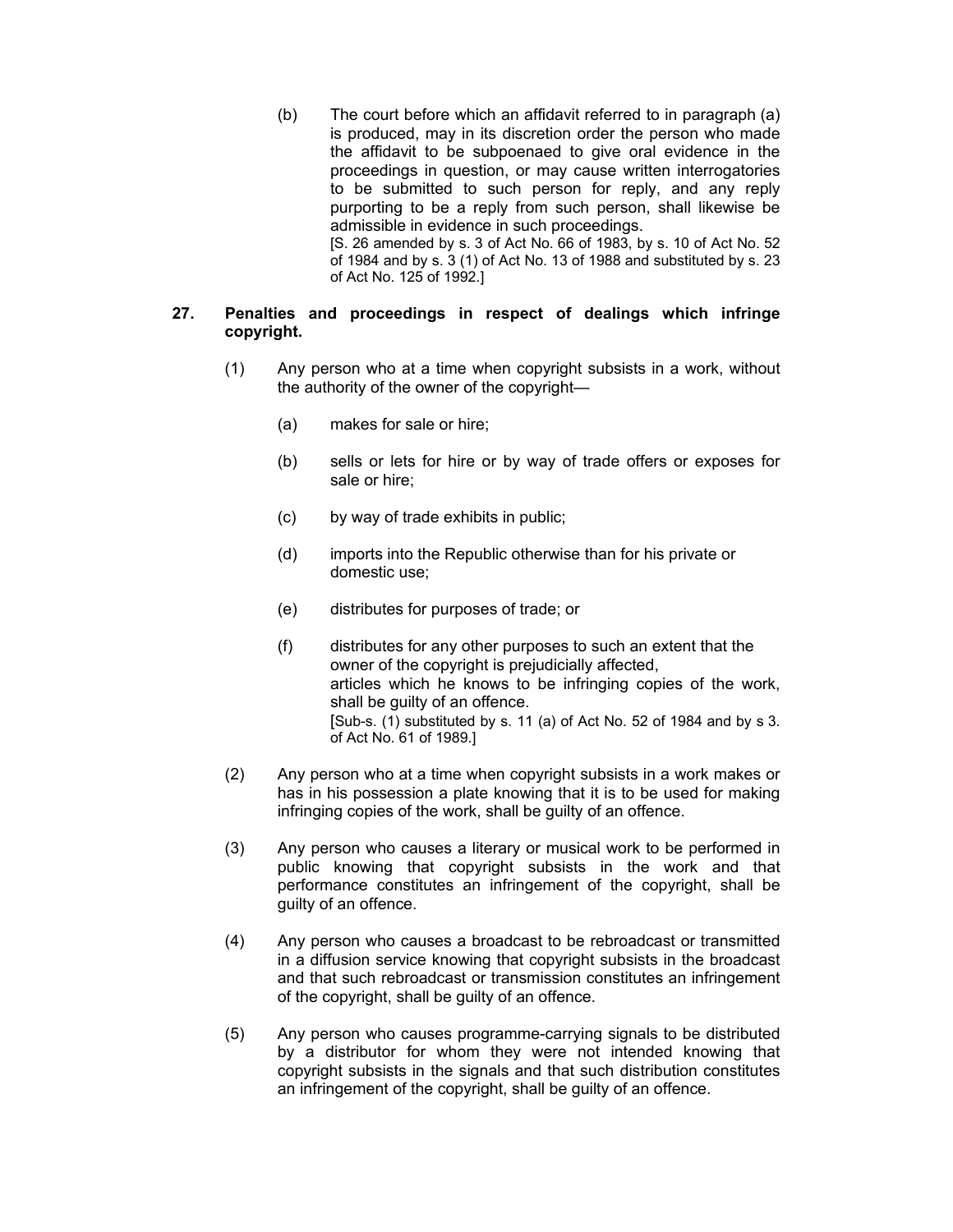- (6) A person convicted of an offence under this section shall be liable—
	- (a) in the case of a first conviction, to a fine not exceeding five thousand rand or to imprisonment for a period not exceeding three years or to both such fine and such imprisonment, for each article to which the offence relates;
	- (b) in any other case, to a fine not exceeding ten thousand rand or to imprisonment for a period not exceeding five years or to both such fine and such imprisonment, for each article to which the offence relates. [Sub-s. (6) substituted by s. 11 (b) of Act No. 52 of 1984 and by s. 24 (a) of Act No. 125 of 1992.]
- $(7)$  . . . . . . [Sub-s. (7) deleted by s. 24 (b) of Act No. 125 of 1992.]
- $(8)$ [Sub-s. (8) added by s. 11 (c) of Act No. 52 of 1984 and deleted by s. 24 (b) of Act No. 125 of 1992.]

## **28. Provision for restricting importation of copies.**

- (1) The owner of the copyright in any published work may give notice in writing to the Commissioner for Customs and Excise (in this section referred to as "the Commissioner")—
	- (a) that he is the owner of the copyright in the work; and
	- (b) that he requests the Commissioner to treat as prohibited goods, during a period specified in the notice, copies of the work to which this section applies:

Provided that the period specified in a notice under this subsection shall not extend beyond the end of the period for which the copyright is to subsist: Provided further that the Commissioner shall not be bound to act in terms of any such notice unless the owner of the copyright furnishes him with security in such form and for such amount as he may require to secure the fulfilment of any liability and the payment of any expense which he may incur by reason of the detention by him of any copy of the work to which the notice relates or as a result of anything done by him in relation to a copy so detained. [Sub-s. (1) amended by s. 25 (a) of Act No. 125 of 1992.]

- (2) This section shall apply to any copy of the work in question made outside the Republic which if it had been made in the Republic would be an infringing copy of the work.
- (3) Where a notice has been given under this section in respect of a work and has not been withdrawn, the importation into the Republic at a time before the end of the period specified in the notice of any copy of the work to which this section applies shall be prohibited.
- (4) Notwithstanding anything contained in the Customs and Excise Act, 1964 (Act No. 91 of 1964), a person shall not be liable to any penalty under that Act (other than forfeiture of the goods) by reason of the fact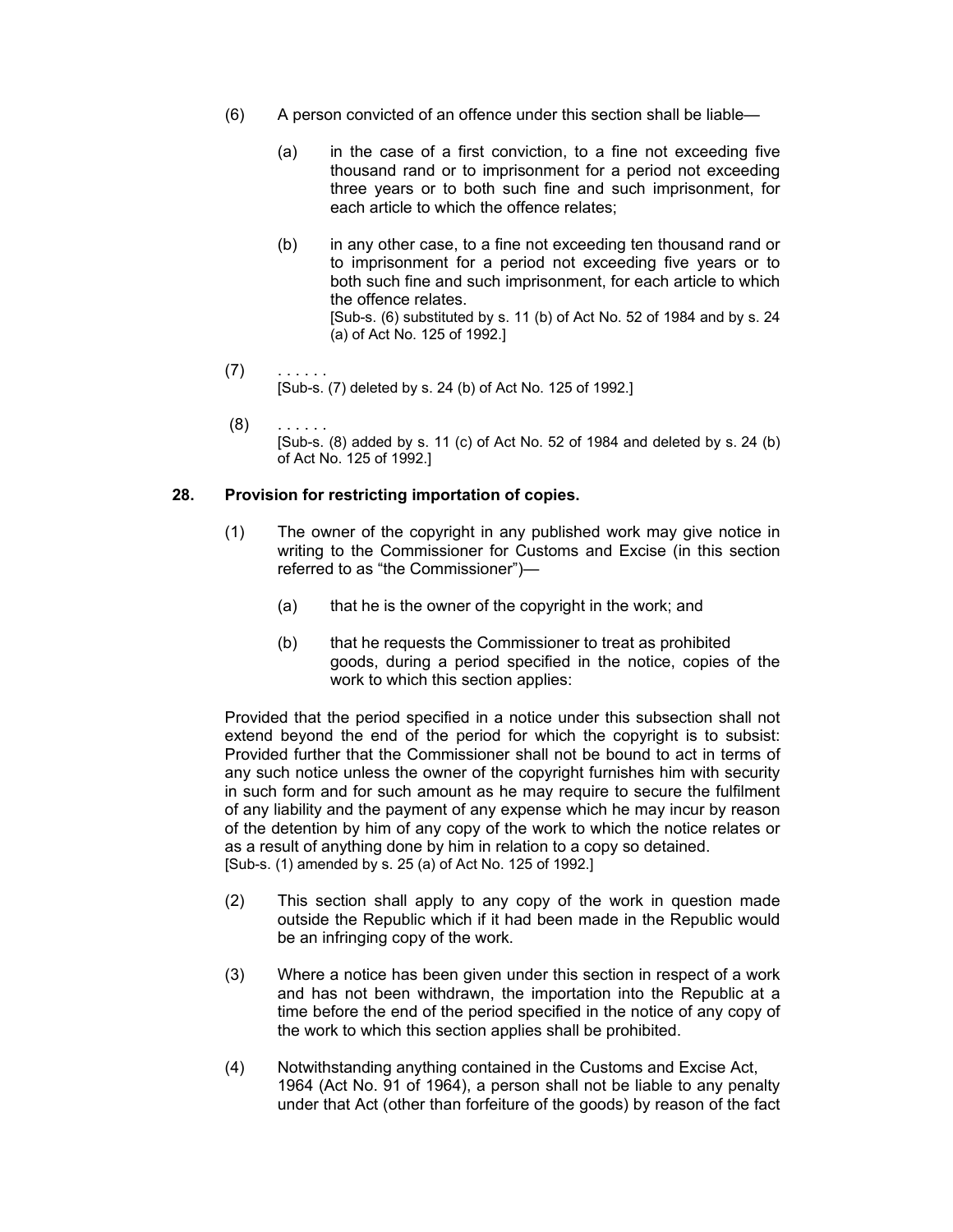that any goods are treated as prohibited goods by virtue of this section.

(5) This section shall mutatis mutandis apply with reference to an exclusive licensee who has the right to import into the Republic any work published elsewhere. [S. 28 substituted by s. 12 of Act No. 52 of 1984 and by s. 25 (b) of Act No. 125 of 1992.]

## **CHAPTER 3 COPYRIGHT TRIBUNAL**

## **29. Establishment of Copyright Tribunal.**

- (1) The judge or acting judge who is from time to time designated as Commissioner of Patents in terms of section 8 of the Patents Act, 1978, shall also be the Copyright Tribunal (in this Chapter referred to as the tribunal) for the purposes of this Act.
- (2) The tribunal may order that the costs or expenses of any proceeding before it incurred by any party shall be paid by any other party, and may tax or settle the amount of any costs or expenses to be paid under any such order or direct in what manner they are to be taxed.
- (3) (a) Regulations may be prescribed as to the procedure in connection with the making of references and applications to the tribunal and for regulating proceedings before the tribunal and as to the fees chargeable in respect of those proceedings.
	- (b) Any such regulations may in relation to proceedings before the tribunal apply any of the provisions of the Arbitration Act, 1965 (Act No. 42 of 1965), or alternatively, any of the provisions applicable in the court of the Commissioner of Patents in terms of the Patents Act, 1978.
	- (c) Any regulations may include provision for—
		- (i) requiring notice of any intended application to the court under section 36 to be given to the tribunal and to the other parties to the proceedings;
		- (iii) suspending or authorizing or requiring the tribunal to suspend the operation of orders of the tribunal in cases where after giving its decision an application under section 36 to any provincial division of the Supreme Court is noted;
		- (iii) modifying in relation to orders of the tribunal, of which the operation is suspended, the operation of any provisions of this Chapter as to the effect of orders made thereunder;
		- (iv) the publication of notices or the taking of any other steps for ensuring that persons affected by the suspension of an order of the tribunal will be informed of its suspension;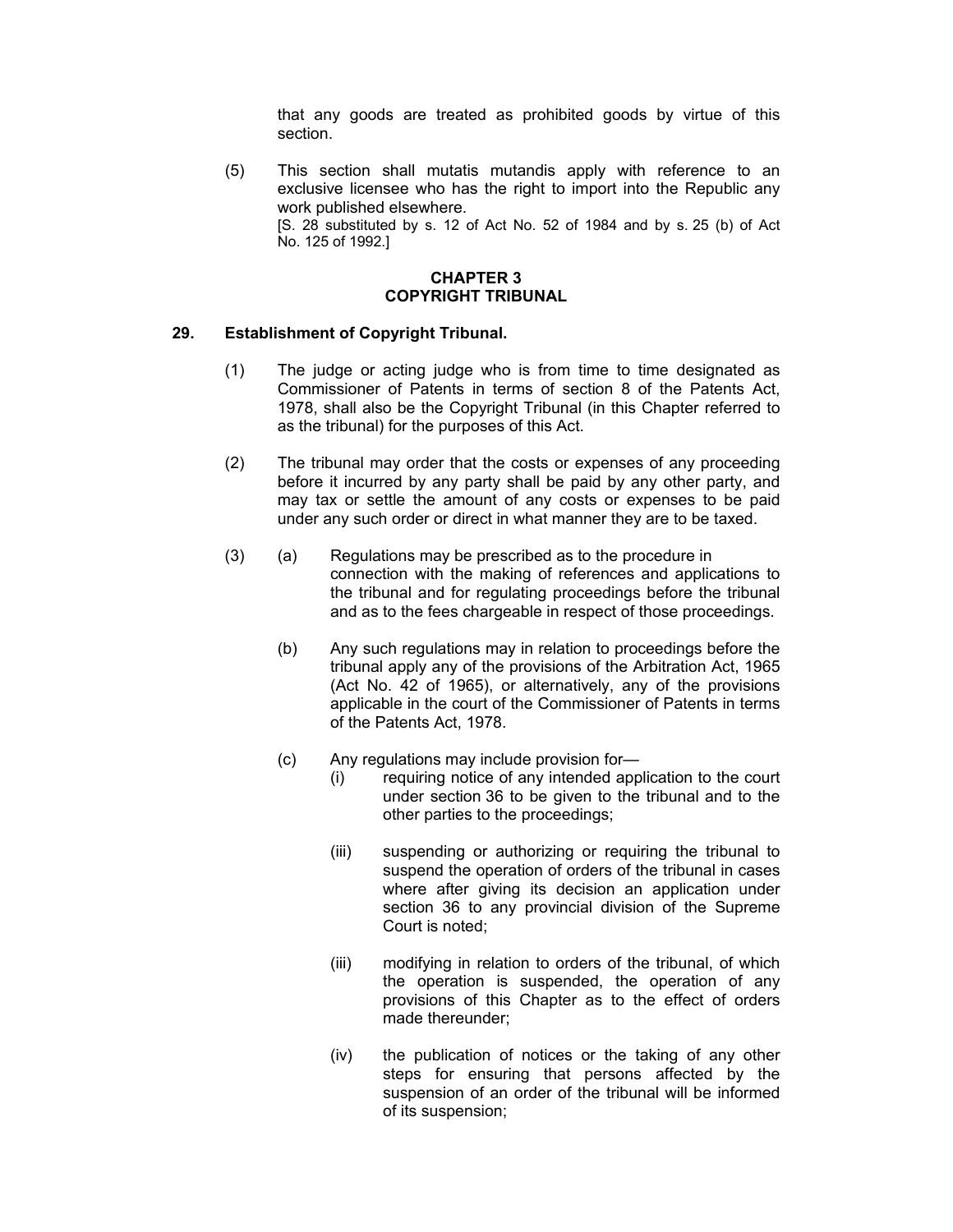- (v) regulating or prescribing any other matters incidental to or consequential upon any request, application, order or decision under section 36. [Sub-para. (v) substituted by s. 26 (a) of Act No. 125 of 1992.]
- (4) Without prejudice to any method available by law for the proof of orders of the tribunal, a document purporting to be a copy of any such order and to be certified by the Registrar to be a true copy thereof shall in any legal proceedings be sufficient evidence of the order unless the contrary is proved.
- (5) The Registrar shall act as the registrar of the tribunal.
- (6) Any reference in this Chapter to the giving of an opportunity to any person of presenting his case shall be construed as a reference to the giving to that person of the opportunity of submitting representations in writing and of being heard. [Sub-s. (6) added by s. 26 (b) of Act No. 125 of 1992.]

## **30. General provisions as to jurisdiction of tribunal.**

Subject to the provisions of this Chapter, the function of the tribunal shall be to determine disputes arising between licensing bodies, or other persons from whom licences are required and persons requiring licences, or organizations claiming to be representatives of such persons, either—

- (a) on the reference of a licence scheme to the tribunal; or
- (b) on the application of a person requiring a licence either in accordance with a licence scheme or in a case not covered by a licence scheme. [S. 30 substituted by s. 27 of Act No. 125 of 1992.]

#### **31. Reference of licence schemes to tribunal.**

- (1) Where at any time while a licence scheme is in operation a dispute arises with respect to the scheme between the licensing body operating the scheme and—
	- (a) an organization claiming to be representative of persons requiring licences in cases of a class to which the scheme applies; or
	- (b) any person claiming that he requires a licence in a case of a class to which the scheme applies, the organization or person in question may refer the scheme to the tribunal in so far as it relates to cases of that class.
- (2) The parties to a reference under this section shall be—
	- (a) the organization or person at whose instance the reference is made;
	- (b) the licensing body operating the scheme to which the reference relates; and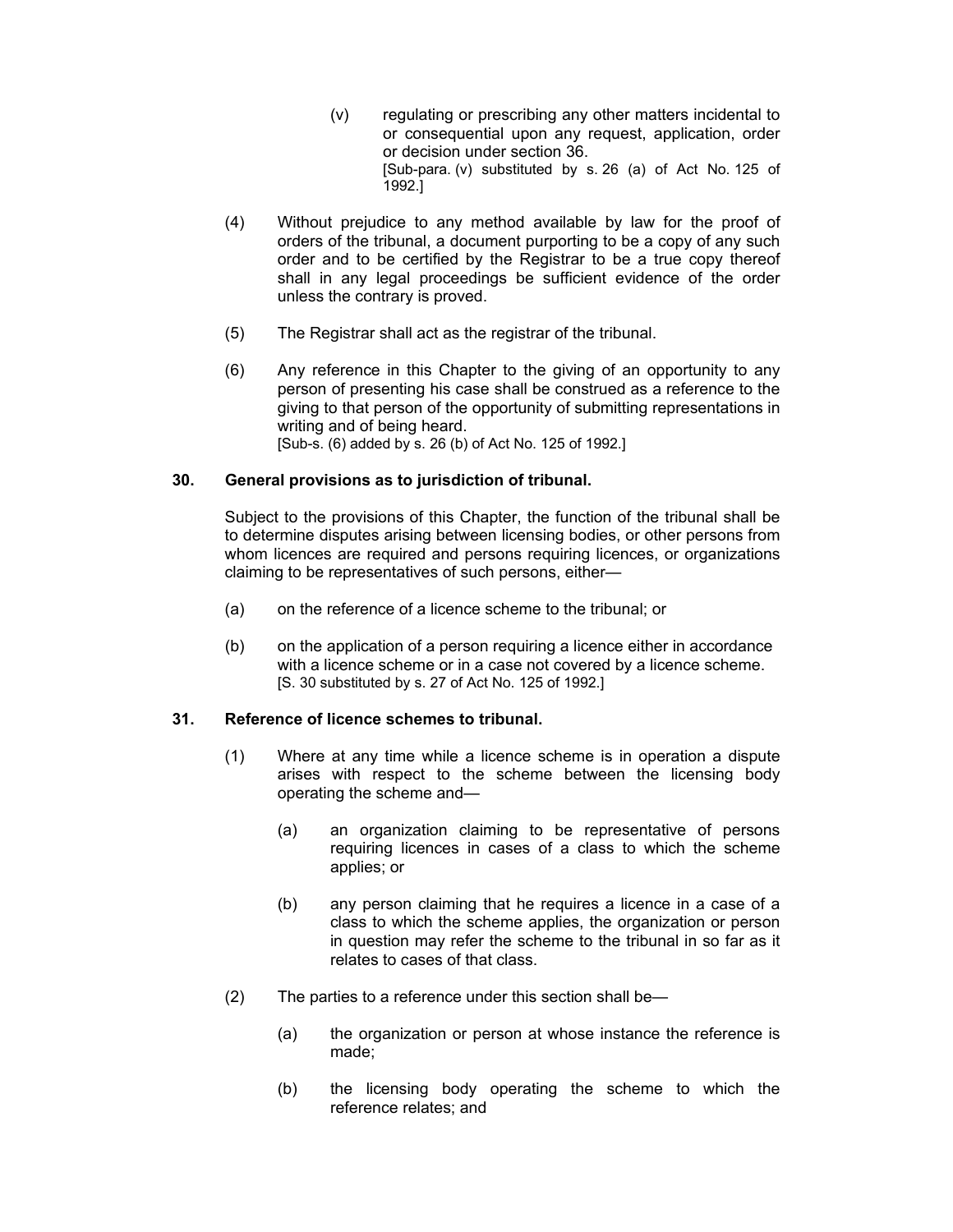- (c) such other organizations or persons (if any) as apply to the tribunal to be made parties to the reference and are in accordance with subsection (3) made parties thereto.
- (3) Where an organization (whether claiming to be representative of persons requiring licences or not) or a person (whether requiring a licence or not) applies to the tribunal to be made a party to a reference, and the tribunal is satisfied that the organization or person has a substantial interest in the matter in dispute, the tribunal may, if it thinks fit make that organization or person a party to the reference.
- (4) The tribunal shall not entertain a reference under this section by an organization unless the tribunal is satisfied that the organization is reasonably representative of the class of persons which it claims to represent.
- (5) Subject to the provisions of subsection (4), the tribunal shall on any reference under this section consider the matter in dispute and after giving the parties to the reference an opportunity of presenting their respective cases, make such order, either confirming or varying the scheme in so far as it relates to cases of the class to which the reference relates, as the tribunal may determine to be reasonable in the circumstances.
- (6) An order of the tribunal under this section may, notwithstanding anything contained in the licence scheme to which it relates, be made so as to be in force either indefinitely or for such period as the tribunal may determine.
- (7) Where the tribunal has made an order in respect of a licence scheme which has been referred to it, such scheme shall, notwithstanding anything contained therein, in so far as it relates to the class of cases in respect of which the order was made, thereafter remain in operation subject to the terms of the order: Provided that this subsection shall not apply in relation to a reference as respects any period after the reference has been withdrawn or has been discharged by virtue of subsection (4).

# **32. Further reference of scheme to tribunal.**

- (1) Where the tribunal has made an order under section 31 with respect to a licence scheme—
	- (a) the licensing body operating the scheme;
	- (b) any organization claiming to be representative of persons requiring licences in cases of the class to which the order applies; or
	- (c) any person claiming that he requires a licence in a case of that class, may, subject to the provisions of subsection (2), at any time while the order is in force, again refer the scheme to the tribunal in so far as it relates to cases of the class in respect of which the order applies.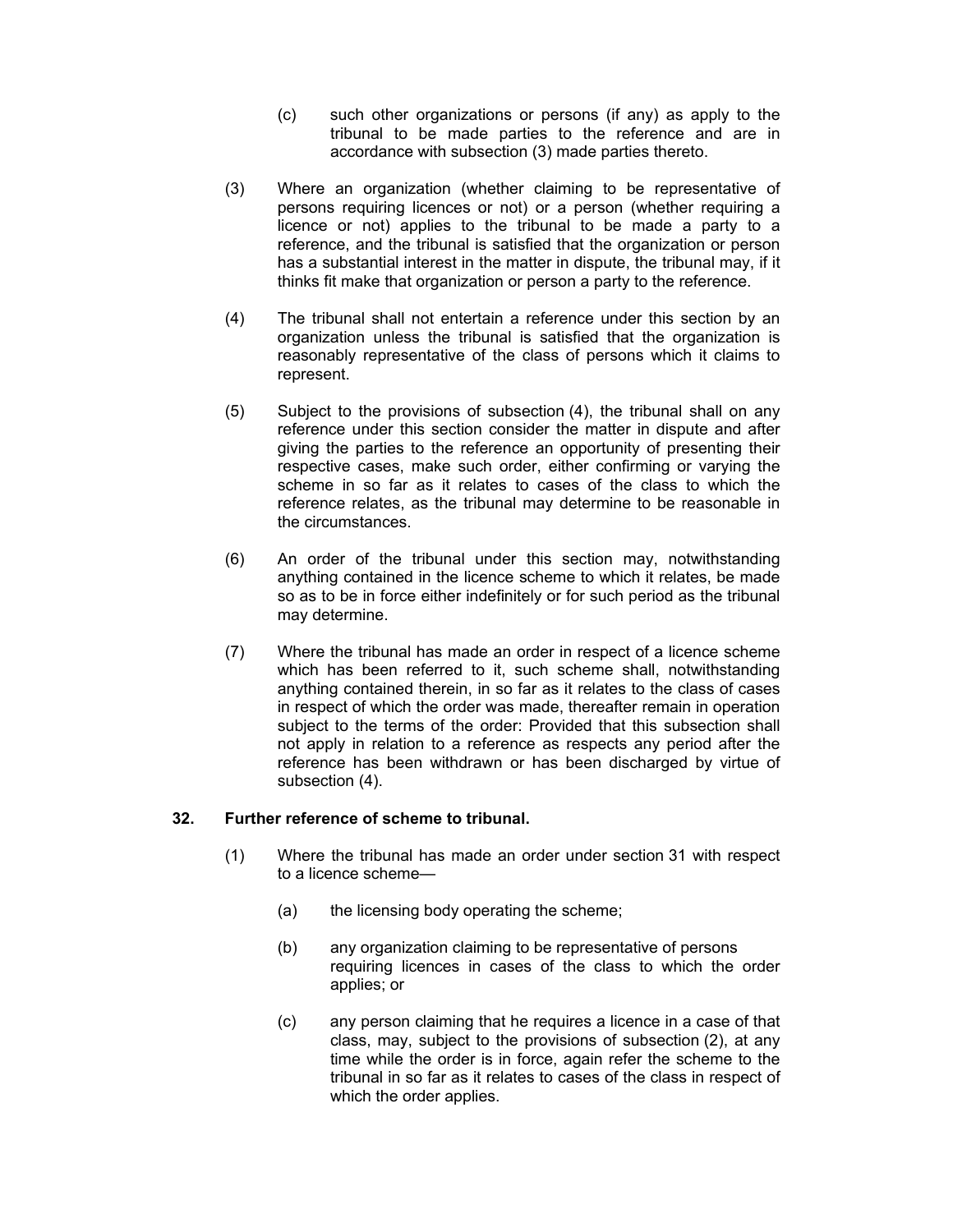- (2) A licence scheme shall not, except with the special leave of the tribunal, again be referred to the tribunal under subsection (1)—
	- (a) where the relevant order was made so as to be in force indefinitely or for a period exceeding fifteen months, before the expiration of a period of twelve months from the date on which the order was made; or
	- (b) where such order was made so as to be in force for a period not exceeding fifteen months, at any time more than three months before the date of expiry of the order.
- (3) The provisions of section 31 shall mutatis mutandis apply in respect of any reference under this section or any order made thereon, and the tribunal shall have power to make such order on any such reference as it deems just.

# **33. Applications to tribunal.**

- (1) For the purposes of this Chapter a case shall be taken to be covered by a licence scheme if, in accordance with a licence scheme for the time being in operation, licences would be granted in cases of the class to which that case belongs: Provided that where in accordance with the provisions of a licence scheme—
	- (a) the licences which would be so granted would be subject to terms and conditions whereby particular matters would be excepted from the licences; and
	- (b) the case in question relates to one or more matters falling within such an exception,that case shall be taken not to be covered by the scheme.
- (2) Any person who claims that in a case covered by a licence scheme the licensing body operating the scheme has refused or failed to grant him a licence in accordance with the provisions of the scheme or to procure the grant to him of such a licence, may apply to the tribunal for an order under this section.
- (3) An application for such an order may also be made by any person who claims that he requires a licence in a case not covered by a licence scheme, and either—
	- (a) that a licensing body or person has refused or failed to grant the licence or to procure the grant thereof, and that in the circumstances it is unreasonable that the licence should not be granted; or
	- (b) that any charges, terms or conditions subject to which a licensing body proposes that the licence should be granted are unreasonable.
- (4) Where an organization (whether claiming to be representative of persons requiring licences or not) or a person (whether requiring a licence or not) applies to the tribunal to be made a party to an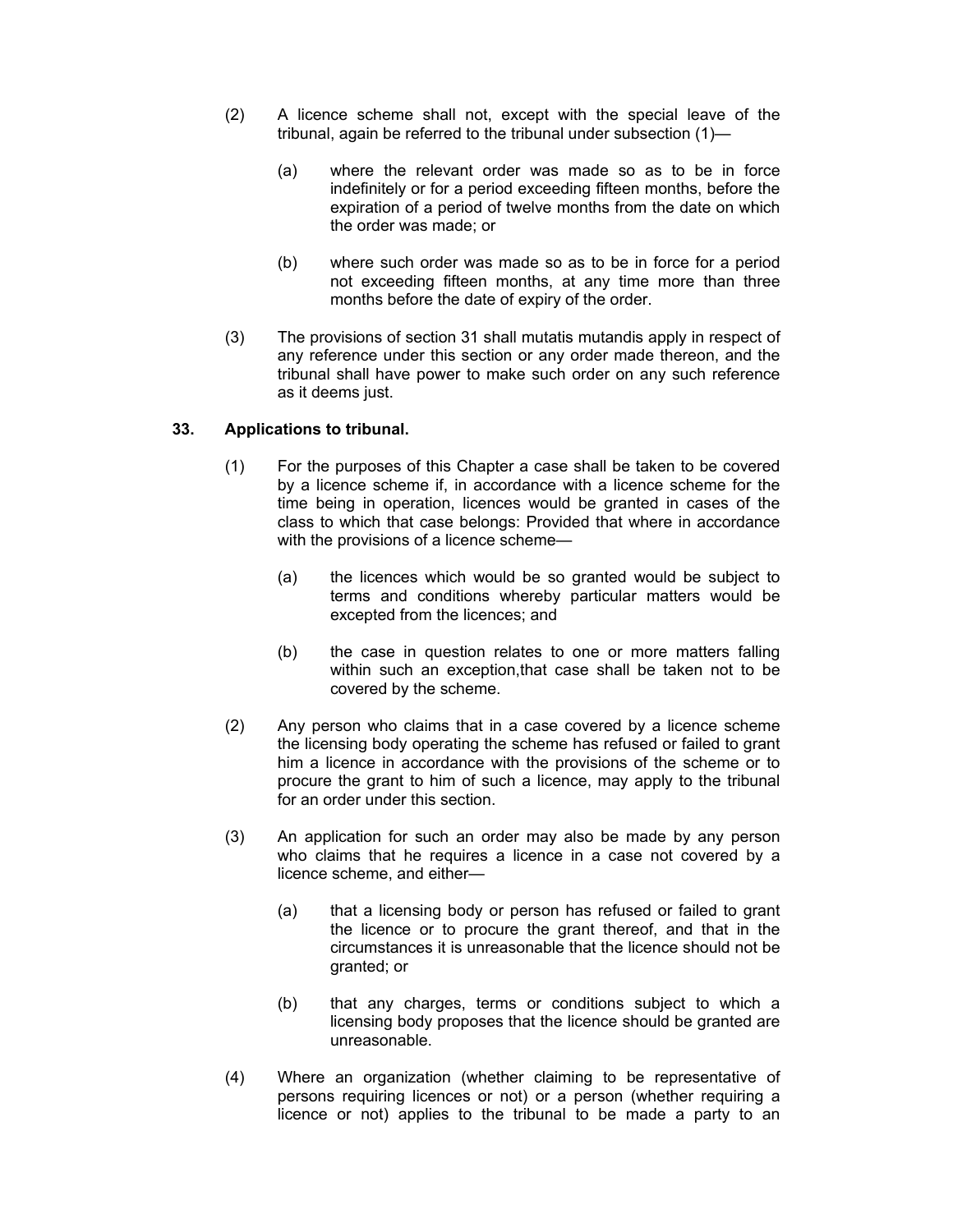application under subsection (2) or (3), and the tribunal is satisfied that the organization or person has a substantial interest in the matter in dispute, the tribunal may if it thinks fit make that organization or person a party to the application.

- (5) On any application under subsection (2) or (3) the tribunal shall give the applicant and the licensing body in question and every other party to the application an opportunity of presenting his case, and if the tribunal is satisfied that the claim of the applicant is well-founded, it shall make an order declaring that, in respect of the matters specified in the order, the applicant is entitled to a licence on such terms and conditions and subject to the payment of such charges (if any) as the tribunal may—
	- (a) in the case of an application under subsection (2), determine to be applicable in accordance with the licence scheme; or
	- (b) in the case of an application under subsection (3), determine to be reasonable in the circumstances.
- (6) Any reference in this section to failure to grant or procure the grant of a licence shall be construed as including a reference to a failure to grant it or to procure the grant thereof within a reasonable time after being requested to do so.

## **34. Diffusion service.**

In a dispute concerning the transmission of broadcasts in a diffusion service in the Republic, the tribunal shall disallow any claim under this Act to the extent to which the licences of the broadcaster concerned provide for or include such transmission in a diffusion service.

[S. 34 substituted by s. 57 of Act No. 38 of 1997.]

## **35. Effect of orders of tribunal, and supplementary provisions relating thereto.**

- (1) Any person who complies with the conditions of an order made by the tribunal under this Chapter or who has given a satisfactory undertaking to the owner or prospective owner of the copyright to comply with such conditions, shall be deemed to be the holder of a licence under this Act.
- (2) In the exercise of its jurisdiction in respect of licences relating to television broadcasts, the tribunal shall have regard inter alia to any conditions imposed by the promoters of any entertainment or other event which is to be comprised in the broadcasts, and in particular the tribunal shall not hold a refusal or failure to grant a licence to be unreasonable if it could not have been granted consistently with those conditions.

#### **36. Appeals.**

(1) Any party to proceedings before the tribunal may appeal against any order or decision of the tribunal pursuant to such proceedings.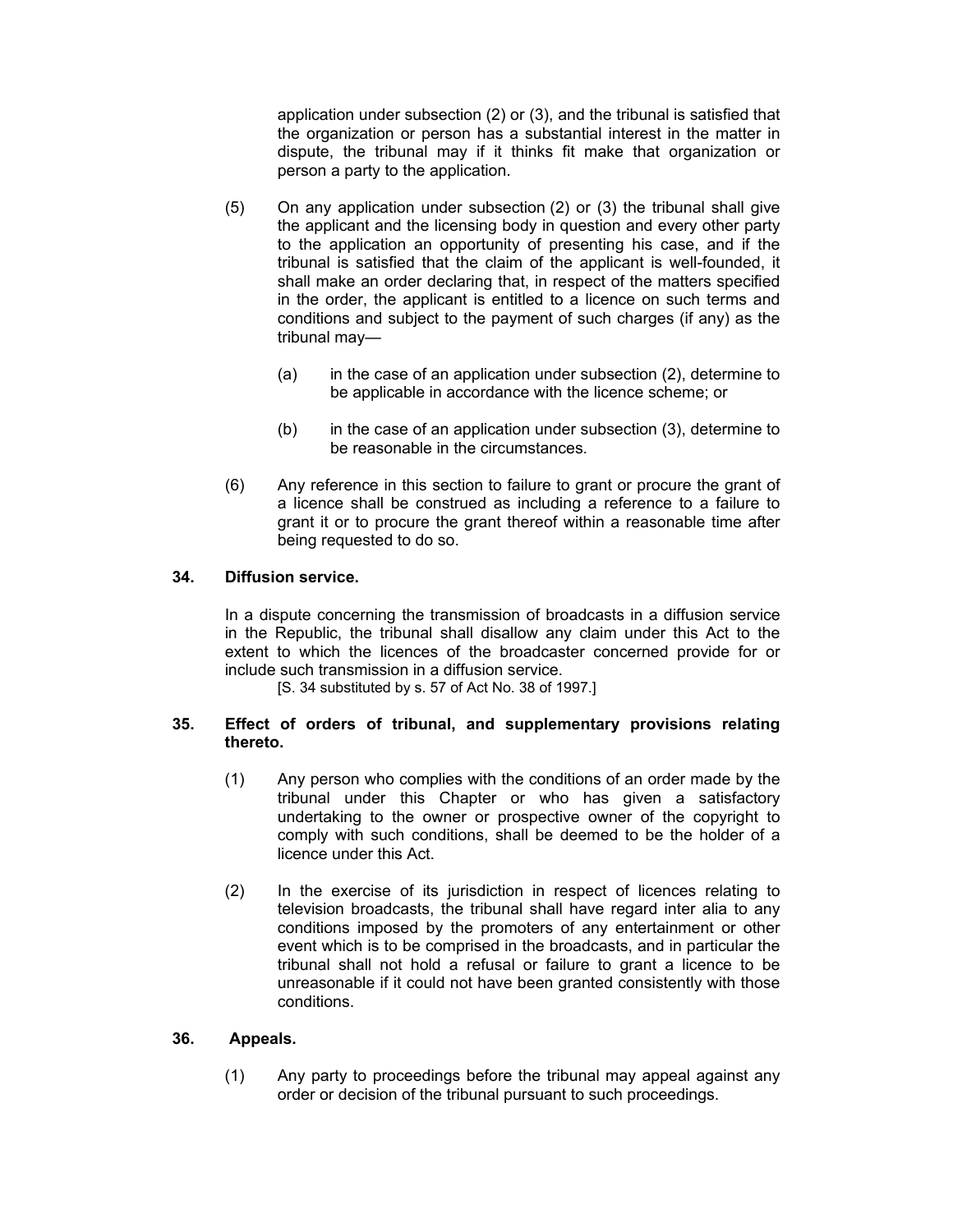- (2) Every appeal shall be noted and prosecuted in the manner prescribed by law for appeals against a civil order or decision of a single judge, and sections 20 and 21 of the Supreme Court Act, 1959 (Act No. 59 of 1959), shall apply mutatis mutandis.
- (3) The court may in respect of any such appeal—
	- (a) confirm, vary or set aside the order or decision appealed against, as the court may deem fair;
	- (b) if the record does not furnish sufficient evidence or information for the determination of the appeal, remit the matter to the tribunal with instructions in regard to the taking of further evidence or the setting out of further information;
	- (c) take any other course which in the opinion of the court is fair and may lead to the speedy and as far as may be possible inexpensive settlement of the case; and
	- (d) make such order as to costs as the court may deem fair. [S. 36 substituted by s. 28 of Act No. 125 of 1992.]

# **CHAPTER 4 EXTENSION OR RESTRICTION OF OPERATION OF ACT**

# **37. Application of Act to countries to which it does not extend.**

- (1) The Minister may by notice in the Gazette provide that any provision of this Act specified in the notice shall in the case of any country so specified apply—
	- (a) in relation to literary, musical or artistic works, computer programs, cinematograph films, sound recordings and published editions first published in that country as it applies in relation to literary, musical or artistic works, computer programs, cinematograph films, sound recordings and published editions first published in the Republic; [Para. (a) substituted by s. 13 of Act No. 52 of 1984 and by s. 29 (a) of Act No. 125 of 1992.]
	- (b) in relation to persons who at a material time are citizens or subjects of that country as it applies in relation to persons who at such a time are South African citizens;
	- (c) in relation to persons who at a material time are domiciled or resident in that country as it applies in relation to persons who at such a time are domiciled or resident in the Republic;
	- (d) in relation to bodies incorporated under the laws of that country as it applies in relation to bodies incorporated under the laws of the Republic;
	- (e) in relation to broadcasts made and programme-carrying signals emitted to a satellite from places in that country as it applies in relation to broadcasts made and programme-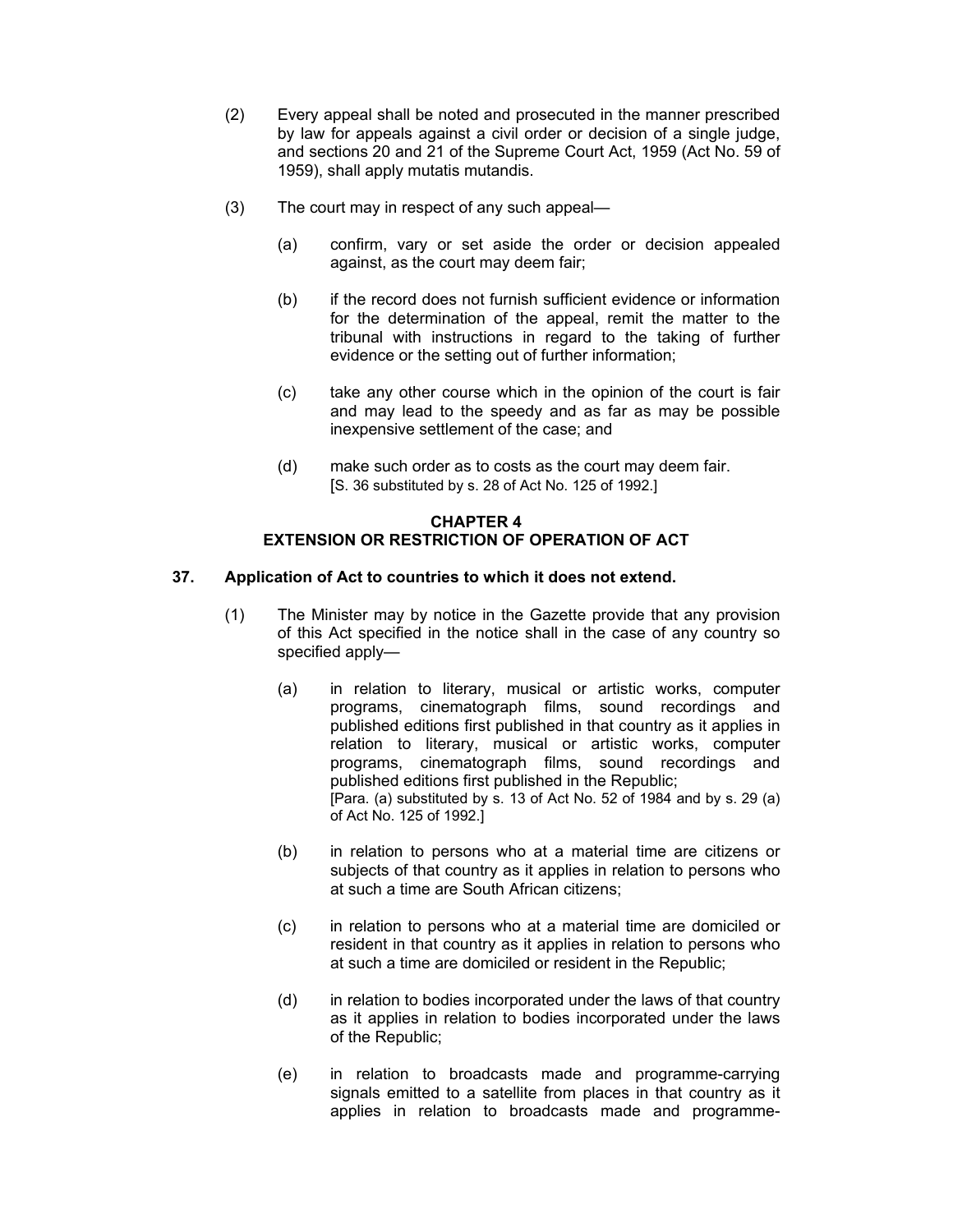carrying signals emitted to a satellite from a place in the Republic. [Para. (e) substituted by s. 29 (b) of Act No. 125 of 1992.]

- (2) A notice under this section may provide—
	- (a) that any provisions referred to therein shall apply subject to such exceptions or modifications as may be specified in the notice;
	- (b) that such provisions shall so apply either generally or in relation to such classes of works or classes of cases as may be so specified.
- (3) No notice shall be issued under this section in respect of any country which is not a party to a convention relating to copyright to which the Republic is also a party, unless the Minister is satisfied that, in respect of the class of works to which the notice relates, provision has been or will be made under the laws of that country whereby adequate protection will be given to owners of copyright under this Act.
- 38. . . . . . . [S. 38 repealed by s. 30 of Act No. 125 of 1992.]

## **CHAPTER 5 MISCELLANEOUS PROVISIONS**

## **39. Regulations.**

The Minister may make regulations—

- (a) as to any matter required or permitted by this Act to be prescribed by regulation;
- (b) in consultation with the Minister of Finance, prescribing the tariff of fees payable in respect of proceedings before the Copyright Tribunal referred to in section 29 (1);
- (c) in consultation with the Minister of Finance, prescribing the remuneration and allowances of members of the advisory committee referred to in section 40, and of its subcommittees, and the conditions upon which such members shall be appointed; and
- (cA) in consultation with the Minister of Finance, providing for the establishment, composition, funding and functions of collecting societies contemplated in section 9A, and any other matter that it may be necessary or expedient to regulate for the proper functioning of such societies; [Para. (cA) inserted by s. 4 of Act 9 of 2002.]
- (d) generally, as to any matter which he considers it necessary or expedient to prescribe in order that the purposes of this Act may be achieved.

## **40. Advisory committee.**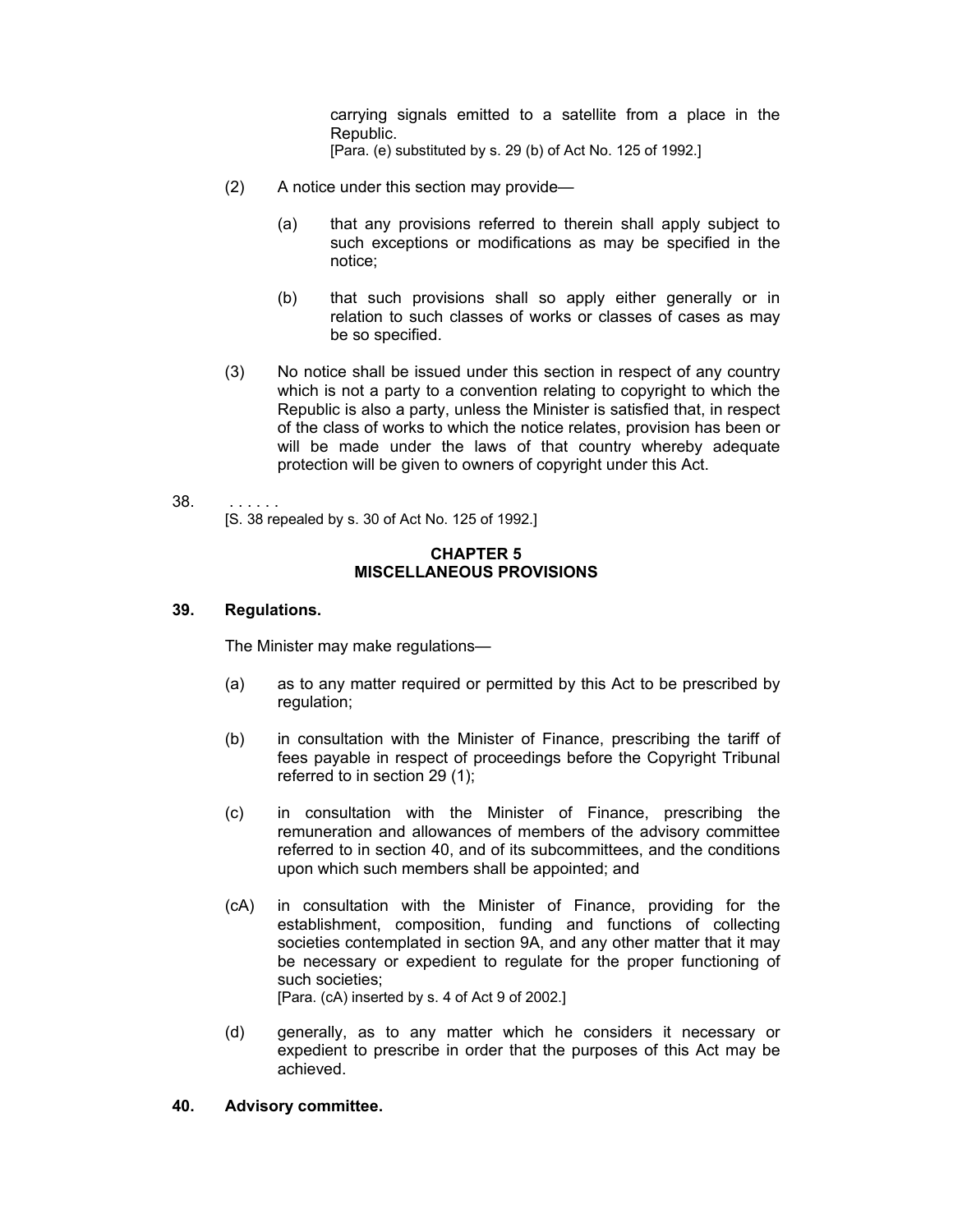- (1) (a) The Minister shall appoint an advisory committee consisting of a judge or a senior advocate of the Supreme Court of South Africa as chairman and such ex officio and other members as the Minister may from time to time determine. [Para. (a) substituted by s. 4 (a) of Act No. 61 of 1989.]
	- (b) A member of the advisory committee shall hold office for such period as the Minister may direct and shall be eligible for reappointment upon the expiration of his period of office.
- (2) The advisory committee shall as to witnesses and their evidence have the powers of a commission under the Commissions Act, 1947 (Act No. 8 of 1947).
- (3) The advisory committee may from time to time make recommendations to the Minister in regard to any amendments to this Act and to the Trade Marks Act, 1963 (Act No. 62 of 1963), the Designs Act, 1967 (Act No. 57 of 1967), and the Patents Act, 1978 (Act No. 57 of 1978), and shall advise the Minister on any matter referred to it by the Minister. [Sub-s. (3) substituted by s. 4 (b) of Act No. 61 of 1989.]
- (4) (a) The advisory committee may constitute and maintain subcommittees. [Para. (a) substituted by s. 4 (c) of Act No. 61 of 1989.]
	- (b) The advisory committee shall appoint as members of the subcommittees such of its members and such other persons and for such periods of office as the advisory committee may from time to time determine.
- (5) The advisory committee may call to its assistance any person it may deem necessary to assist it with, or to investigate matters relating to, the functions referred to in subsection (3). [Sub-s. (5) substituted by s. 4 (d) of Act No. 61 of 1989.]
- (6) The Registrar shall be responsible for the administration of the advisory committee and the subcommittees.

# **41. Savings.**

- (1) Nothing in this Act shall affect any right or privilege of the State or of any other person under any law not expressly repealed, amended or modified by this Act. [Sub-s. (1) substituted by s. 31 (a) of Act No. 125 of 1992.]
- (2) Nothing in this Act shall affect the right of the state or of any person deriving title from the state to sell, use or otherwise deal with articles forfeited under the laws relating to customs and excise, including any article forfeited by virtue of this Act or of any enactment repealed by this Act.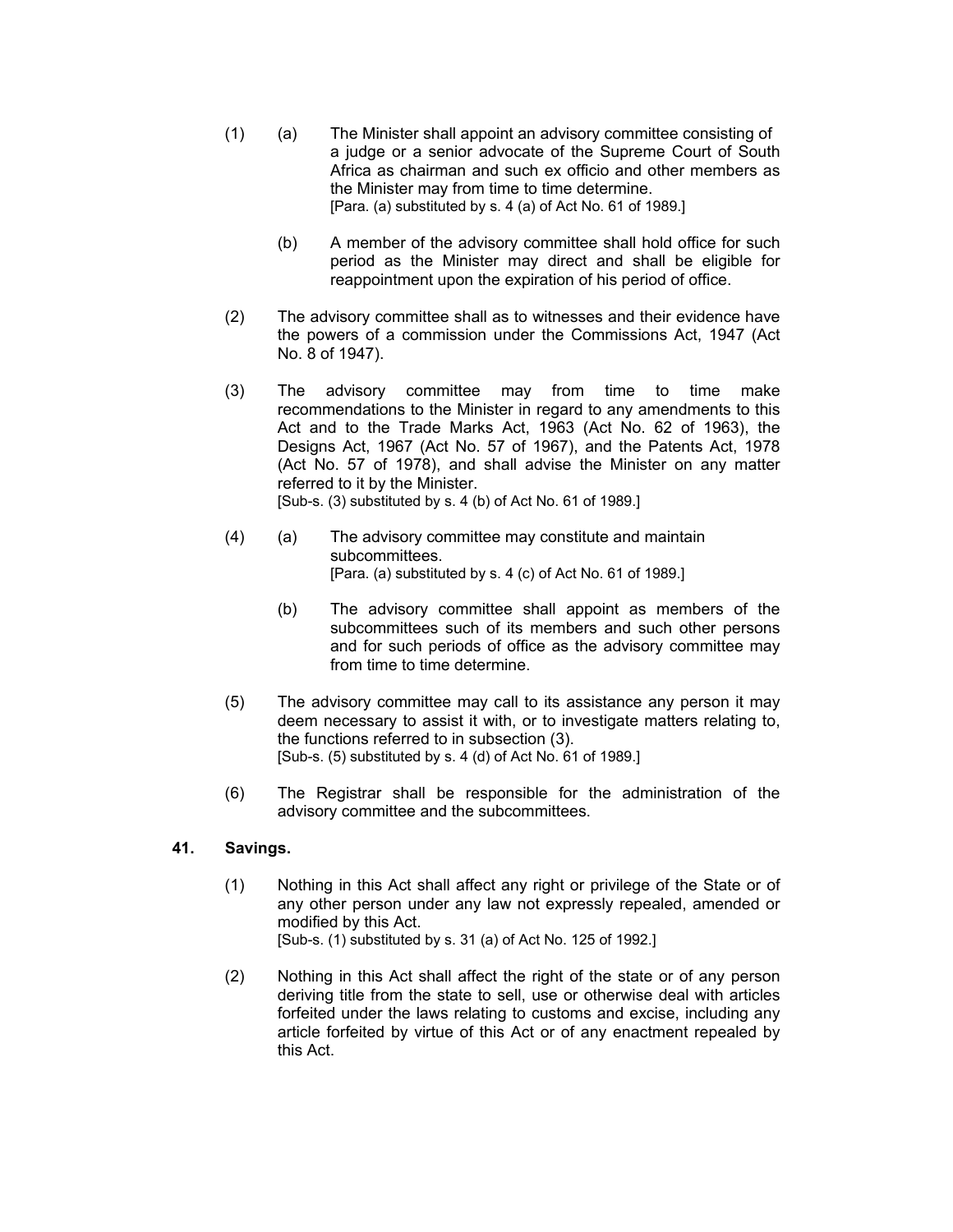- (3) The provisions of this Act shall not derogate from any rule of law relating to confidential or privileged information, unlawful competition or personality rights. [Sub-s. (3) substituted by s. 31 (b) of Act No. 125 of 1992.]
- (4) Subject to the preceding provisions of this section, no copyright or right in the nature of copyright shall subsist otherwise than by virtue of this Act or of some other enactment in that behalf.
- 42. . . . . . . [S. 42 repealed by s. 32 of Act No. 125 of 1992.]

## **43. Application to work made before commencement of Act.**

This Act shall apply in relation to works made before the commencement of this Act as it applies in relation to works made thereafter: Provided that—

- (a) nothing in this Act contained shall—
	- (i) subject to paragraph (d), affect the ownership, duration or existence of any copyright which subsists under the Copyright Act, 1965 (Act No. 63 of 1965); or
	- (ii) subject to paragraph (c), be construed as creating copyright in any type of work in which copyright could not subsist prior to 11 September 1965; [Para. (a) amended by s. 14 (a) of Act No. 52 of 1984 and substituted by s. 33 (a) of Act No. 125 of 1992.]
- $(b)$  . . . . .

[Para. (b) deleted by s. 14 (b) of Act No. 52 of 1984.]

- (b) the copyright in a cinematograph film made before the commencement of this Act shall be governed by the relevant provisions of this Act, subject to the qualification, in the case of a cinematograph film treated as an original dramatic work under section 35 of the Third Schedule to the Designs Act, 1916 (Act No. 9 of 1916)—
	- (i) that the owner of the copyright shall, if so required, remunerate the person who is the owner of a copyright in that original dramatical work for the purposes of that Act, which remuneration shall be determined by arbitration if agreement thereon cannot be reached; and
	- (ii) that the owner of the copyright in the cinematograph film or any person deriving rights in respect of the cinematograph film from such owner shall in excercising such rights in the cinematograph film be deemed not to infringe any rights in such original dramatical work under the said Act; and
	- (iii) that an act performed by virtue of a licence granted by the owner of the copyright in the original dramatical work under that Act and in existence before or at the time of coming into force of this subsection, shall be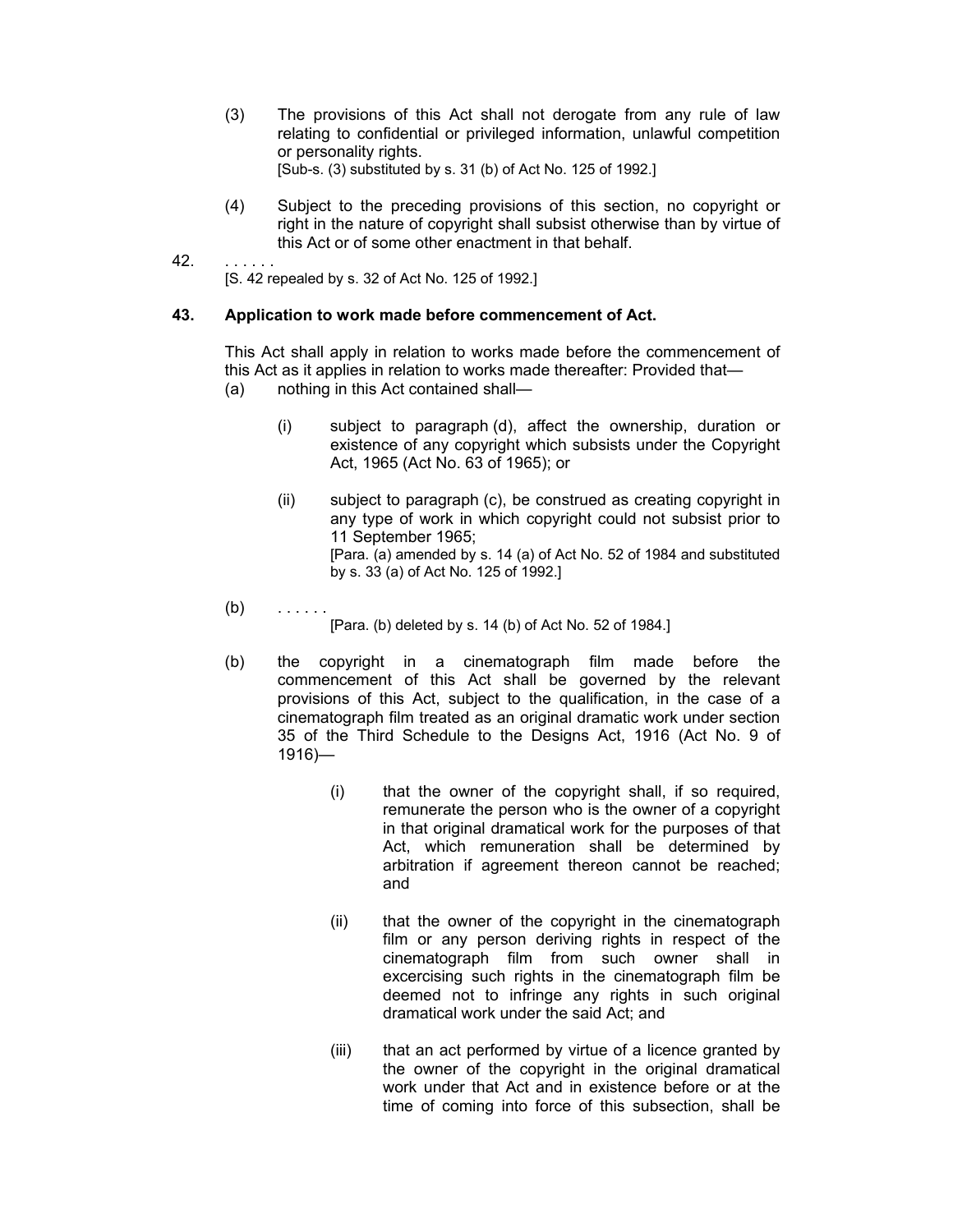deemed to be performed or have been performed on the authority of the owner of the copyright in the cinematograph film.

[Para. (c) substituted by s. 33 (b) of Act No. 125 of 1992.]

(d) in the determination of the term of copyright contemplated in the proviso to section 3 (2) (a) in the case of a work in respect of which the copyright has expired at the commencement of the Copyright Amendment Act, 1984, on the ground that the period mentioned in the said paragraph has lapsed, it shall be deemed that, subject to any rights acquired by any person after the lapse of that period and before the said commencement, copyright did not expire on that ground. [Para. (d) added by s. 14 (c) of Act No. 52 of 1984.]

# **44. Time when a work is made.**

- (1) For the purposes of this Act a work, except a broadcast or programme-carrying signal, shall be deemed to have been made at the time when it was first reduced to writing, recorded or otherwise reduced to material form.
- (2) A broadcast shall be deemed to have been made at the time when it was first broadcast.
- (3) A programme-carrying signal shall be deemed to have been made at the time when it was first transmitted by a satellite. [S. 44 substituted by s. 34 of Act No. 125 of 1992.]

# **\*45. Regulation and control of circulation, presentation or exhibition of works.**

- (1) Notwithstanding anything to the contrary in this Act contained, the Minister may make such regulations as he may consider necessary in regard to the circulation, presentation or exhibition of any work or production.
- (2) Such regulations may empower any person specified therein to prohibit the circulation, presentation or exhibition of any such work or production or to authorize the circulation, presentation or exhibition thereof on such conditions as may be specified in those regulations.
- (3) The circulation, presentation or exhibition of any work or production in pursuance of authority granted in terms of such regulations shall not constitute an infringement of copyright in such work or production, but the author shall not thereby be deprived of his right to a reasonable remuneration, which shall in default of agreement be determined by arbitration.

(Date of commencement to be proclaimed.)

45A. . . . . . .

**46. Repeal of laws.**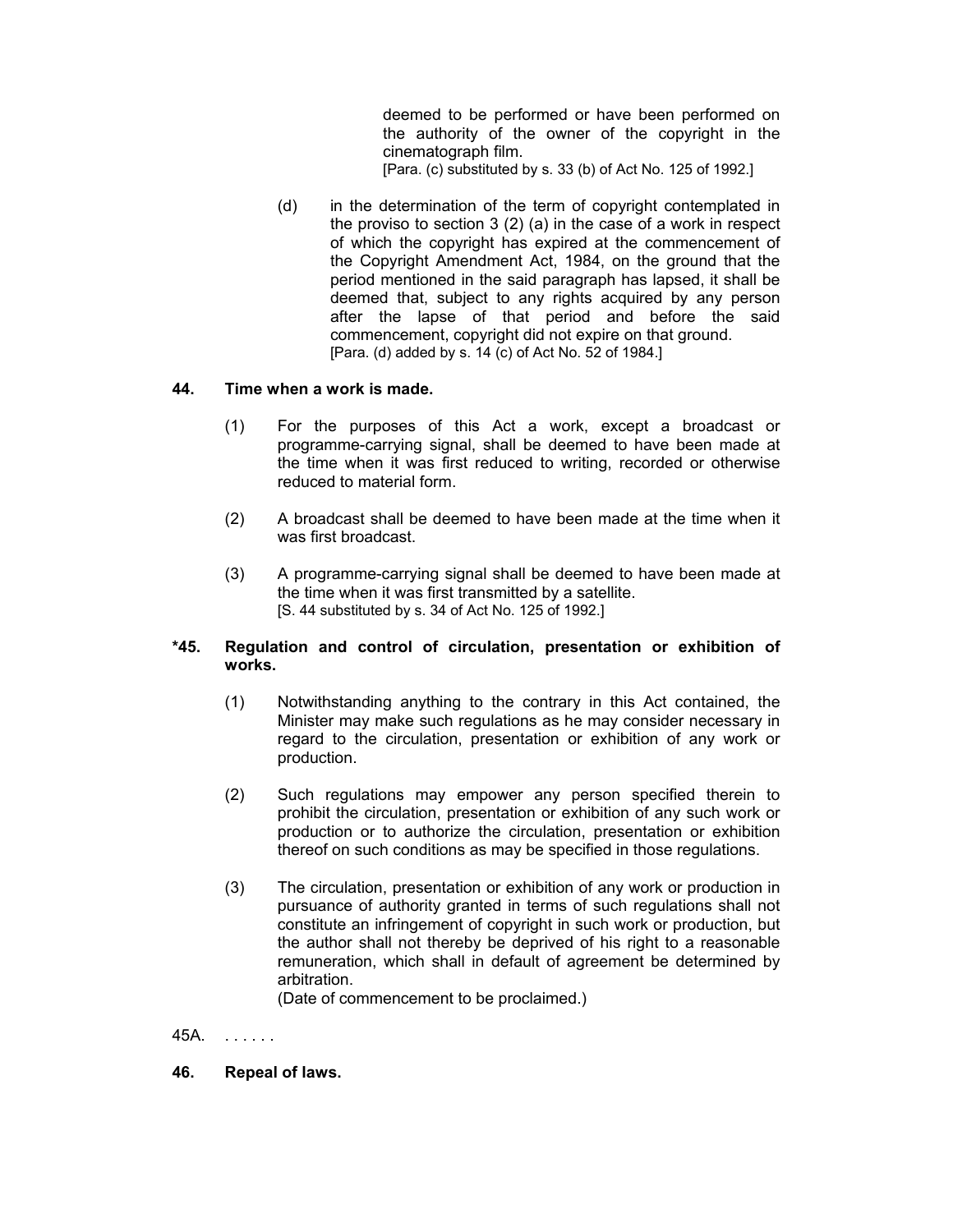The laws specified in the Schedule are hereby repealed to the extent set out in the third column of the Schedule: Provided that any proclamation, regulation or rule having effect under any provision so repealed and in force immediately prior to the commencement of this Act, shall continue in force after such commencement and may be repealed, amended or altered as if it had been made under this Act.

#### **47. Short title and commencement.**

This Act shall be called the Copyright Act, 1978, and shall come into operation on 1 January 1979, except sections 1, 39 and 40, which shall come into operation upon promulgation of this Act in the Gazette, and except section 45, which shall come into operation on a date fixed by the State President by proclamation in the Gazette.

Schedule

| No. and year of Act | Title                         | <b>Extent of Repeal</b>      |
|---------------------|-------------------------------|------------------------------|
| Act No. 63 of 1965  | Copyright Act, 1965           | The whole, except section 46 |
| Act No. 56 of 1967  | Copyright Amendment Act, 1967 | The whole                    |
| Act No. 75 of 1972  | Copyright Amendment Act, 1972 | The whole                    |
| Act No. 64 of 1975  | Copyright Amendment Act, 1975 | The whole                    |

#### **COPYRIGHT AMENDMENT ACT NO. 13 OF 1988** [ASSENTED TO 14 MARCH, 1988] [DATE OF COMMENCEMENT: 23 MARCH, 1988] (Unless otherwise indicated) (Afrikaans text signed by the State President)

# **ACT**

To amend the Copyright Act, 1978, so as to alter the designation of the Minister concerned; to abolish the protection granted for 10 years in respect of copyright in certain artistic works of which authorized reproductions were made; and to repeal the presumptions for proving an infringement of copyright in such works; and to provide for matters connected therewith.

- 1. Amends section 1 (1) of the Copyright Act, No. 98 of 1978, by substituting the definition of "Minister".
- 2. Amends section 15 (3A) of the Copyright Act, No. 98 of 1978, as follows: paragraph (a) deletes paragraph (a) (i) (date of commencement 25 September, 1987); and paragraph (b) deletes paragraph (b) (date of commencement 25 September, 1987).
- 3. Amends section 26 of the Copyright Act, No. 98 of 1978, by deleting subsection (8) (date of commencement 25 September, 1987).
- 4. Short title.—This Act shall be called the Copyright Amendment Act, 1988.

**COPYRIGHT AMENDMENT ACT NO. 52 OF 1984**  [ASSENTED TO 30 MARCH, 1984]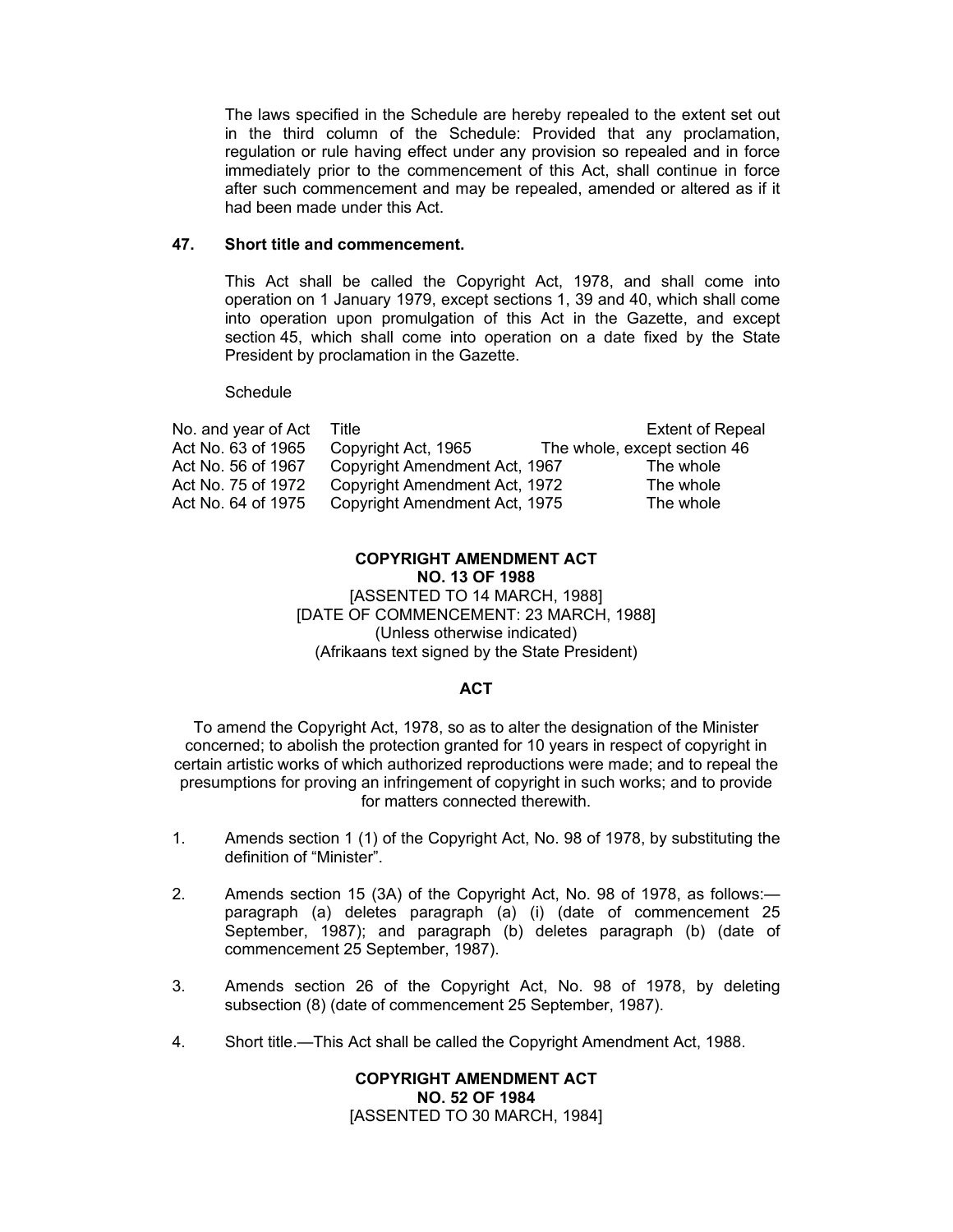#### [DATE OF COMMENCEMENT: 22 JUNE, 1984] (Unless otherwise indicated) (Afrikaans text signed by the State President )

# **ACT**

To amend the Copyright Act, 1978, so as to make provision for copyright in published editions; to extend the term of copyright in certain unpublished works; to further define the nature of copyright in cinematograph films and sound recordings; to create certain presumptions in respect of the proof of infringements of copyright in cinematograph films; to create certain new offences; and to make provision for increased penalties; and to provide for incidental matters.

- 1. Amends section 1 (1) of the Copyright Act, No. 98 of 1978, as follows: paragraph (a) adds paragraph (g) to the definition of "author"; paragraph (b) substitutes paragraph (a) of the definition of "infringing copy"; and paragraph (c) inserts the definition of "published edition".
- 2. Amends section 2 (1) of the Copyright Act, No. 98 of 1978, by adding paragraph (h).
- 3. Amends section 3 (2) of the Copyright Act, No. 98 of 1978, as follows: paragraph (a) adds the proviso to paragraph (a); and paragraph (b) adds paragraph ( f ).
- 4. Amends section 4 (1) of the Copyright Act, No. 98 of 1978, as follows: paragraph (a) deletes the word "or" at the end of paragraph (c); and paragraph (b) adds paragraph (e).
- 5. Amends section 5 of the Copyright Act, No. 98 of 1978, by substituting subsection (4).
- 6. Amends section 8 (1) of the Copyright Act, No. 98 of 1978, by adding paragraph (g).
- 7. Amends section 9 of the Copyright Act, No. 98 of 1978, by substituting paragraph (b) (date of commencement 1 April, 1989).
- 8 and 9. Insert respectively sections 11A and 19A in the Copyright Act, No. 98 of 1978.
- 10. Amends section 26 of the Copyright Act, No. 98 of 1978, by adding subsections (9) and (10).
- 11. Amends section 27 of the Copyright Act, No. 98 of 1978, as follows: paragraph (a) substitutes subsection (1); paragraph (b) substitutes subsection (6); and paragraph (c) adds subsection (8).
- 12. Substitutes section 28 of the Copyright Act, No. 98 of 1978.
- 13. Amends section 37 (1) of the Copyright Act, No. 98 of 1978, by substituting paragraph (a).
- 14. Amends section 43 of the Copyright Act, No. 98 of 1978, as follows: paragraph (a) substitutes in paragraph (a) the words preceding subparagraph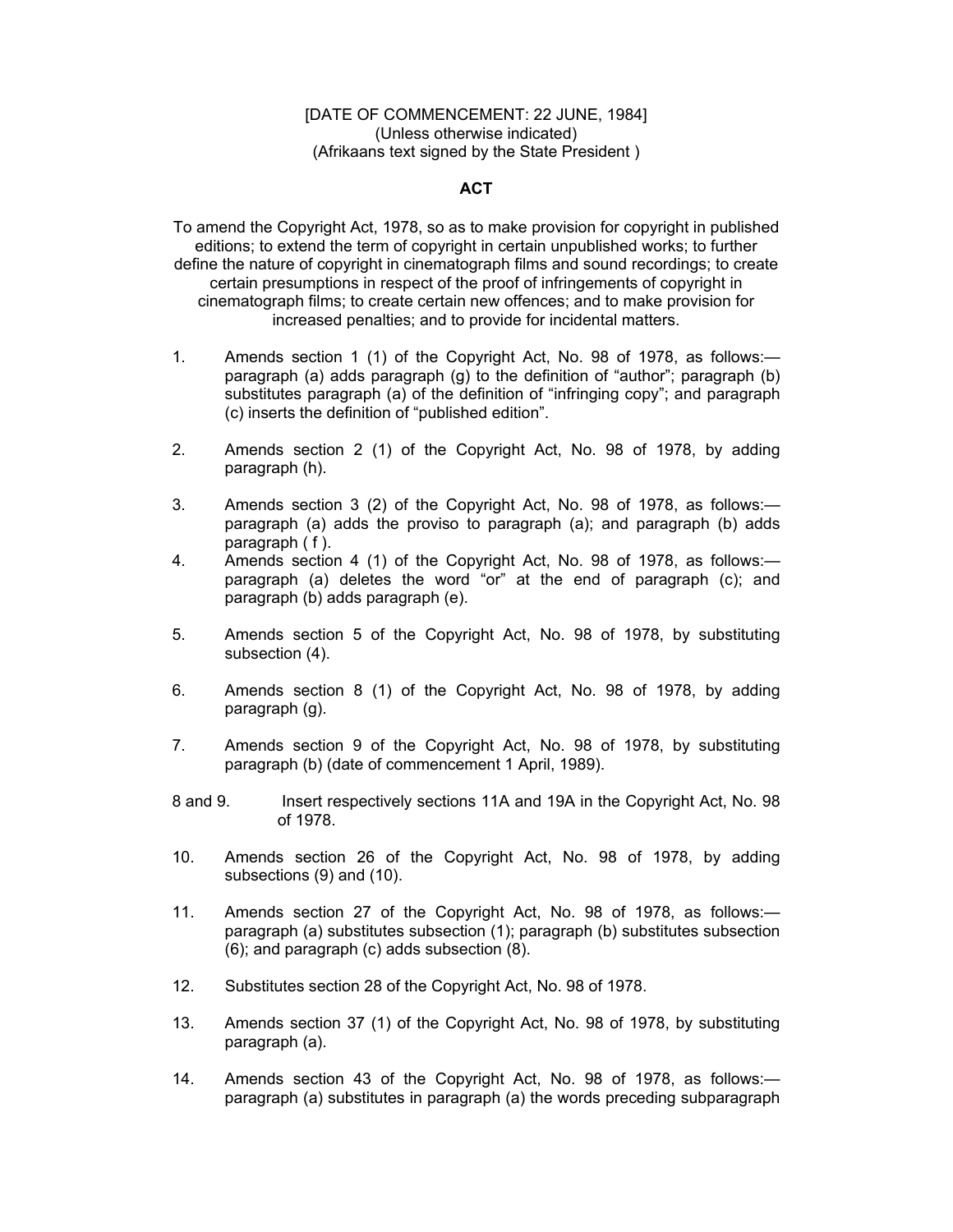(i); paragraph (b) deletes paragraph (b); and paragraph (c) adds paragraph (d).

- 15. Short title and commencement.
	- (1) This Act shall be called the Copyright Amendment Act, 1984, and shall come into operation on a dated fixed by the State President by proclamation in the Gazette.
	- (2) Different dates may be fixed under subsection (1) in respect of different provisions of this Act.

**COPYRIGHT AMENDMENT ACT NO. 61 OF 1989** [ASSENTED TO 17 MAY, 1989] [DATE OF COMMENCEMENT: 1 APRIL, 1989] (Unless otherwise indicated) (English text signed by the State President)

## **ACT**

To amend the Copyright Act, 1978, so as to make provision relating to importing, selling and distribution in connection with the nature of copyright in cinematograph films and sound recordings; to provide that certain infringements in respect of certain cinematograph films will no longer be an offence; and to extend the functions of the advisory committee; and to provide for matters connected therewith.

- 1. Amends section 8 (1) of the Copyright Act, No. 98 of 1978, by substituting paragraph (g).
- 2. Amends section 9 of the Copyright Act, No. 98 of 1978, by substituting paragraph (b).
- 3. Amends section 27 of the Copyright Act, No. 98 of 1978, by substituting subsection (1).
- 4. Amends section 40 of the Copyright Act, No. 98 of 1978, as follows: paragraph (a) substitutes subsection (1) (a) (date of commencement 1 August, 1989); paragraph (b) substitutes subsection (3) (date of commencement 1 August, 1989); paragraph (c) substitutes subsection (4) (a) (date of commencement 1 August, 1989); and paragraph (d) substitutes subsection (5) (date of commencement 1 August, 1989).
- 5. Short title and commencement.
	- (1) This Act shall be called the Copyright Amendment Act, 1989, and shall, subject to the provisions of subsection (2), be deemed to have come into operation on 1 April 1989.
	- (2) Section 4 shall come into operation on a date to be fixed by the State President by proclamation in the Gazette.

# **COPYRIGHT AMENDMENT ACT NO. 39 OF 1986** [ASSENTED TO 9 APRIL, 1986] [DATE OF COMMENCEMENT: 23 APRIL, 1986]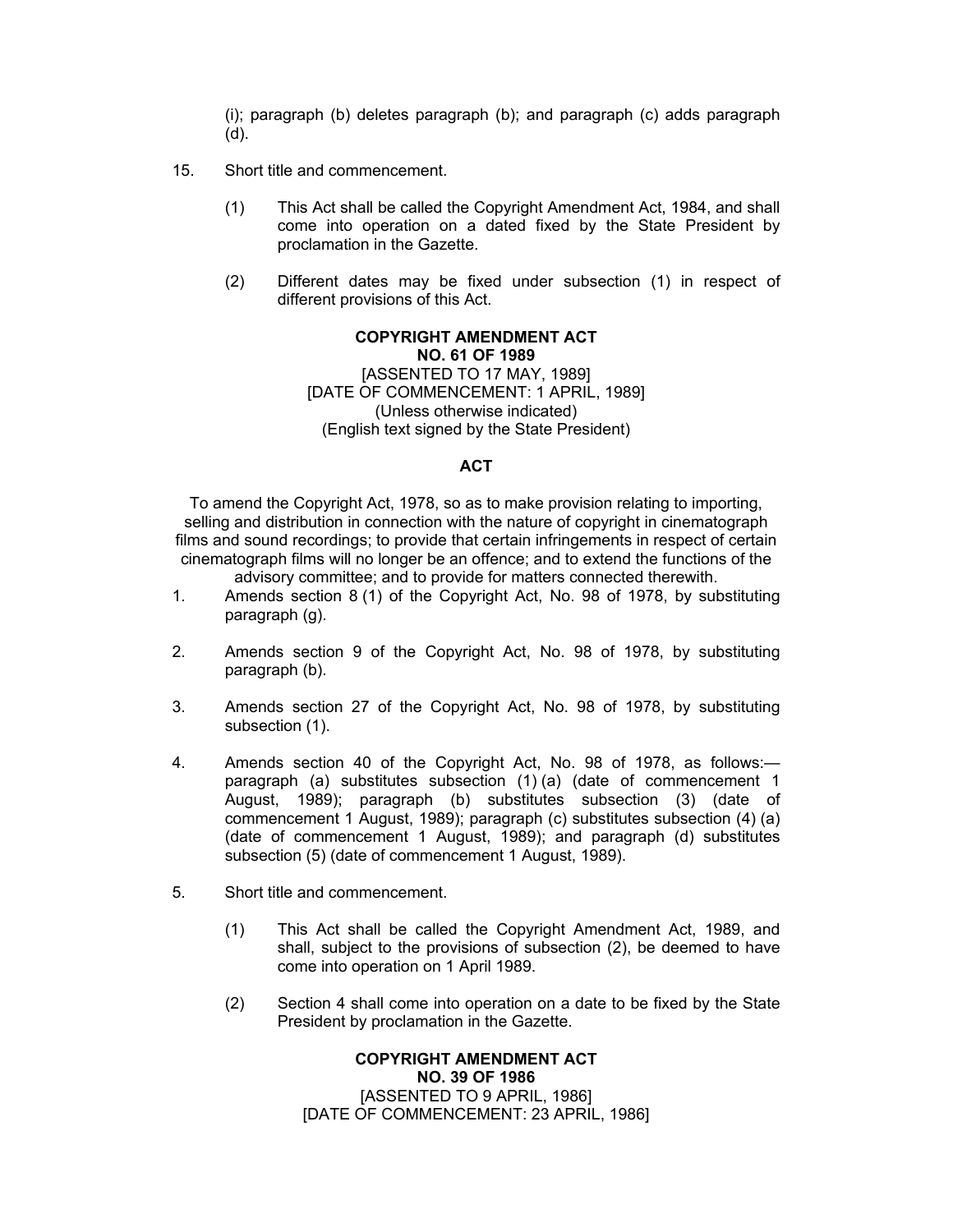(Afrikaans text signed by the State President)

## **ACT**

To amend the Copyright Act, 1978, so as to provide that the exclusive licensee and the exclusive sub-licensee shall have the same rights of action and be entitled to the same legal remedies as the owner of the copyright; and to provide that their rights of action and legal remedies shall be concurrent with those of such owner.

- 1. Substitutes section 25 of the Copyright Act, No. 98 of 1978.
- 2. Short title.—This Act shall be called the Copyright Amendment Act, 1986.

# **COPYRIGHT AMENDMENT ACT**

**NO. 56 OF 1980**  [ASSENTED TO 5 MAY, 1980] [DATE OF COMMENCEMENT: 23 MAY, 1980] (English text signed by the State President)

## **ACT**

To amend the Copyright Act, 1978, so as to provide that originality shall be a requirement for copyright in any work; to apply certain provisions applying to a work, also to a substantial part of such work; to further define a diffusion service for certain purposes; to further define the circumstances in which reproduction of a work shall be permitted; to determine ownership of copyright; and to effect certain textual alterations; and to provide for matters connected therewith.

- 1. Amends section 1 of the Copyright Act, No. 98 of 1978, by inserting subsection (2A).
- 2. Amends section 2 of the Copyright Act, No. 98 of 1978, as follows: paragraph (a) substitutes in subsection (1) the words preceding paragraph (a); and paragraph (b) substitutes subsection (2).
- 3. Amends section 6 of the Copyright Act, No. 98 of 1978, as follows: paragraph (a) substitutes the words preceding paragraph (a); and paragraph (b) substitutes paragraph (e).
- 4. Amends section 7 of the Copyright Act, No. 98 of 1978, as follows: paragraph (a) substitutes the words preceding paragraph (a); and paragraph (b) substitutes paragraph (d).
- 5. Amends section 8 (1) of the Copyright Act, No. 98 of 1978, as follows: paragraph (a) substitutes the words preceding paragraph (a); and paragraph (b) substitutes paragraph (d).
- 6. Substitutes section 9 of the Copyright Act, No. 98 of 1978.
- 7. Amends section 10 of the Copyright Act, No. 98 of 1978, by substituting the words preceding paragraph (a).
- 8 and 9. Substitute respectively sections 13 and 21 of the Copyright Act, No. 98 of 1978.
- 10. Short title.—This Act shall be called the Copyright Amendment Act, 1980.

#### **COPYRIGHT AMENDMENT ACT NO. 66 OF 1983**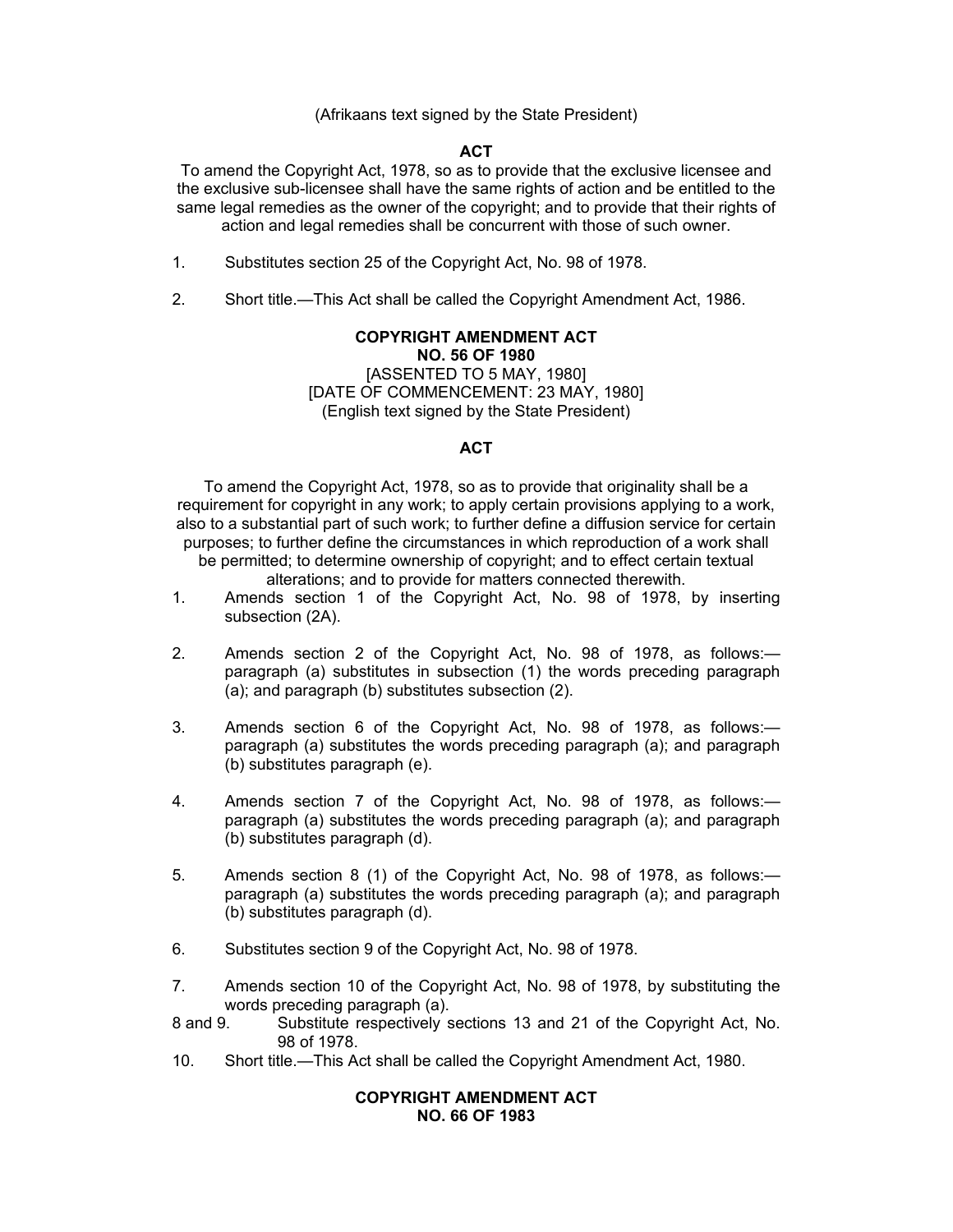#### [ASSENTED TO 20 MAY, 1983] [DATE OF COMMENCEMENT: 17 OCTOBER, 1983] (except ss. 4 and 5 to be proclaimed) (English text signed by the State President)

## **ACT**

To amend the Copyright Act, 1978, with respect to certain definitions; so as to limit copyright in certain artistic works of which three-dimensional reproductions were made available to the public; to facilitate the establishment of certain facts in actions brought by virtue of certain provisions of the said Act; to make further provision for the regulation and control of the distribution, performance or exhibition of works without the consent of the copyright owner; and to make provision for the regulation and control of the reproduction or adaptation of certain artistic works without the consent of the copyright owner; and to provide for incidental matters.

- 1. Amends section 1 (1) of the Copyright Act, No. 98 of 1978, as follows: paragraph (a) substitutes paragraph (c) of the definition of "artistic work"; paragraph (b) substitutes the definition of "drawing"; paragraph (c) substitutes the definition of "Minister"; and paragraph (d) adds paragraph (c) to the definition of "reproduction".
- 2. Amends section 15 of the Copyright Act, No. 98 of 1978, by inserting subsection (3A).
- 3. Amends section 26 of the Copyright Act, No. 98 of 1978, by adding subsection (8).
- 4. Substitution of section 45 of Act 98 of 1978.—The following section is hereby substituted for section 45 of the principal Act:

"Regulation and control of distribution, performance or exhibition of works.

- 45. (1) Notwithstanding anything to the contrary in this Act contained, the Minister may make such regulations as he may consider necessary in regard to the distribution, performance or exhibition of any work.
	- (2) Such regulations may empower any person specified therein to prohibit the distribution, performance or exhibition of any such work or to authorize the distribution, performance or exhibition thereof on such conditions as may be specified in those regulations
	- (3) The distribution, performance or exhibition of any work in pursuance of authority granted in terms of such regulations shall not constitute an infringement of copyright in such work, but the copyright owner shall not thereby be deprived of any right which he may have had to obtain a reasonable remuneration, which shall in default of agreement be determined by arbitration.". (Date of commencement to be proclaimed.)

5. Insertion of section 45A in Act 98 of 1978.

The following section is hereby inserted in the principal Act after section 45:

"Regulation and control of the reproduction or adaptation of artistic works.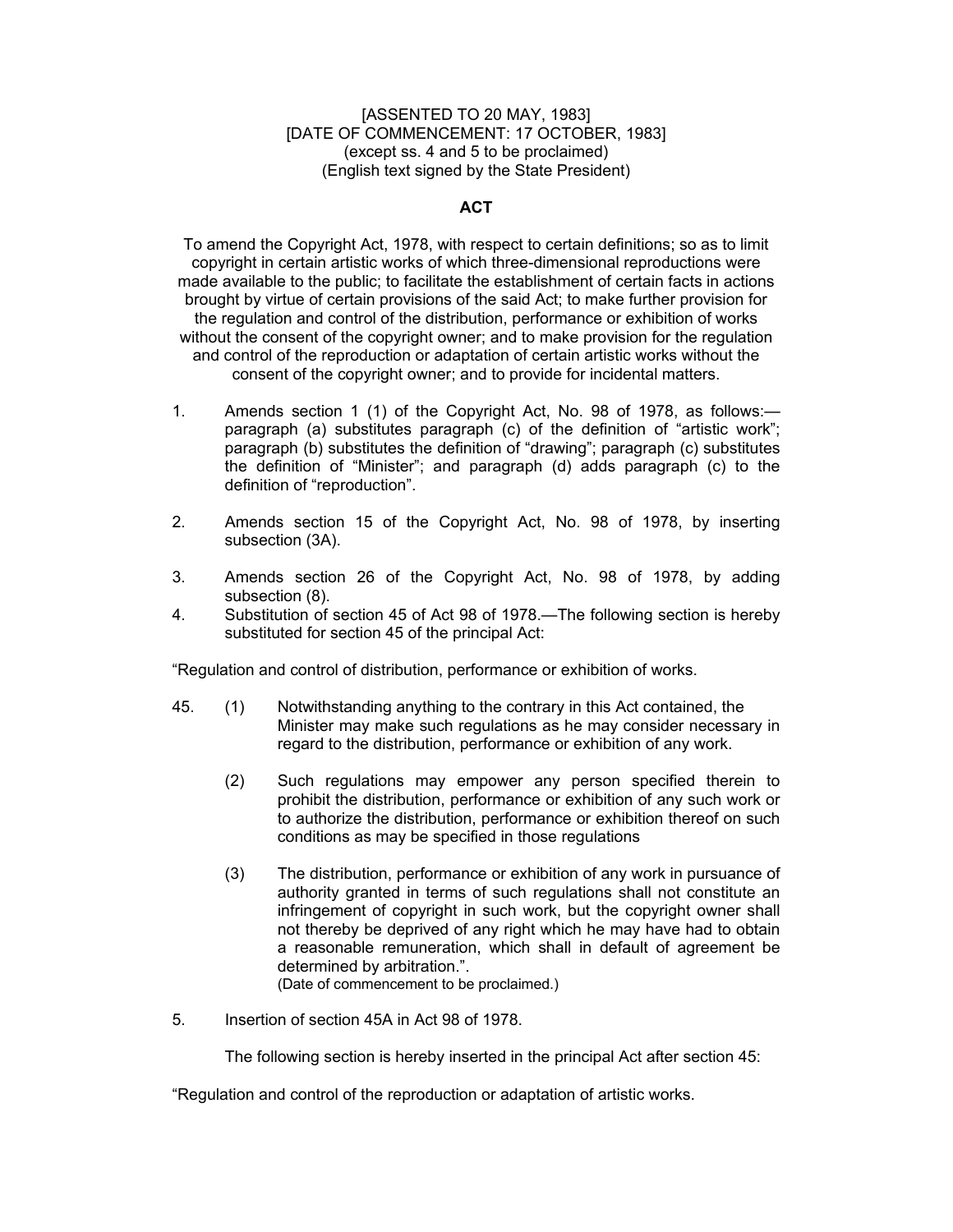- 45A. (1) Notwithstanding anything to the contrary in this Act contained, the Minister may make such regulations as he may consider necessary in regard to the reproduction or adaptation, or the making available to the public of reproductions or adaptations, of any artistic work.
	- (2) Such regulations may empower any person specified therein to authorize the reproduction or adaptation, or the making available to the public of reproductions or adaptations, of any artistic work on such conditions as may be specified in those regulations.
	- (3) The reproduction or adaptation, or the making available to the public of reproductions or adaptations, of any artistic work in pursuance of authority granted in terms of such regulations shall not constitute an infringement of copyright in such work, but the copyright owner shall not thereby be deprived of any right which he may have had to obtain a reasonable remuneration, which shall in default of agreement be determined by arbitration.".

(Date of commencement to be proclaimed.)

- 6. Short title and commencement.
	- (1) This Act shall be called the Copyright Amendment Act, 1983, and shall come into operation on a date fixed by the State President by proclamation in the Gazette.
	- (2) Different dates may be fixed under subsection (1) in respect of different provisions of this Act.

## **COPYRIGHT AMENDMENT ACT NO. 125 OF 1992**

[ASSENTED TO 2 JULY, 1992] [DATE OF COMMENCEMENT: 10 JULY, 1992] (Afrikaans text signed by the State President)

#### **ACT**

To amend the Copyright Act, 1978, so as to amend, delete or insert certain definitions; to make provision that computer programs be eligible for copyright as a separate category of work; to further provide for the conditions to be met before works become eligible for copyright; to further regulate copyright in broadcasts and programme-carrying signals; to further provide for the protection of the moral rights of the author of a work; to further provide for dealing with the infringement of copyright and for the remedies available upon such infringement; to further provide for presumptions in proceedings relating to infringement of copyright; to further prescribe penalties for infringements of copyright; to further provide for the seizure of imported infringing copies; to further regulate the procedure relating to applications to the Copyright Tribunal; to extend the powers of the Copyright Tribunal regarding the granting of licences; and to make provision for appeals against decisions of the Copyright Tribunal; and to provide for matters connected therewith.

1. Amends section 1 of the Copyright Act, No. 98 of 1978, as follows:

paragraph (a) adds paragraph (d) to the definition of "adaptation" in subsection (1); paragraph (b) substitutes paragraph (c) of the definition of "artistic work" in subsection (1); paragraph (c) substitutes paragraphs (c), (e) and  $(f)$  of the definition of "author" in subsection  $(1)$ ; paragraph  $(d)$  adds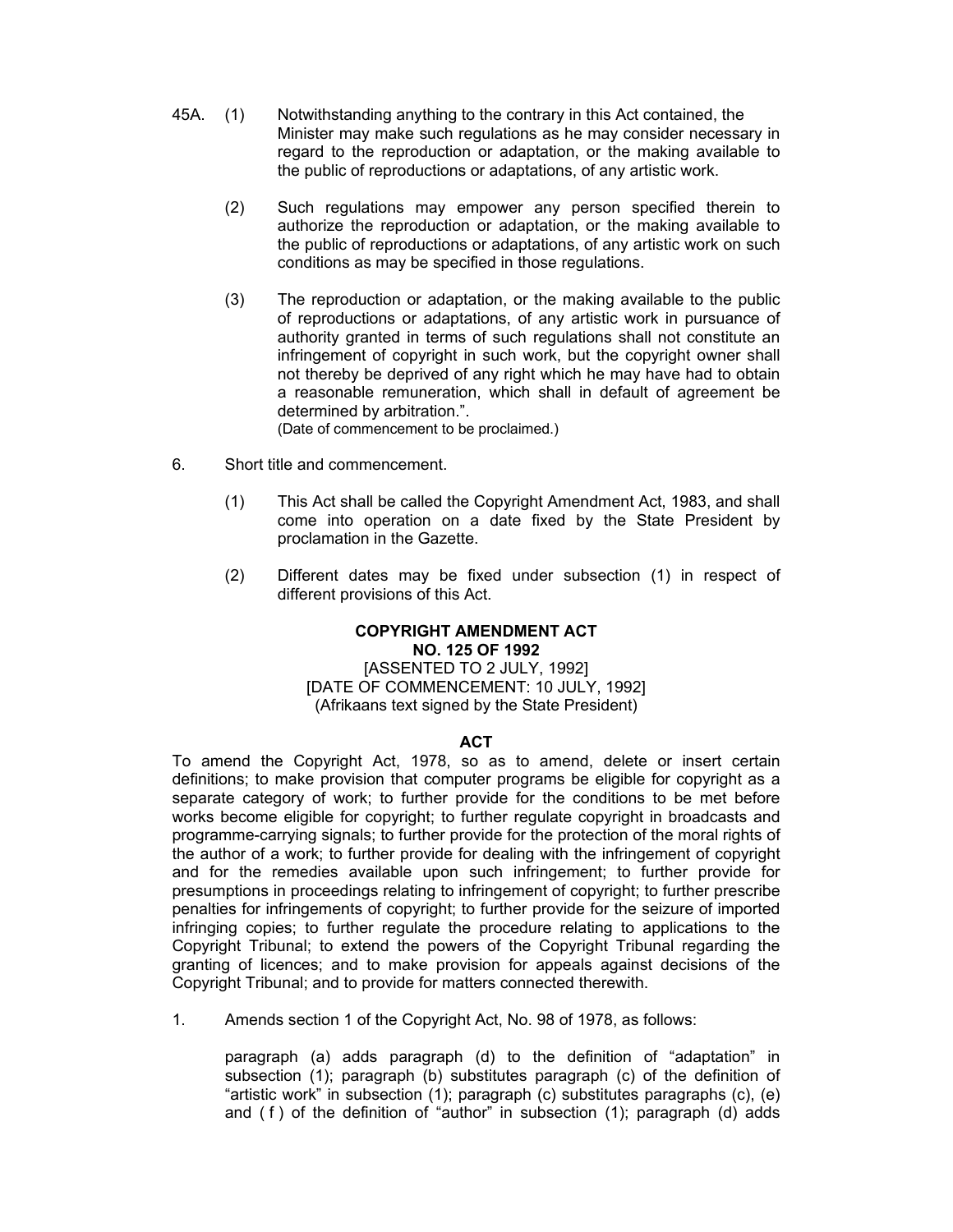paragraphs (h) and (i) to the definition of "author" in subsection (1); paragraph (e) substitutes the definition of "broadcast" in subsection  $(1)$ ; paragraph  $(1)$ substitutes the definition of "cinematograph film" in subsection (1); paragraph (g) inserts the definition of "computer program" in subsection (1); paragraph (h) substitutes the definition of "copy" in subsection (1); paragraph (i) substitutes the definition of "distribution" in subsection (1); paragraph (i) substitutes the definition of "distributor" in subsection (1); paragraph (k) substitutes the definition of "emitted signal" in subsection (1); paragraph (l) substitutes the definition of "infringing copy" in subsection (1); paragraph (m) deletes the definition of "licence" in subsection (1); paragraph (n) substitutes the definition of "licence scheme" in subsection (1); paragraph (o) deletes the definition of "licensing body" in subsection (1); paragraph (p) substitutes the definition of "literary work" in subsection  $(1)$ ; paragraph  $(q)$  inserts the definition of "musical work" in subsection (1); paragraph (r) substitutes the definition of "performance" in subsection (1); paragraph (s) substitutes the definition of "plate" in subsection (1); paragraph (t) substitutes the definition of "programme" in subsection (1); paragraph (u) inserts the definition of "programme-carrying signal" in subsection (1); paragraph (v) substitutes the definition of "sound recording" in subsection (1); paragraph (w) inserts the definition of "work" in subsection (1); and paragraph (x) adds subsections (4) and (5).

- 2. Amends section 2 of the Copyright Act, No. 98 of 1978, as follows: paragraph (a) substitutes subsection (1) (d); paragraph (b) adds subsection (1) (i); paragraph (c) substitutes subsection (2); and paragraph (d) inserts subsection (2A).
- 3. Amends section 3 of the Copyright Act, No. 98 of 1978, as follows: paragraph (a) substitutes subsection (1); paragraph (b) substitutes subsection (2) (b); and paragraph (c) substitutes subsection (3) (a).
- 4. Amends section 4 (1) of the Copyright Act, No. 98 of 1978, by inserting paragraph ( f ).
- 5. Amends section 5 of the Copyright Act, No. 98 of 1978, by substituting subsection (4).
- 6. Amends section 6 of the Copyright Act, No. 98 of 1978, by substituting paragraph (b).
- 7. Amends section 7 of the Copyright Act, No. 98 of 1978, by substituting paragraph (b).
- 8. Amends section 8 of the Copyright Act, No. 98 of 1978, as follows: paragraph (a) substitutes subsection (1) (a); paragraph (b) substitutes subsection (1) (g); and paragraph (c) deletes subsection (2).
- 9. Amends section 10 of the Copyright Act, No. 98 of 1978, by substituting paragraph (a).
- 10. Inserts section 11B in the Copyright Act, No. 98 of 1978.
- 11. Amends section 12 of the Copyright Act, No. 98 of 1978, as follows

paragraph (a) substitutes the words preceding subsection (1) (a); paragraph (b) substitutes the words following upon subsection  $(1)$  (c) (ii); paragraph  $(c)$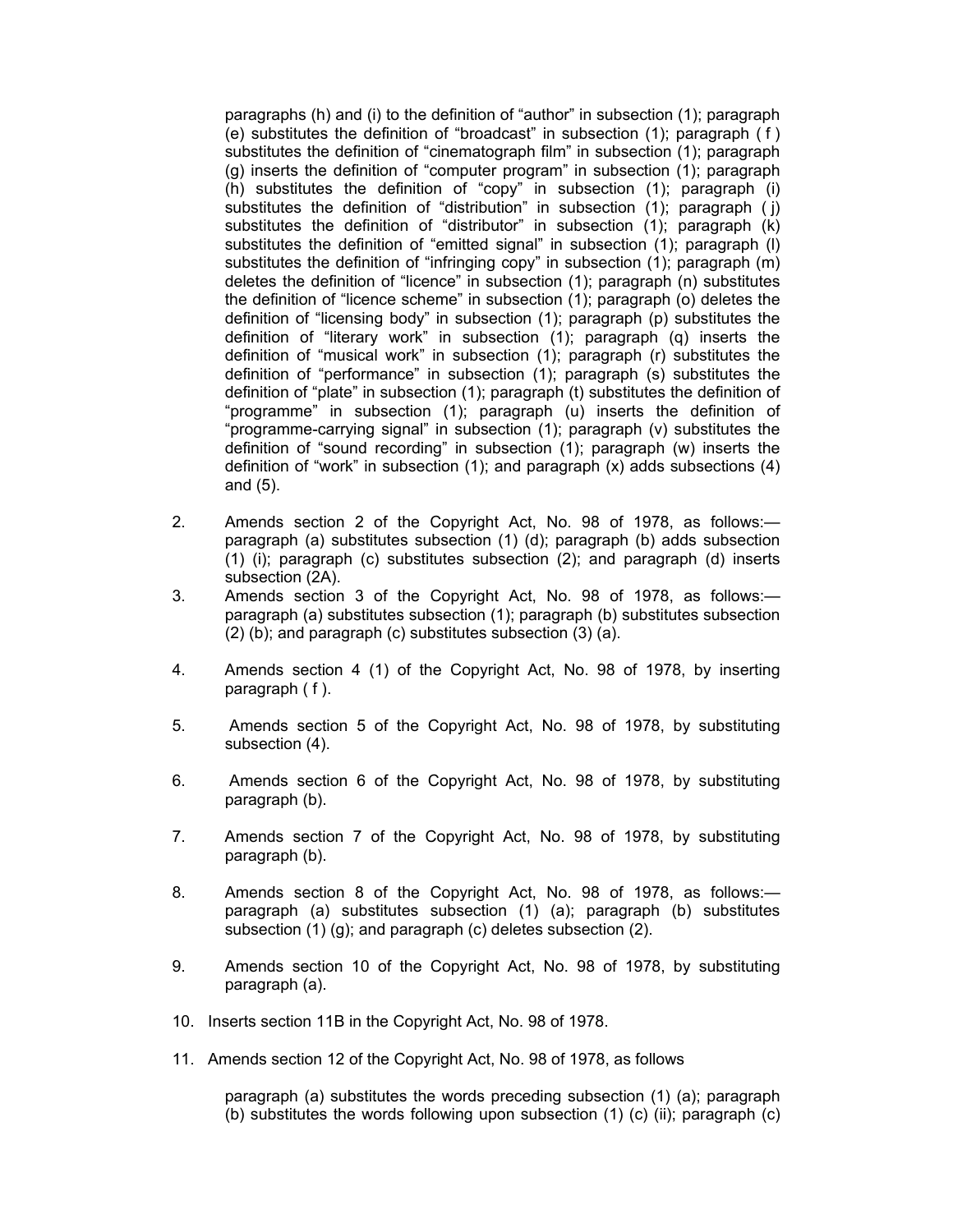substitutes subsection (9); paragraph (d) substitutes subsection (10); paragraph (e) substitutes subsection  $(12)$ ; and paragraph  $(f)$  adds subsection (13).

- 12. Substitutes section 14 of the Copyright Act, No. 98 of 1978.
- 13. Amends section 15 of the Copyright Act, No. 98 of 1978, by substituting subsection (4).
- 14 to 17 inclusive. Substitute respectively sections 16, 17, 18 and 19A of the Copyright Act, No. 98 of 1978.
- 18. Inserts section 19B in the Copyright Act, No. 98 of 1978.
- 19. Substitutes section 20 of the Copyright Act, No. 98 of 1978.
- 20. Amends section 23 of the Copyright Act, No. 98 of 1978, as follows: paragraph (a) substitutes subsection (1); paragraph (b) deletes the word "or" at the end of subsection (2) (b), adds the word "or" at the end of subsection (2) (c) and inserts subsection (2) (d); and paragraph (c) deletes subsection (4).
- 21. Amends section 24 of the Copyright Act, No. 98 of 1978 as follows: paragraph (a) substitutes subsection (1); paragraph (b) inserts subsections (1A), (1B) and (1C); and paragraph (c) substitutes subsection (2).
- 22. Amends section 25 of the Copyright Act, No. 98 of 1978, by adding subsection (2), the existing section becoming subsection (1).
- 23. Substitutes section 26 of the Copyright Act, No. 98 of 1978.
- 24. Amends section 27 of the Copyright Act, No. 98 of 1978, as follows: paragraph (a) substitutes subsection (6); and paragraph (b) deletes subsections (7) and (8).
- 25. Amends section 28 of the Copyright Act, No. 98 of 1978, as follows: paragraph (a) substitutes the words preceding subsection (1) (a); and paragraph (b) substitutes subsection (5).
- 26. Amends section 29 of the Copyright Act, No. 98 of 1978, as follows: paragraph (a) substitutes subsection  $(3)$  (c)  $(v)$ ; and paragraph (b) adds subsection (6).
- 27 and 28. Substitute respectively sections 30 and 36 of the Copyright Act, No. 98 of 1978.
- 29. Amends section 37 (1) of the Copyright Act, No. 98 of 1978, as follows: paragraph (a) substitutes paragraph (a); and paragraph (b) substitutes paragraph (e).
- 30. Repeals section 38 of the Copyright Act, No. 98 of 1978.
- 31. Amends section 41 of the Copyright Act, No. 98 of 1978, as follows: paragraph (a) substitutes subsection (1); and paragraph (b) substitutes subsection (3).
- 32. Repeals section 42 of the Copyright Act, No. 98 of 1978.